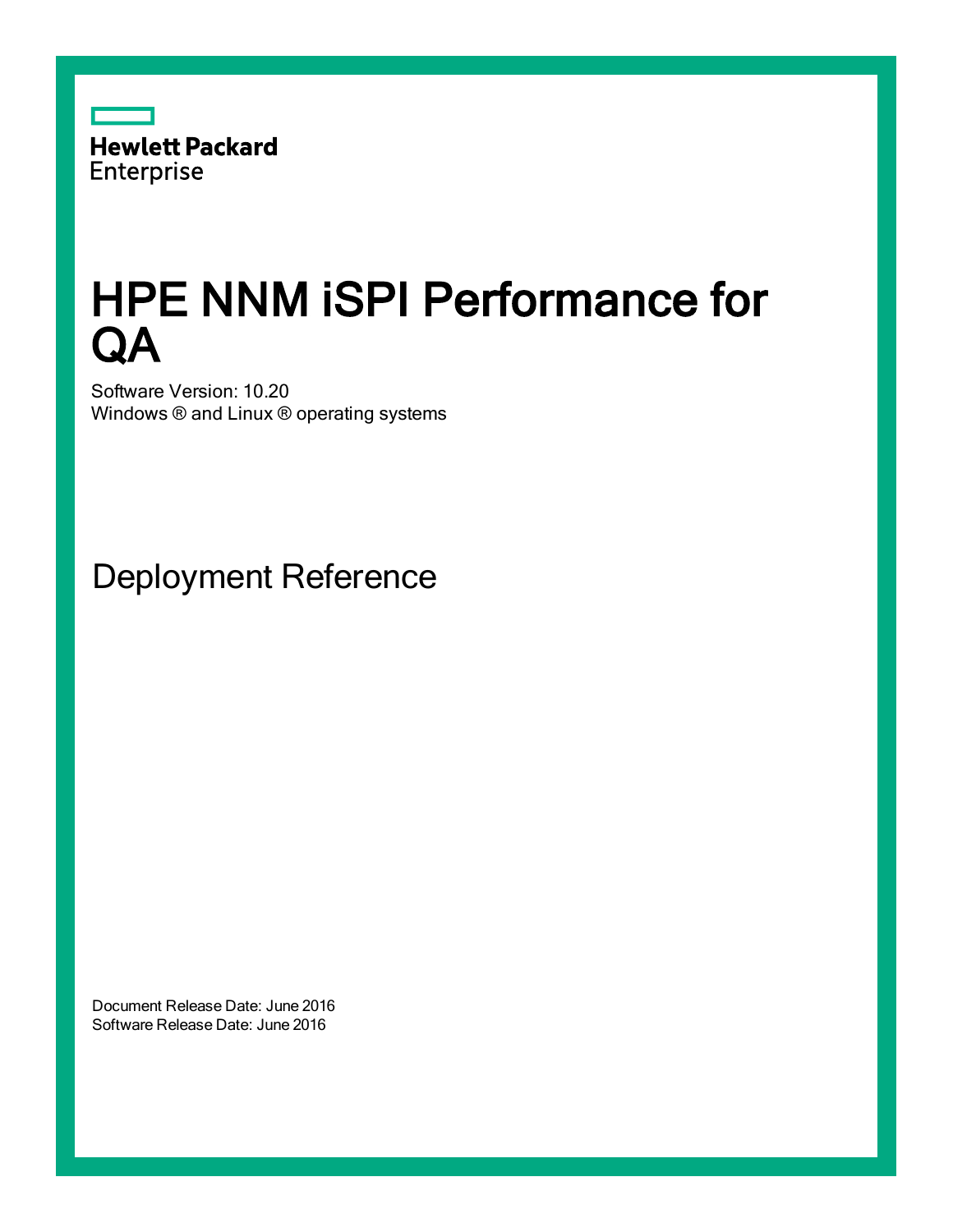### Legal Notices

#### **Warranty**

The only warranties for Hewlett Packard Enterprise products and services are set forth in the express warranty statements accompanying such products and services. Nothing herein should be construed as constituting an additional warranty. HPE shall not be liable for technical or editorial errors or omissions contained herein.

The information contained herein is subject to change without notice.

#### Restricted Rights Legend

Confidential computer software. Valid license from HPE required for possession, use or copying. Consistent with FAR 12.211 and 12.212, Commercial Computer Software, Computer Software Documentation, and Technical Data for Commercial Items are licensed to the U.S. Government under vendor's standard commercial license.

#### **Oracle Technology — Notice of Restricted Rights**

Programs delivered subject to the DOD FAR Supplement are 'commercial computer software' and use, duplication, and disclosure of the programs, including documentation, shall be subject to the licensing restrictions set forth in the applicable Oracle license agreement. Otherwise, programs delivered subject to the Federal Acquisition Regulations are 'restricted computer software' and use, duplication, and disclosure of the programs, including documentation, shall be subject to the restrictions in FAR 52.227-19, Commercial Computer Software-Restricted Rights (June 1987). Oracle America, Inc., 500 Oracle Parkway, Redwood City, CA 94065.

For the full Oracle license text, see the license-agreements directory on the NNM iSPI Performance for QA product DVD.

#### Copyright Notice

© Copyright 2010-2016 Hewlett Packard Enterprise Development LP

#### Trademark Notices

Adobe® is a trademark of Adobe Systems Incorporated.

Microsoft® and Windows® are U.S. registered trademarks of Microsoft Corporation.

Red Hat® is a registered trademark of Red Hat, Inc. in the United States and other countries.

Oracle and Java are registered trademarks of Oracle and/or its affiliates.

## Acknowledgements

This product includes software developed by the Apache Software Foundation.

(http://www.apache.org)

This product includes software developed by the Indiana University Extreme! Lab.

(http://www.extreme.indiana.edu)

This product includes software developed by The Legion Of The Bouncy Castle.

(http://www.bouncycastle.org)

This product contains software developed by Trantor Standard Systems Inc.

(http://www.trantor.ca)

#### Documentation Updates

The title page of this document contains the following identifying information: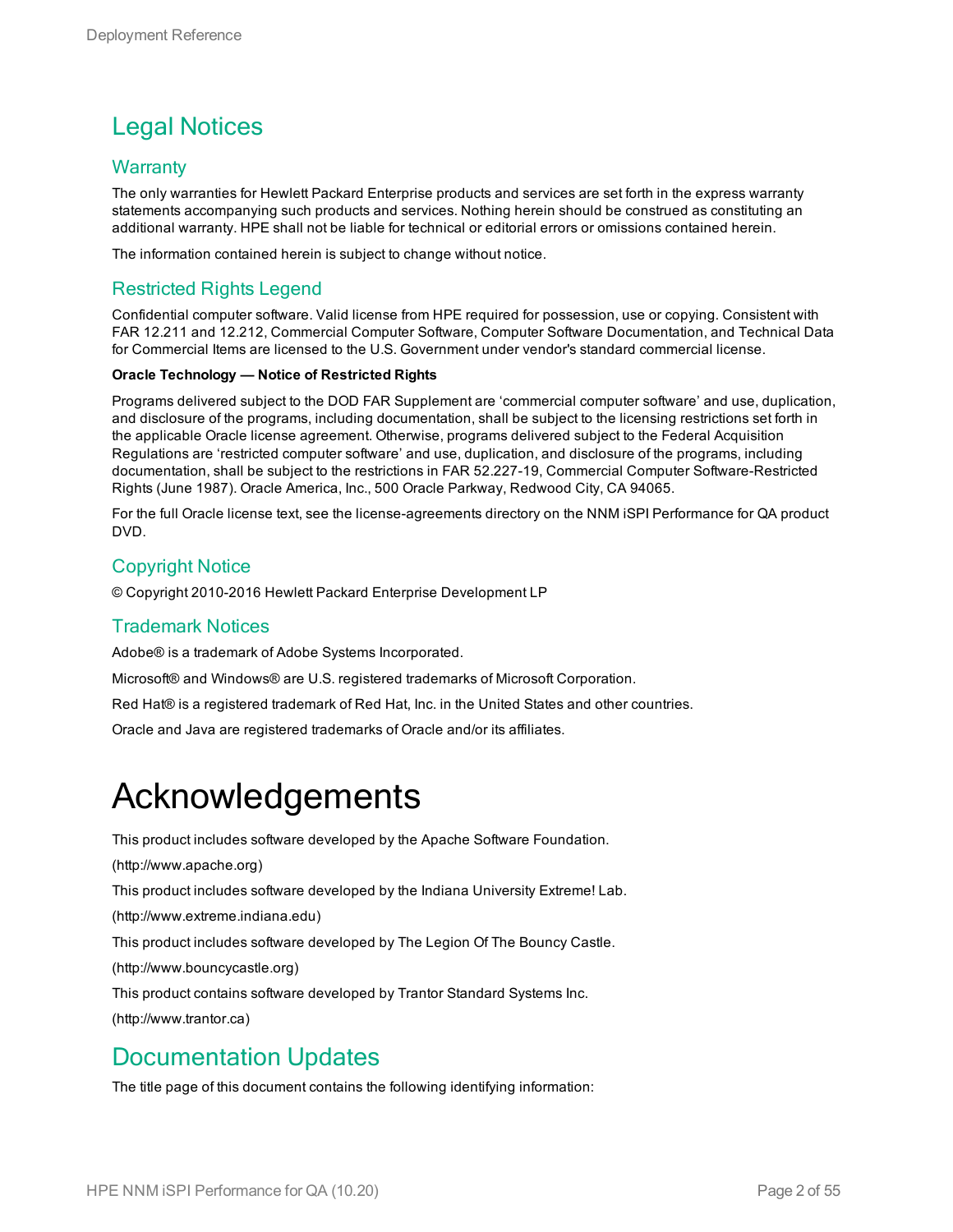- Software Version number, which indicates the software version.
- Document Release Date, which changes each time the document is updated.
- <sup>l</sup> Software Release Date, which indicates the release date of this version of the software.

To check for recent updates or to verify that you are using the most recent edition of a document, go to: https://softwaresupport.hpe.com/group/softwaresupport/search-result?keyword=.

This site requires an HP Passport account. If you do not have one, click the **Create an account** button on the HP Passport Sign in page.

#### **Support**

Visit the HPE Software Support web site at: **https://softwaresupport.hpe.com**

This web site provides contact information and details about the products, services, and support that HPE Software offers.

HPE Software Support provides customer self-solve capabilities. It provides a fast and efficient way to access interactive technical support tools needed to manage your business. As a valued support customer, you can benefit by using the support web site to:

- Search for knowledge documents of interest
- Submit and track support cases and enhancement requests
- Download software patches
- Manage support contracts
- Look up HPE support contacts
- Review information about available services
- Enter into discussions with other software customers
- Research and register for software training

Most of the support areas require that you register as an HP Passport user and sign in. Many also require a support contract. To register for an HP Passport ID, go to **https://softwaresupport.hpe.com** and click **Register**.

To find more information about access levels, go to: **https://softwaresupport.hpe.com/web/softwaresupport/access-levels**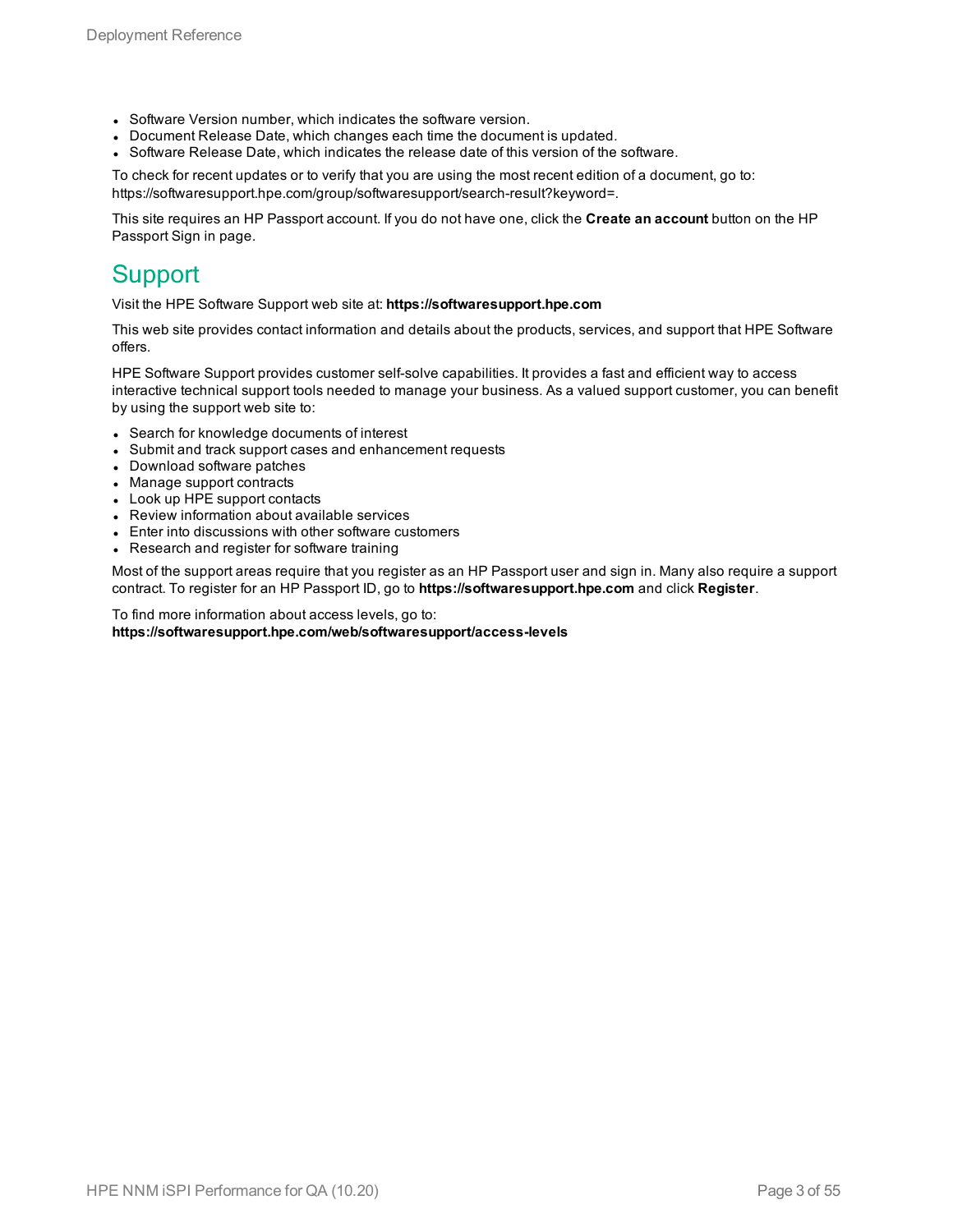# **Contents**

| Scenario 1: Network Performance Server installed on the NNMi Management Server  8 |  |
|-----------------------------------------------------------------------------------|--|
| Scenario 2: Network Performance Server installed on a Separate Server  8          |  |
|                                                                                   |  |
| Deploying the NNM iSPI Performance for QA with the NNM iSPI for IP Telephony      |  |
|                                                                                   |  |
|                                                                                   |  |
|                                                                                   |  |
|                                                                                   |  |
|                                                                                   |  |
|                                                                                   |  |
|                                                                                   |  |
|                                                                                   |  |
|                                                                                   |  |
|                                                                                   |  |
|                                                                                   |  |
|                                                                                   |  |
|                                                                                   |  |
|                                                                                   |  |
|                                                                                   |  |
|                                                                                   |  |
|                                                                                   |  |
|                                                                                   |  |
|                                                                                   |  |
|                                                                                   |  |
|                                                                                   |  |
|                                                                                   |  |
|                                                                                   |  |
|                                                                                   |  |
|                                                                                   |  |
|                                                                                   |  |
|                                                                                   |  |
| Chapter 3: Configuring Access with Public Key Infrastructure Authentication  21   |  |
|                                                                                   |  |
|                                                                                   |  |
|                                                                                   |  |
|                                                                                   |  |
| Chapter 5: Installing and Upgrading the NNM iSPI Performance for QA in an HA      |  |
|                                                                                   |  |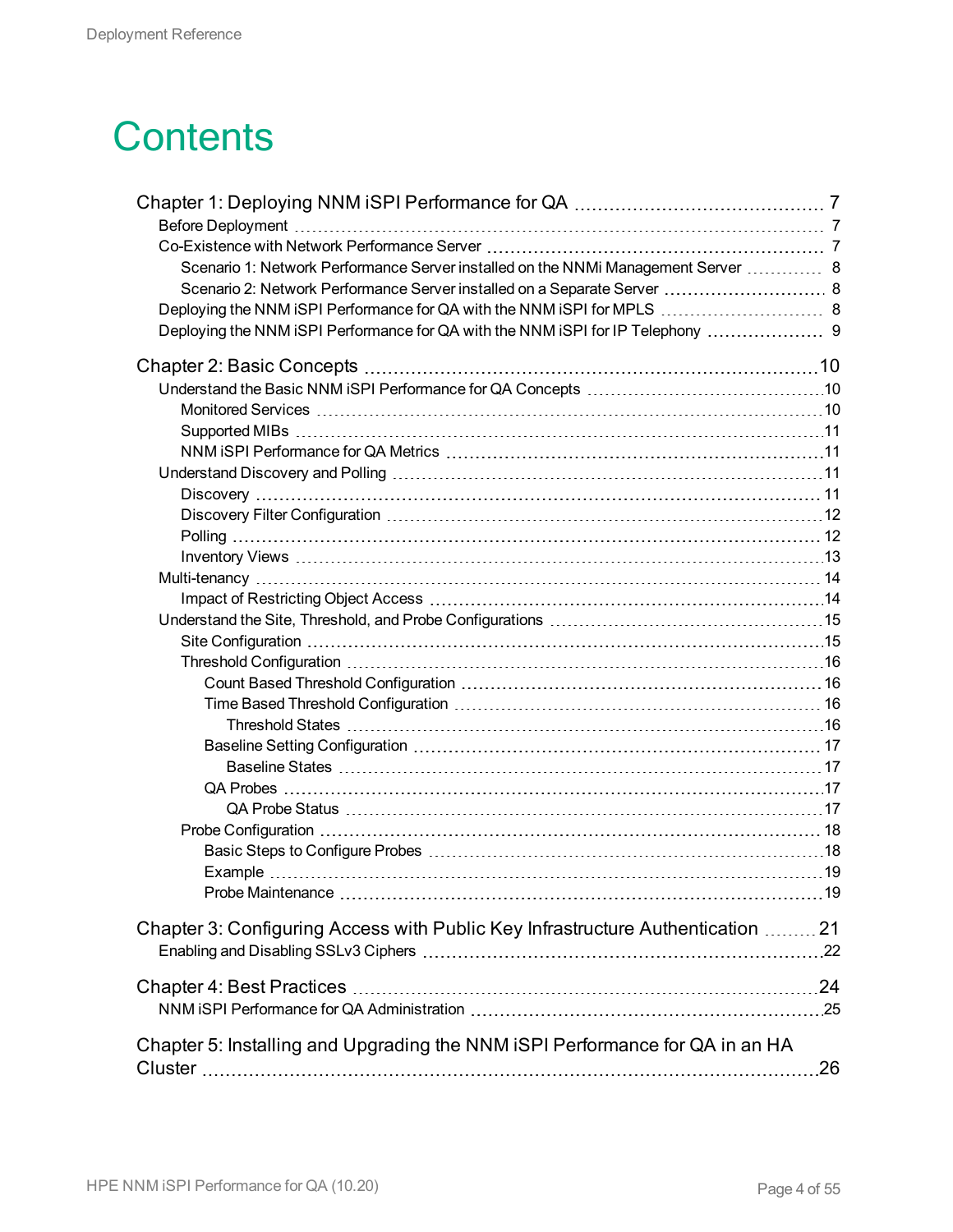| Configuring an HA Cluster on a Set of Systems with NNMi and iSPI Installed 26                  |     |
|------------------------------------------------------------------------------------------------|-----|
| Configuring the NNM iSPI Performance for QA on the Primary Node 26                             |     |
| Configuring the NNM iSPI Performance for QA on the Secondary Node 28                           |     |
| Installing the NNM iSPI Performance for QA in an Existing NNMi HA Cluster Environment 30       |     |
|                                                                                                |     |
|                                                                                                |     |
|                                                                                                |     |
| Unconfiguring the NNM iSPI Performance for QA from an HA Cluster  36                           |     |
|                                                                                                |     |
| Chapter 6: Deploying the NNM iSPI Performance for QA in Application Failover                   |     |
|                                                                                                | 38  |
| Deploying the NNM iSPI Performance for QA for Application Failover Using an Oracle Database 38 |     |
| Scenario 1: The NNM iSPI Performance for QA is Installed with NNMi and Application Failover is |     |
|                                                                                                | 38  |
| Scenario 2: The NNM iSPI Performance for QA is Installed after NNMi is Configured for          |     |
|                                                                                                | .39 |
| Deploying the NNM iSPI Performance for QA for Application Failover Using the Embedded          |     |
|                                                                                                | 39  |
| Scenario 1: The NNM iSPI Performance for QA is Installed with NNMi and Application Failover is |     |
|                                                                                                | .39 |
| Scenario 2: The NNM iSPI Performance for QA is Installed after NNMi is Configured for          |     |
|                                                                                                |     |
| Patching the NNM iSPI Performance for QA in an Application Failover Environment 40             |     |
| Applying Patches for Application Failover (Shut Down Both Active and Standby)  40              |     |
|                                                                                                |     |
| Chapter 7: Deploying NNM iSPI Performance for QA in a Global Network                           |     |
|                                                                                                |     |
|                                                                                                |     |
| Disconnecting Communication between the Global Manager and Regional Managers 44                |     |
|                                                                                                |     |
| Deploying NNMi and NNM iSPI Performance for QA on the Global Manager and Regional              |     |
|                                                                                                | 44  |
| Deploying only NNMi on the Global Manager and NNMi, NNM iSPI Performance for QA on the         |     |
|                                                                                                |     |
| Deploying NNMi and NNM iSPI Performance for QA on the Global Manager and NNMi on the           |     |
|                                                                                                |     |
| Deploying the Global Manager or Regional Manager in an Application Failover Environment  47    |     |
|                                                                                                |     |
|                                                                                                |     |
|                                                                                                |     |
|                                                                                                |     |
|                                                                                                |     |
|                                                                                                |     |
|                                                                                                |     |
|                                                                                                |     |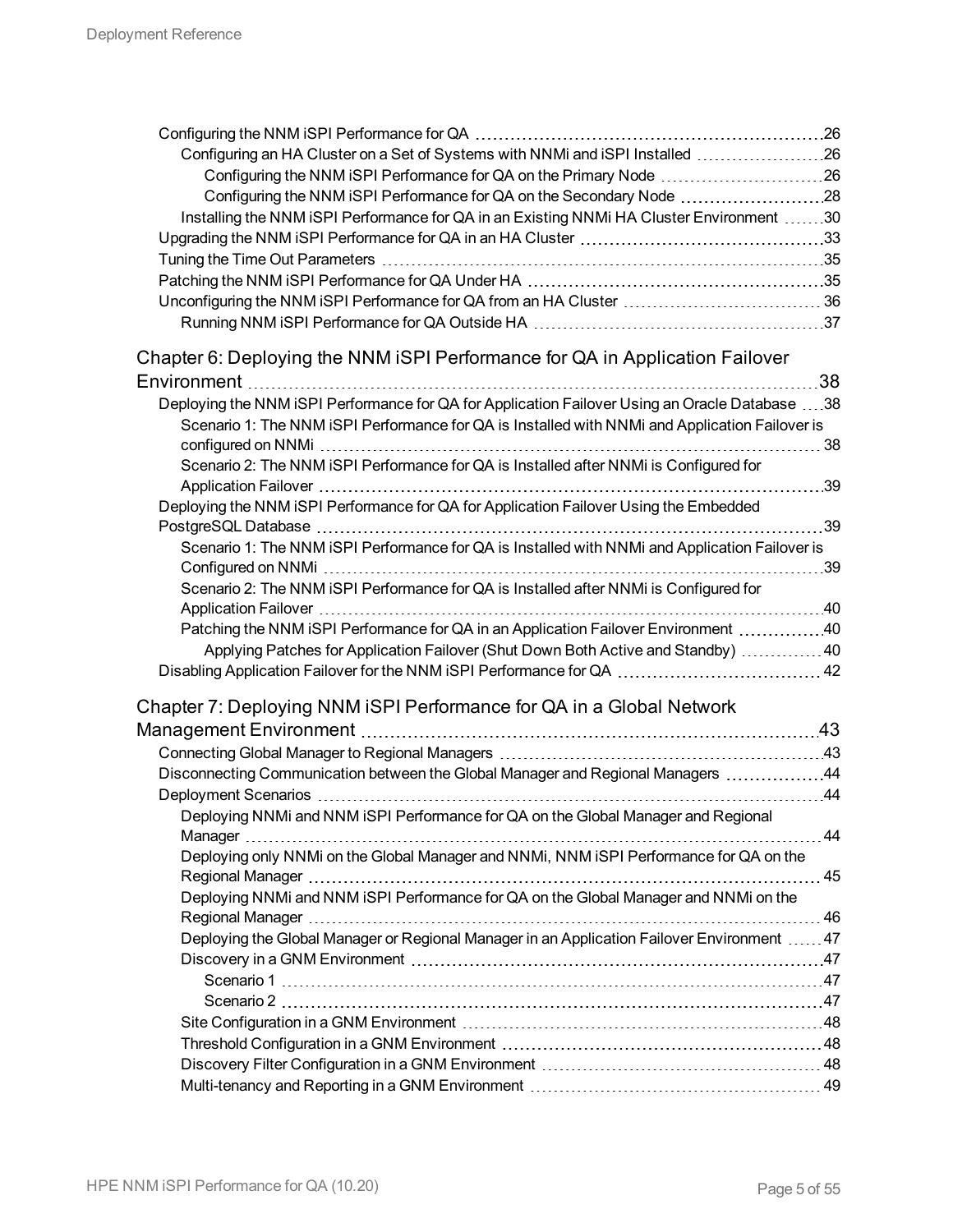| Troubleshooting the Error Encountered while Loading Data from the NNMi Management Server  54 |  |
|----------------------------------------------------------------------------------------------|--|
|                                                                                              |  |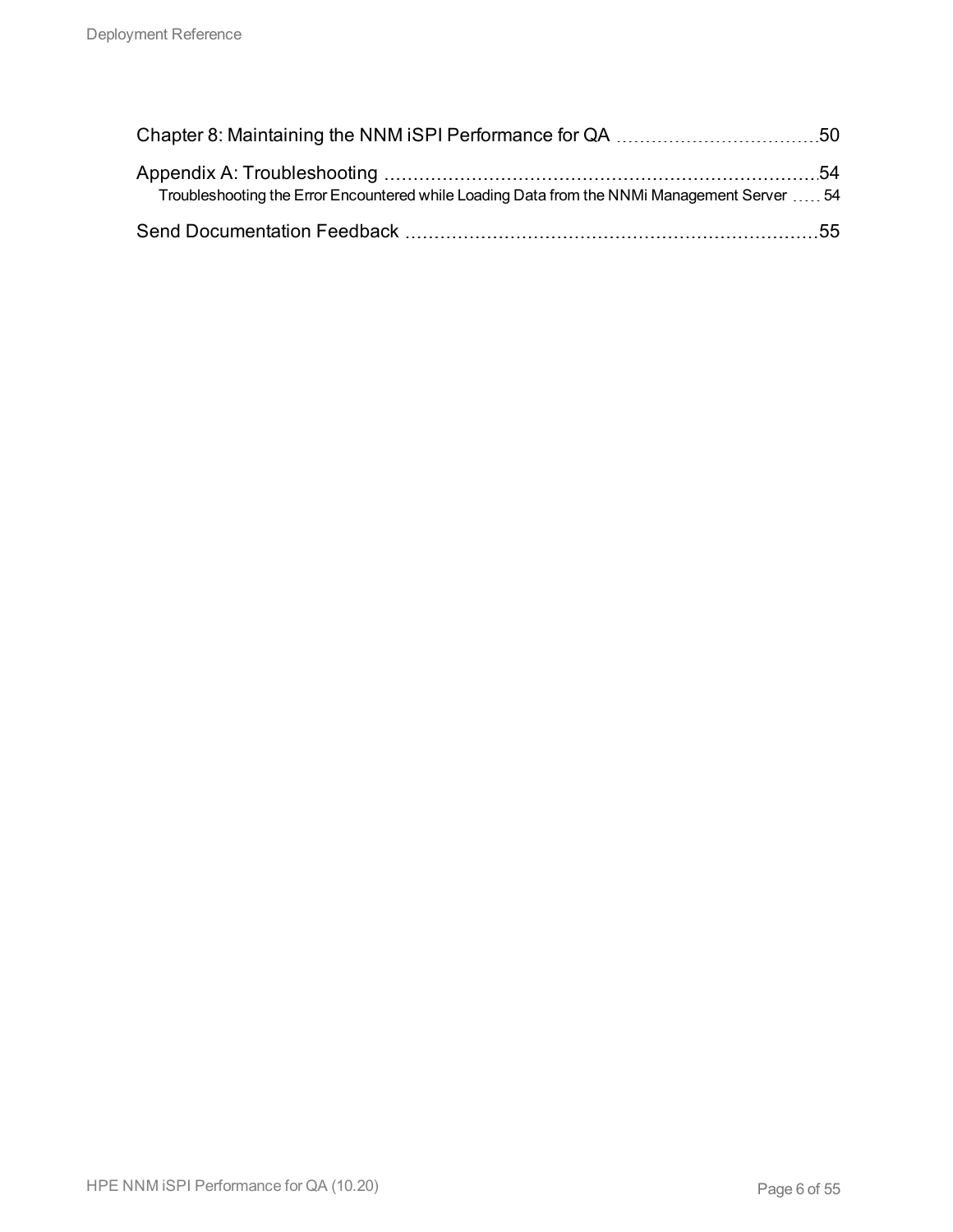# <span id="page-6-0"></span>Chapter 1: Deploying NNM iSPI Performance for QA

You must install the NNM iSPI Performance for QA on the NNMi management server. You can install the Network Performance Server (NPS) on the same NNMi management server where the NNM iSPI Performance for QA is installed, or you can install NPS on a different NNMi management server. NPS is shipped as one of the components in the NNM iSPI Performance for QA installation media. The NNM iSPI Performance for QA integrates with NPS to display the Quality Assurance reports.

You can integrate the NNM iSPI Performance for QA with the following NNM iSPIs that enable you to extend the capability of NNMi to monitor the overall health of the network:

- HPE Network Node Manager iSPI for MPLS Software (NNM iSPI for MPLS)
- HPE Network Node Manager iSPI for IP Telephony Software (NNM iSPI for IP Telephony)

The integration of the NNM iSPIs with the NNM iSPI Performance for QA enhances the capabilities of these NNM iSPIs in the following ways:

- Enables you to view the quality of performance for the network elements managed by the NNM iSPIs
- <span id="page-6-1"></span>• Generates quality assurance reports for the health and performance of the network elements managed by the NNM iSPIs

## Before Deployment

Before you deploy the NNM iSPI Performance for QA, you must plan the installation based on your deployment requirements. You must identify the ideal deployment scenario among the supported configurations and ensure that all the prerequisites are met before you begin the installation process.

The following factors impact the deployment of the NNM iSPI Performance for QA:

- Type of database configured with NNMi (embedded PostgreSQL or Oracle)
- Size of the network that you want to monitor
- <span id="page-6-2"></span>• Number of QA probes that you want to configure, monitor, and generate reports in the Network Performance Server (NPS)

## Co-Existence with Network Performance Server

You can deploy NNMi 10.20, the NNM iSPIs, and Network Performance Server on the same NNMi management server. Alternatively, you can deploy NPS on a separate server.

**Note:** The NNMi management server where you have installed the NNM iSPI Performance for QA and the NPS must have time synchronization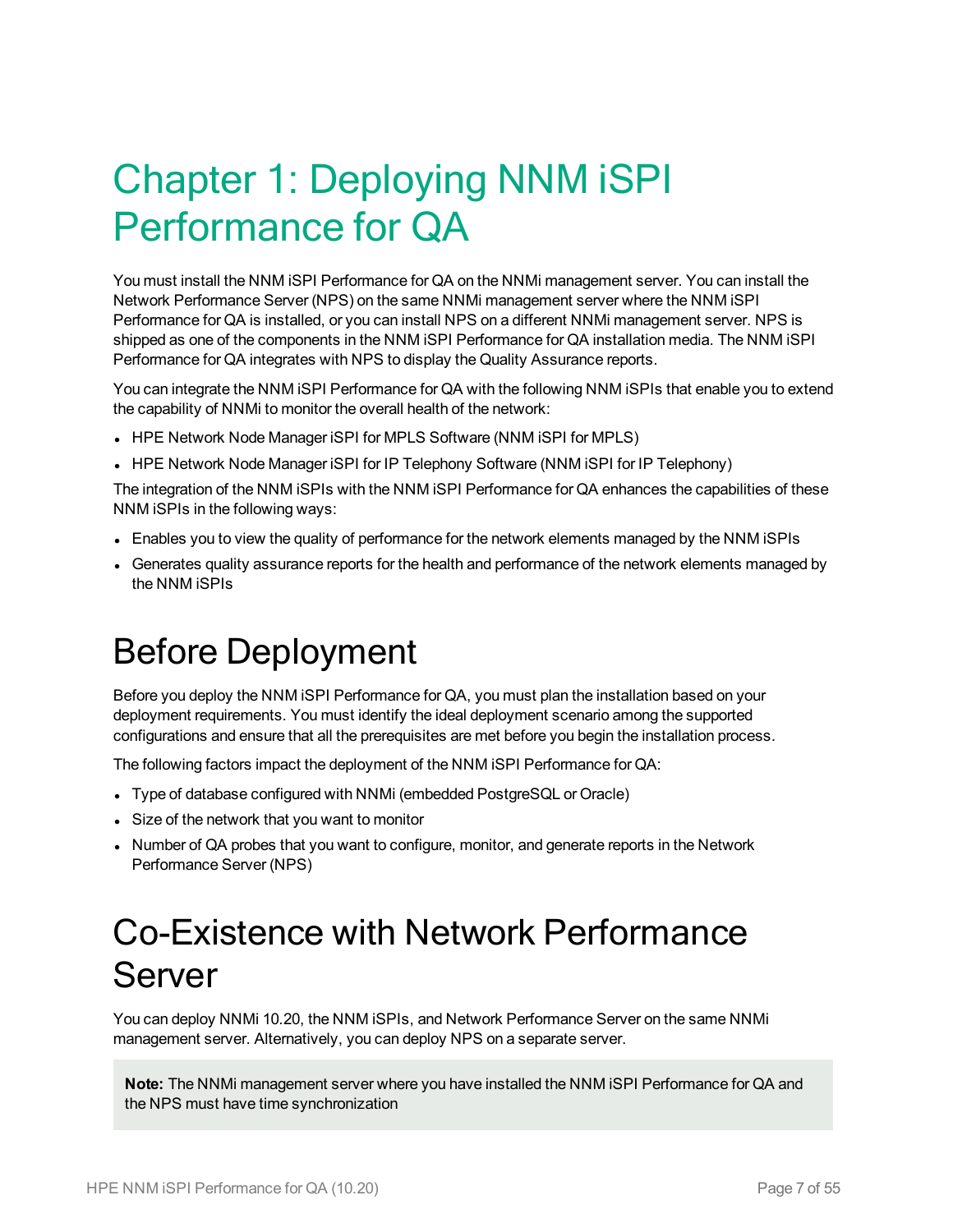### <span id="page-7-0"></span>Scenario 1: Network Performance Server installed on the NNMi Management Server

This deployment scenario is recommended for development environments. In this scenario:

- NNMi database (embedded PostgreSQL or Oracle) stores information on discovered network nodes, network topology, incidents, and network health information from the NNM iSPI Performance for QA
- <span id="page-7-1"></span>• NNMi shares the collected information with Network Performance Server for generating reports.

## Scenario 2: Network Performance Server installed on a Separate Server

This deployment scenario is recommended for production environments. In this scenario:

• NNMi database (embedded PostgreSQL or Oracle) stores information on discovered network nodes, network topology, incidents, and network health information from the NNM iSPI Performance for QA The NNM iSPI Performance for QA shares metrics information in the following directory:

On Windows: %NnmDataDir%\shared\perfSpi\datafiles

On Linux: \$NnmDataDir/shared/perfSpi/datafiles

<span id="page-7-2"></span>• NNMi and the NNM iSPI Performance for QA shares the collected information with NPS through a shared data storage. This data is used by NPS to generate the reports.

## Deploying the NNM iSPI Performance for QA with the NNM iSPI for MPLS

The integration of the NNM iSPI for MPLS with the NNM iSPI Performance for QA enables you to perform the following:

- View the specific QA probes configured for each VRF
- Generate reports based on the performance of the selected VRF
- Monitor the quality of the connectivity between multiple sites in the context of the selected VRF.
- View the Quality Assurance reports that includes network performance metrics collected by the NNM iSPI Performance for QA for MPLS specific probes.

To deploy the NNM iSPI Performance for QA with the NNM iSPI for MPLS, both the software must be installed on the same NNMi management server.

**Note:** For every 5000 QA probes that are specific to MPLS, you need to increase the Xmx value by 500 MB for qajboss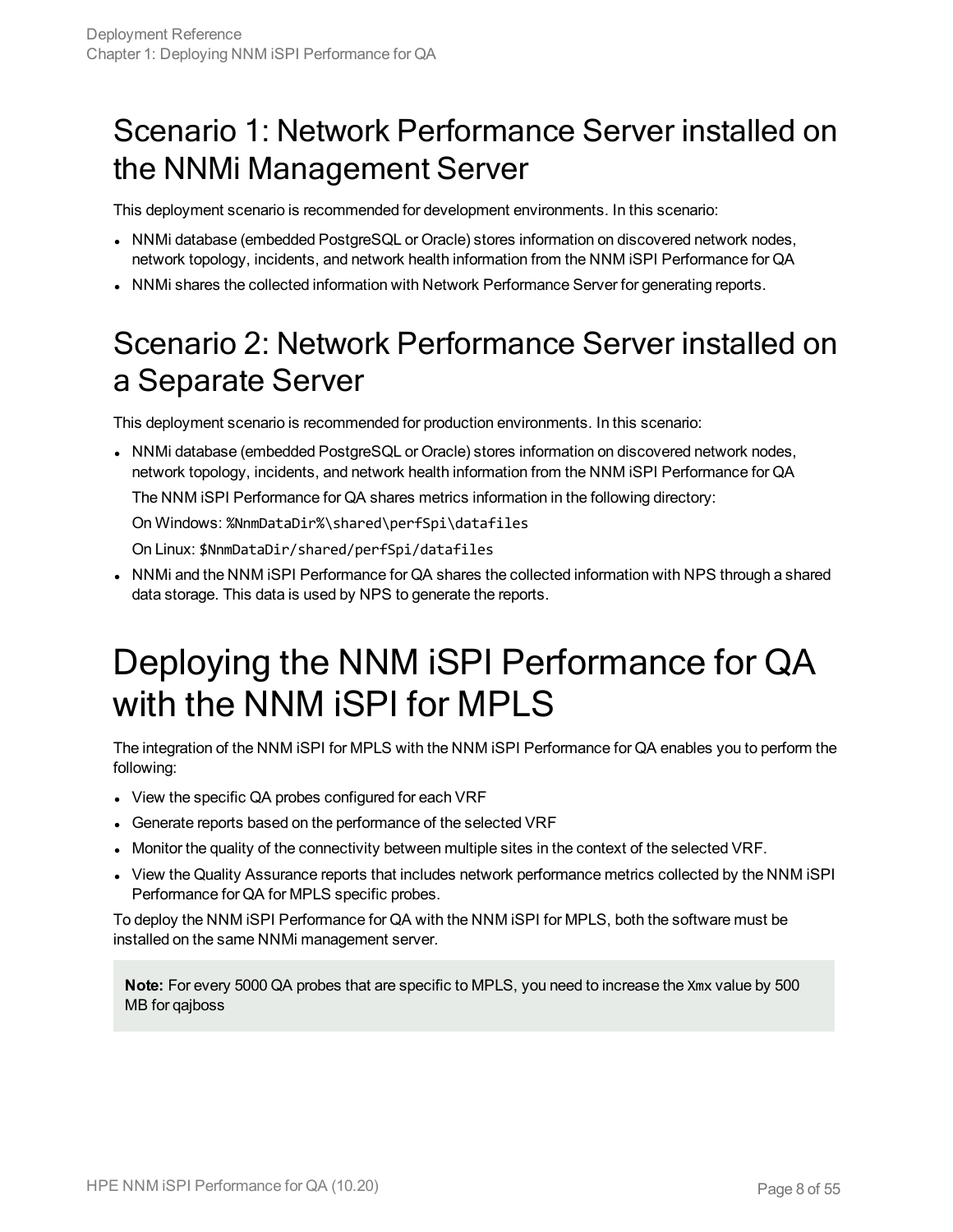## <span id="page-8-0"></span>Deploying the NNM iSPI Performance for QA with the NNM iSPI for IP Telephony

The integration of the NNM iSPI for IP Telephony with the NNM iSPI Performance for QA enables you to do the following:

- Launch the Quality Assurance reports to monitor the health and performance of the voice path of Cisco IP Telephony network
- Perform a trend analysis for any persistent performance problems in the Cisco IP Telephony network. For example, if voice calls passing through two IP routers are facing persistent voice quality problems, you can use metrics like Round Trip Time (RTT), Jitter, or Mean Opinion Score (MOS) for the network path between these IP routers to identify the cause of the problem. The integration of the NNM iSPI Performance for QA with the NNM iSPI for IP Telephony enables you to generate reports in NPS for the QA probes such as IPSLA tests that are configured on the routers where the voice call is routed.
- View the Quality Assurance reports that includes network performance metrics collected by collected by the NNM iSPI Performance for QA for IP Telephony specific probes.

To deploy the NNM iSPI Performance for QA with the NNM iSPI for IP Telephony, both the software must be installed on the same NNMi management server.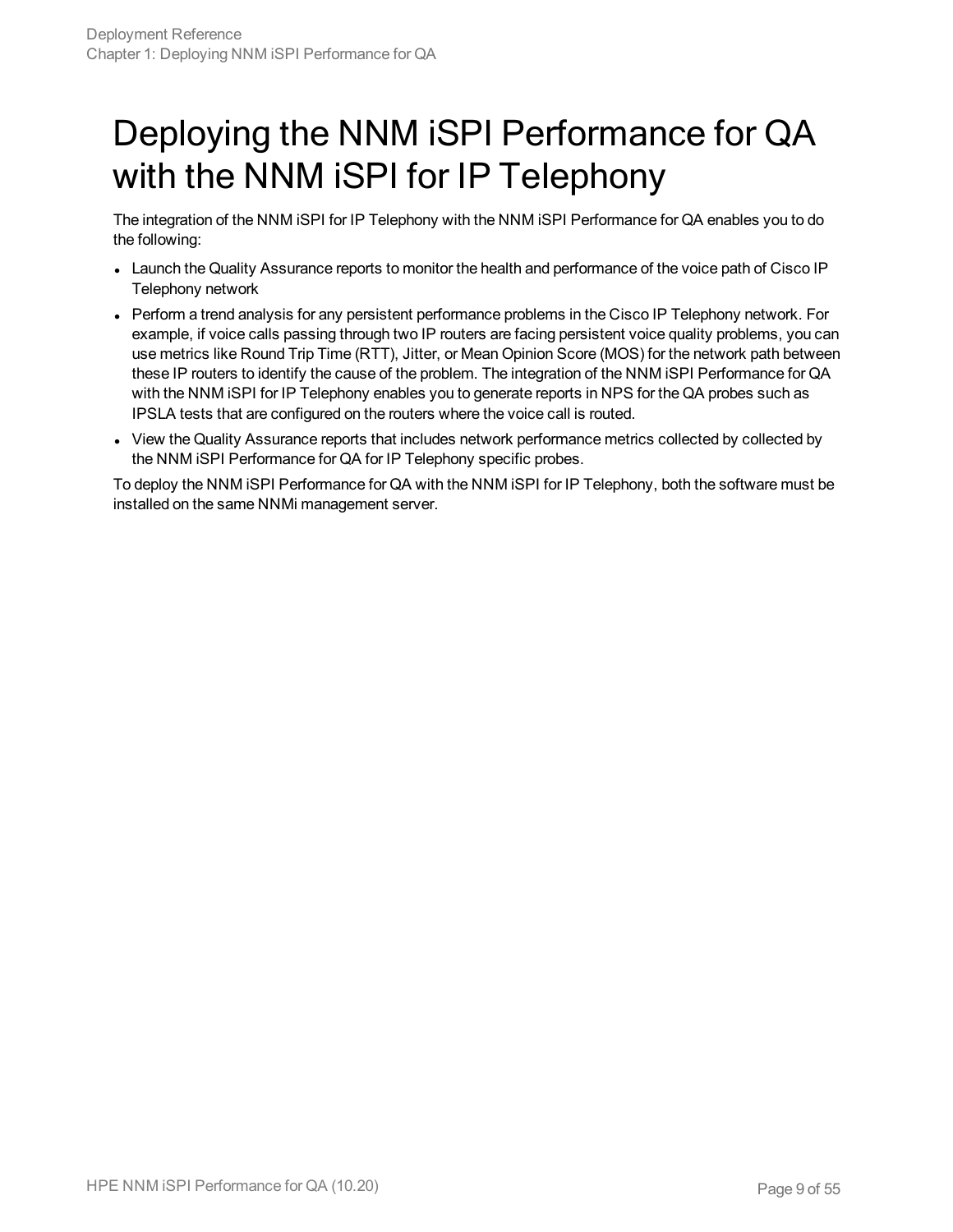# <span id="page-9-0"></span>Chapter 2: Basic Concepts



## <span id="page-9-1"></span>Understand the Basic NNM iSPI Performance for QA Concepts

The NNM iSPI Performance for QA enables you to monitor all QA probes that run on the network. QA probes are tests that are configured on the network devices managed by NNMi. You can categorize QA probes based on the vendor-specific technologies as below:

- Cisco IP SLA
- <sup>l</sup> JUNIPER RPM
- Other vendors supporting the DISMAN Ping using RFC 4560

<span id="page-9-2"></span>You must configure QA probes on the network devices managed by NNMi for the NNM iSPI Performance for QA to discover the QA probe. See the section "Probe [Configuration"](#page-17-0) on page 18 to configure probe.

### Monitored Services

The NNM iSPI Performance for QA recognizes the following services:

- UDP Echo
- ICMP Echo
- UDP (Cisco, iRA)
- TCP Connect
- VoIP (Cisco)
- $\bullet$  Oracle (iRA)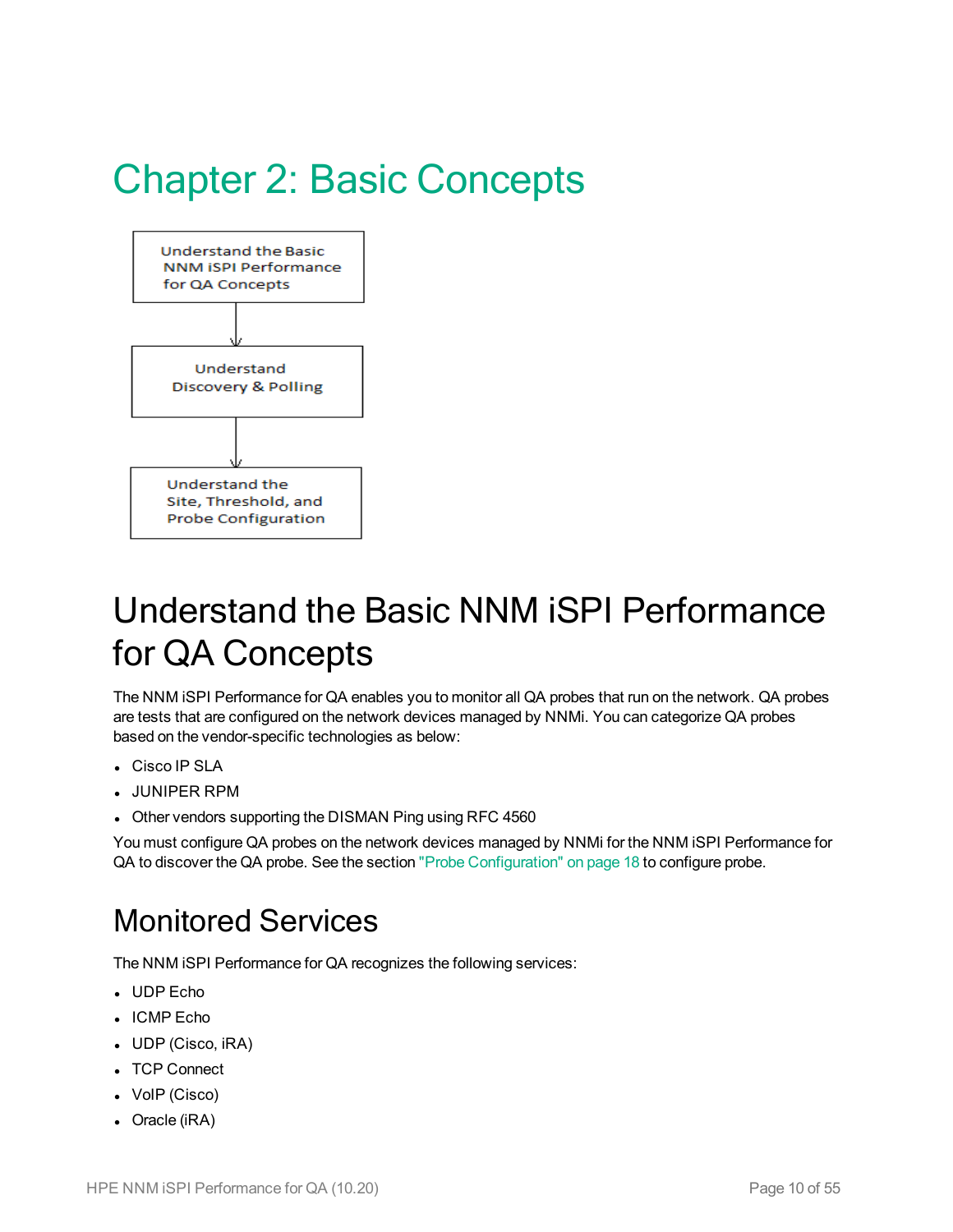Deployment Reference Chapter 2: Basic Concepts

- HTTP (Cisco, Juniper)
- $\bullet$  HTTPS (iRA)
- DNS (Cisco)
- DHCP (Cisco)
- <span id="page-10-0"></span>• PATH Echo (Cisco)

## Supported MIBs

The NNM iSPI Performance for QA loads the network performance information in NNMi using the following MIBs:

- CISCO-RTTMON-MIB
- . DISMAN-PING-MIB
- <span id="page-10-1"></span>**.** JNX-RPM-MIB

## NNM iSPI Performance for QA Metrics

The NNM iSPI Performance for QA measures the network performance using the following metrics:

- $\cdot$  RTT (msecs and  $\mu$ secs)
- RTT can either be measured in milliseconds or in micro seconds based on the precision configured for the QA probe.
- Positive Jitter (source to destination, destination to source, two way)
- Negative Jitter (source to destination, destination to source, two way)
- Percentage Packet Loss (source to destination, destination to source, two way)
- <span id="page-10-2"></span>• Mean Opinion Score (MOS)

# <span id="page-10-3"></span>Understand Discovery and Polling

### **Discovery**

- The NNM ISPI Performance for QA discovers the QA probes configured on the nodes managed by NNMi.
- The NNM ISPI Performance for QA discovers the shadow routers configured for your Multiprotocol Label Switching (MPLS) network. You can integrate the NNM iSPI Performance for QA with the NNM iSPI for MPLS to yield more benefits from this feature.

**Note:** If you want NNM iSPI Performance for QA to discover QA probes that run on shadow routers, it is mandatory to seed the shadow routers in the NNMi topology.

• The NNM iSPI Performance for QA discovers the following during each NNMi configuration poll: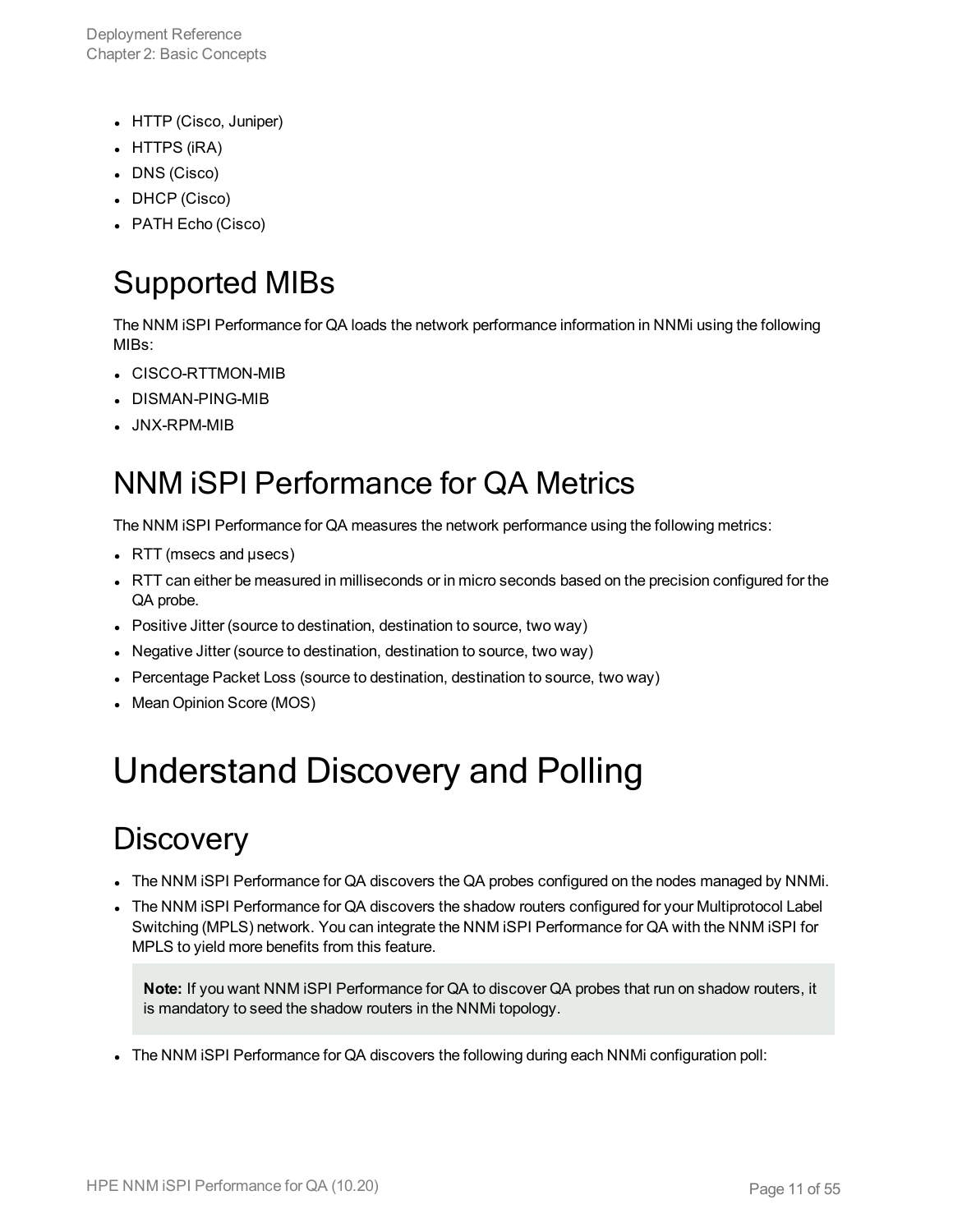- Discovers the newly added or updated QA probes
- Updates the destination IP address to hostname and updates the interfaces for the newly added managed nodes
- Resolves the target IP address of a QA probe with the IP address specified for a hostname. If the target IP address is not available in NNMi, the NNM iSPI Performance for QA resolves the target address by launching DNS query during discovery.

You can disable DNS lookup to ensure that you resolve the target address of the QA probes accurately. To disable DNS lookup follow these steps:

a. Open the file from the following directory:

For Windows: %NnmDataDir%\shared\qa\conf\nms-qa.jvm.properties

For Linux: \$NnmDataDir/nmsas/qa/conf/nms-qa.jvm.properties

- b. Set the startup value for the property com.hp.ov.nms.spi.qa.disco.dns to **FALSE**.
- You can view the QA probe names resolved during discovery to generate the Quality Assurance reports in the NPS.
- <span id="page-11-0"></span>• Each on-demand or scheduled NNMi configuration poll re-discovers the QA probes configured on the polled nodes, and these polled nodes are the source nodes for each of these QA probes.

### Discovery Filter Configuration

The NNM iSPI Performance for QA enables you to exclude the QA probes you do not require based on the QA probe owners, IP addresses, and service types. If the NNMi nodes hosting the QA probes are discovered after you configure the QA probe discovery filters, the QA probes that meet the discovery filter criteria are not discovered. Also, the poller stops polling the existing QA probes that meet the discovery filter criteria. Consequently in both these cases, the QA probes that meet the discovery filter criteria does not appear in the QA Probes view. You can set three types of discovery filters in a Global Network Management environment, which are listed below:

- Discovery filter option is selected to exclude the QA probes discovered on the network
- Regional Data Forwarding filter option is selected to exclude the QA probes forwarded to the global manager
- Global Receiver filter option is selected to exclude the QA probes received by the global manager

<span id="page-11-1"></span>You can add, edit, delete, export, or import a discovery filter.

## Polling

- The NNM ISPI Performance for QA polls the QA probe results every time the QA probes runs. The frequency of the QA Probes discovered in the NNM iSPI Performance for QA is equal to the frequency configured for the QA probe on the device.
- The NNM iSPI Performance for QA polls the following MIB objects:
	- <sup>l</sup> **rttMonLatestOper**

The NNM iSPI Performance for QA polls the rttMonLatestOper MIB object if the QA probes are configured with a polling frequency greater than 1 minute or 60 seconds. In this case, the SNMP polling frequency is equal to the QA probe polling frequency.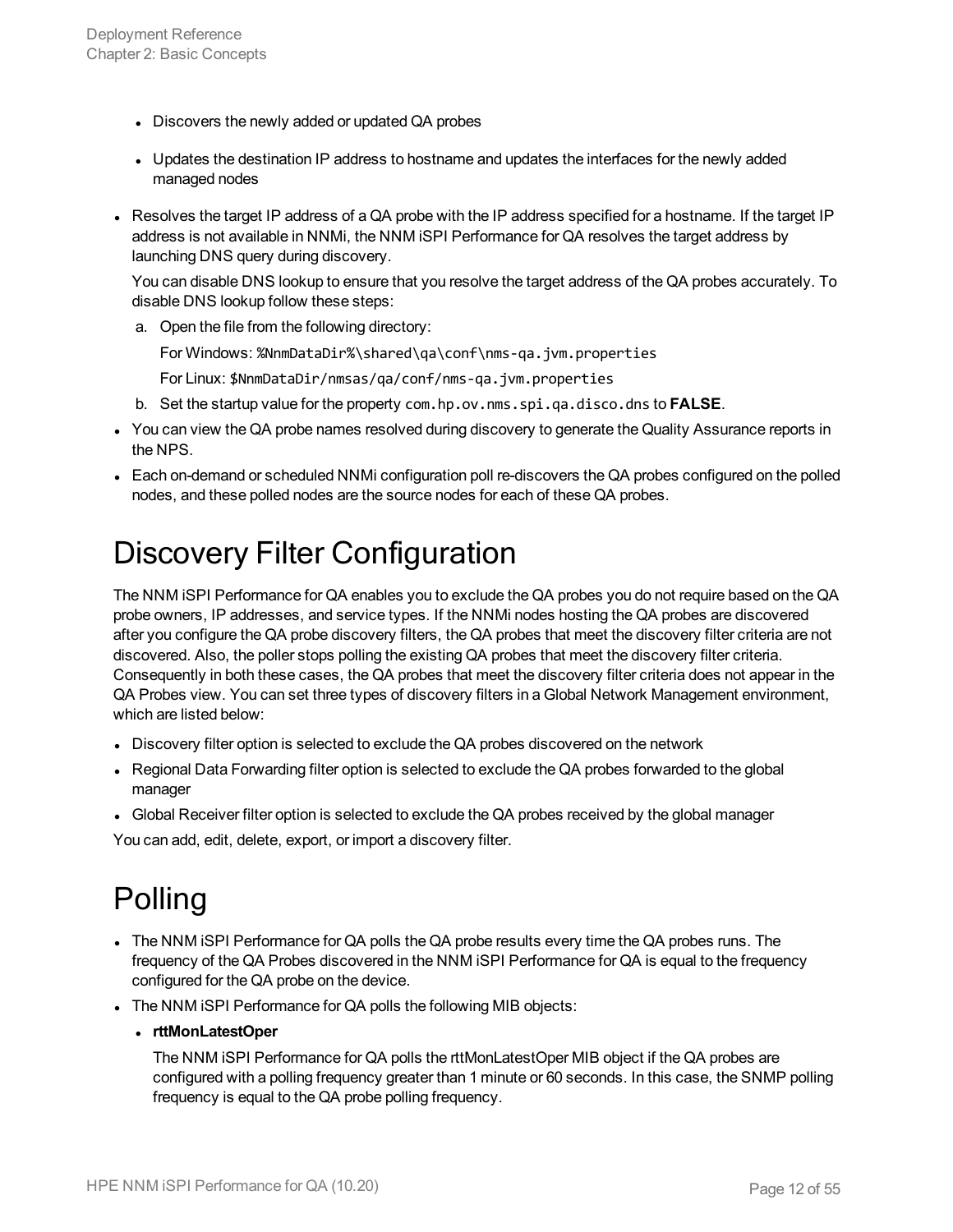#### <sup>l</sup> **rttMonStats**

The NNM iSPI Performance for QA polls the rttMonStats MIB value if the QA probes are configured with a polling frequency lesser than 1 minute or 60 seconds. In this case, the SNMP polling frequency is always set to 2 minutes or 120 seconds.

- The NNM iSPI Performance for QA poller measures the collected metrics against the configured thresholds and calculates the threshold violation state. You can view the threshold violation state using the QA Probes form. In the Analysis pane, you can view the summary, Threshold State, Baseline State, and Latest Polled Values panels. The Latest Polled Values panel displays the last five polled values for the relevant metrics, which may be RTT, two-way jitter, two-way packet loss, and MOS metric. You can also view the last polled time.
- The NNM iSPI Performance for QA supports sub-minute polling.

By default, the SNMP polling interval for the discovered QA probes is equal to the frequency of the IP SLA operations. If the operation frequency is less than 60 seconds for a QA probe, NNM iSPI Performance for QA applies sub-minute polling for that QA probe.

In the case of sub-minute polling, the QA probe status refreshes every 2 minutes. The QA probe status gets updated based on the average polling value obtained for the last 2 minutes.

- Cisco IOS IP SLA allows to configure a history distribution of statistics to report a statistics distribution of the response time. However, NNM iSPI Performance for QA does not support this feature. You must redefine the IP SLA QA probes on the source router as having no history, or history distribution-ofstatistics-kept 1 to generate correct Quality Assurance reports on.
- The state poller may encounter errors while polling. These errors are sent to the Network Performance Server to generate reports. The following are the possible errors encountered while polling:

#### <sup>l</sup> **Unresponsive Target**

This error occurs when the node does not respond to the SNMP request, which results in SNMP time out.

#### <sup>l</sup> **Target Error**

This error occurs when one of the target QA probes of a node is not found. For example, while you reconfigure the probes, one of the QA probes may not be found.

#### <sup>l</sup> **Reboot**

This error occurs when the node restarts in between the polling cycle or the system uptime is reset.

#### <sup>l</sup> **Invalid Data**

This error occurs due to failure of authentication or returns invalid values while polling for data.

<span id="page-12-0"></span>In addition, these polling errors are logged into the qa  $\text{sni}^*$ . log.\* log file. This log file contains details such as node name that was polled, error state, and the set of UUID of the QA probes.

### Inventory Views

Using the QA Probes view, you can analyze the QA probe status and the threshold states based on these metrics.

Using the Critical Probes view, you can segregate and view only the QA probes whose status is critical.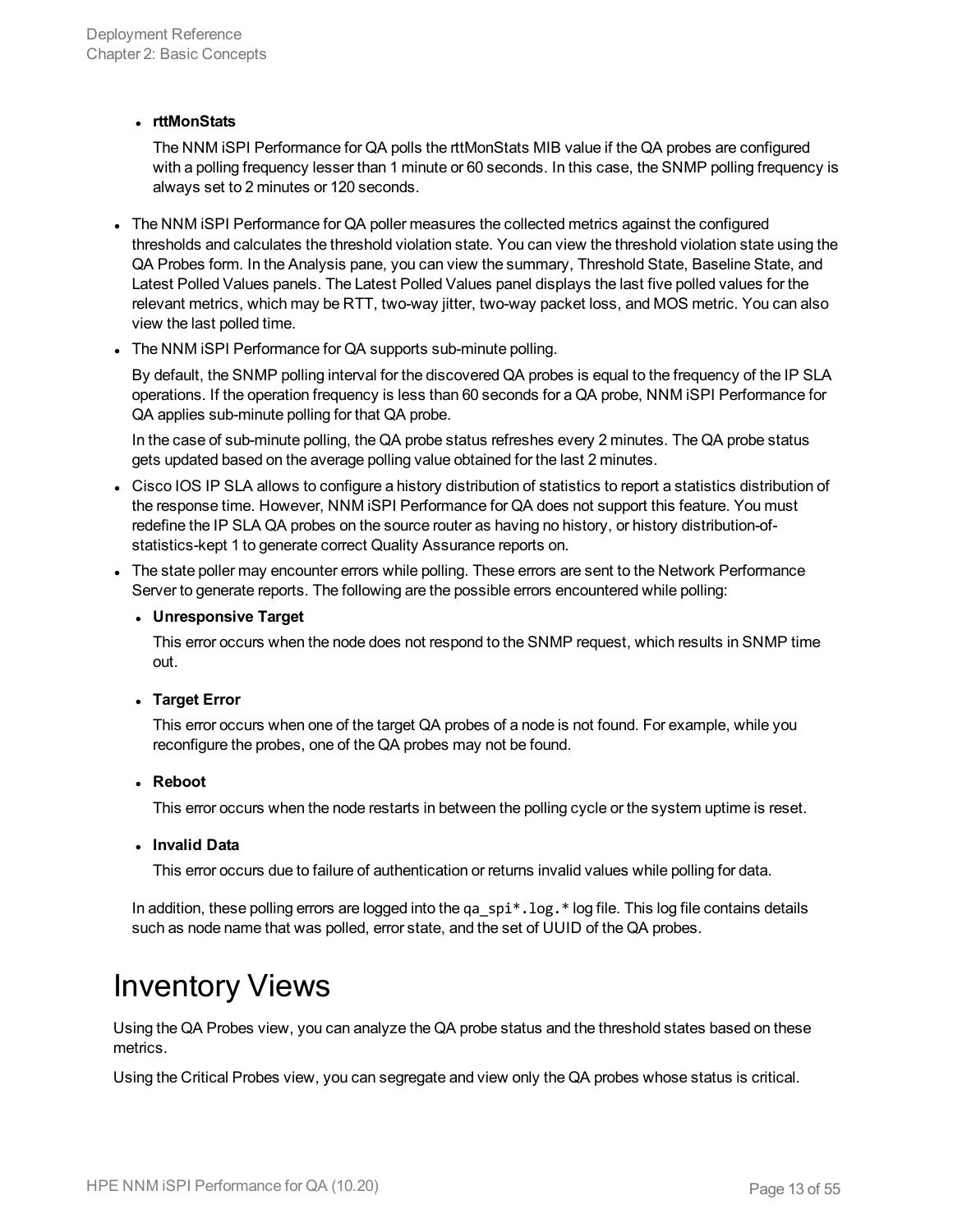Using the Threshold Exceptions Probes view, you can view the probes that have violated the configured threshold for any one or more of the metrics of the NNM iSPI Performance for QA.

Using the Baseline Exceptions Probes view, you can view the QA probes with the baseline state as Abnormal Range, Unavailable, No Policy, or Not Polled for any one or more of the metrics of the NNM iSPI Performance for QA.

# <span id="page-13-0"></span>Multi-tenancy

The NNM iSPI Performance for QA supports multi-tenant architecture configured in NNMi. Multi-tenancy is useful to customize the views and restricts visibility to parts of the network based on the user's areas of responsibility. In NNMi, a tenant is the top-level organization to which a node belongs. Tenants enable you to partition your network across multiple customers. This feature restricts the access to certain objects such as QA Probes, and Sites in the NNM iSPI Performance for QA based on the tenant configuration, security group configuration, and user group configuration in NNMi.

<span id="page-13-1"></span>See the topic *Configuring Security* in the *NNMi Online Help* for more information on Tenants and Security Groups.

## Impact of Restricting Object Access

- QA Probe Inventory View: All QA probes cannot be viewed by all users either in a table view or a form view. For example, if a user has access to a set of nodes, the user can view only the QA probes configured on those nodes as source nodes.
- View a Site: A user can view a source site and destination site only if at least one of the QA probes associated with the source site can be accessed by the user.
- Site Map: A user can view the site map only if any one of the QA probes of the site can be accessed by the user.
- Real Time Line Graph: A user can view the Real Time Line graph only if the source node or the QA probe can be accessed by the user.
- Incidents: A user can view only those incidents where the source node or QA probe can be accessed by the user.
- Reports: Multi-tenancy is also applicable for the Network Performance Server and restricts a user to view only selective QA probes and reports. For example, while generating Top N report, a user can view the report for the probes that can be accessed by the user.

An administrator can create, update, and delete all configurations whereas other users can only view the configuration details, and no multi-tenancy is required as the configuration is allowed based on the user group.

See the topic *NNMi Security and Multi-Tenancy* in the *HPE Network Node Manager i Software Deployment Reference* guide for more information.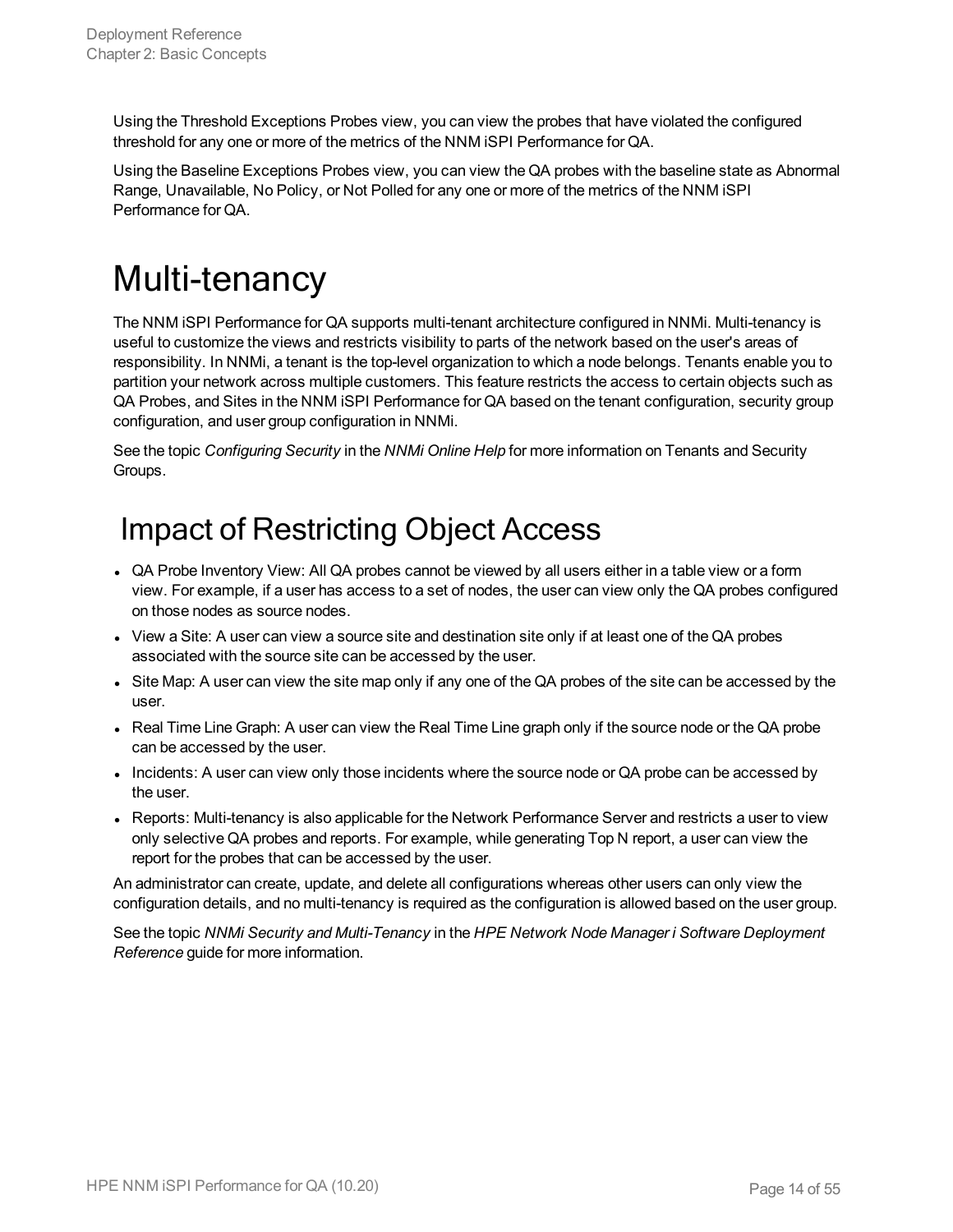## <span id="page-14-0"></span>Understand the Site, Threshold, and Probe **Configurations**

## <span id="page-14-1"></span>Site Configuration

- A site is a collection of QA probes configured on the network elements managed by NNMi. A network element can be a node, an interface, a Virtual Routing and Forwarding instance (VRF) in a Virtual Private Network (VPN), and so on. The NNM iSPI Performance for QA enables you to create sites when you need to categorize these network elements into groups. For example, a site can be created based on the geographic proximity of the network elements, the similar node groups, or similar node IDs.
- Sites can be created based on NNMi Node Groups, IP Address ranges, Probe Name patterns, or VRFs.
- <sup>l</sup> Sites are identified by their names. A site name must be unique. Site names are case-sensitive.
- The NNM ISPI Performance for QA enables you to export the new or updated site configurations in an XML file and import them whenever required. You can specify the location to store the XML file.

You can export the existing site configuration using the following command line utility:

For Linux:

\$NnmInstallDir/bin/nmsqasiteconfigutil.ovpl -u *<username>* -p *<password>* –export *<filename>*;

For Windows:

%NnmInstallDir%\bin\nmsqasiteconfigutil.ovpl -u *<username>* -p *<password>* –export *<filename>*

where *<username>* and *<password>* are optional parameters.

See the topic "Exporting a Site" in the *HPE Network Node Manager iSPI Performance for Quality Assurance Software Online Help* for more information.

- NNM iSPI Performance for QA associates each QA probe with a specific site. A QA probe can be associated with only one source site.
- The QA probe associations for each site are recomputed during each configuration poll.
- HPE Network Node Manager iSPI Performance for Quality Assurance Software associates the QA probes with the respective sites during the configuration poll. However, if there are changes in the site configuration, the probes can be associated to the site by clicking on **Recompute Probes Associations** in the Site Configuration form. The QA probe associations for a newly added or updated site are recomputed during the configuration poll.

NNM iSPI Performance for QA reflects deletion of sites immediately and recomputes the QA probes associations for the deleted sites.

See the topic *Re-Computing Probes Associated to a Site* in the *HPE Network Node Manager iSPI Performance for Quality Assurance Software Online Help* for more information.

- The sites configured and exported in the NNM iSPI Performance for QA 9.2x version can be accessed in NNM iSPI Performance for QA 10.20 as well.
- NNM ISPI Performance for QA enables you to configure sites for a global manager or regional manager
	- Local Sites: The sites configured in the local NNMi management server are referred to as Local Sites. The local sites are owned by the Manager on which it is configured.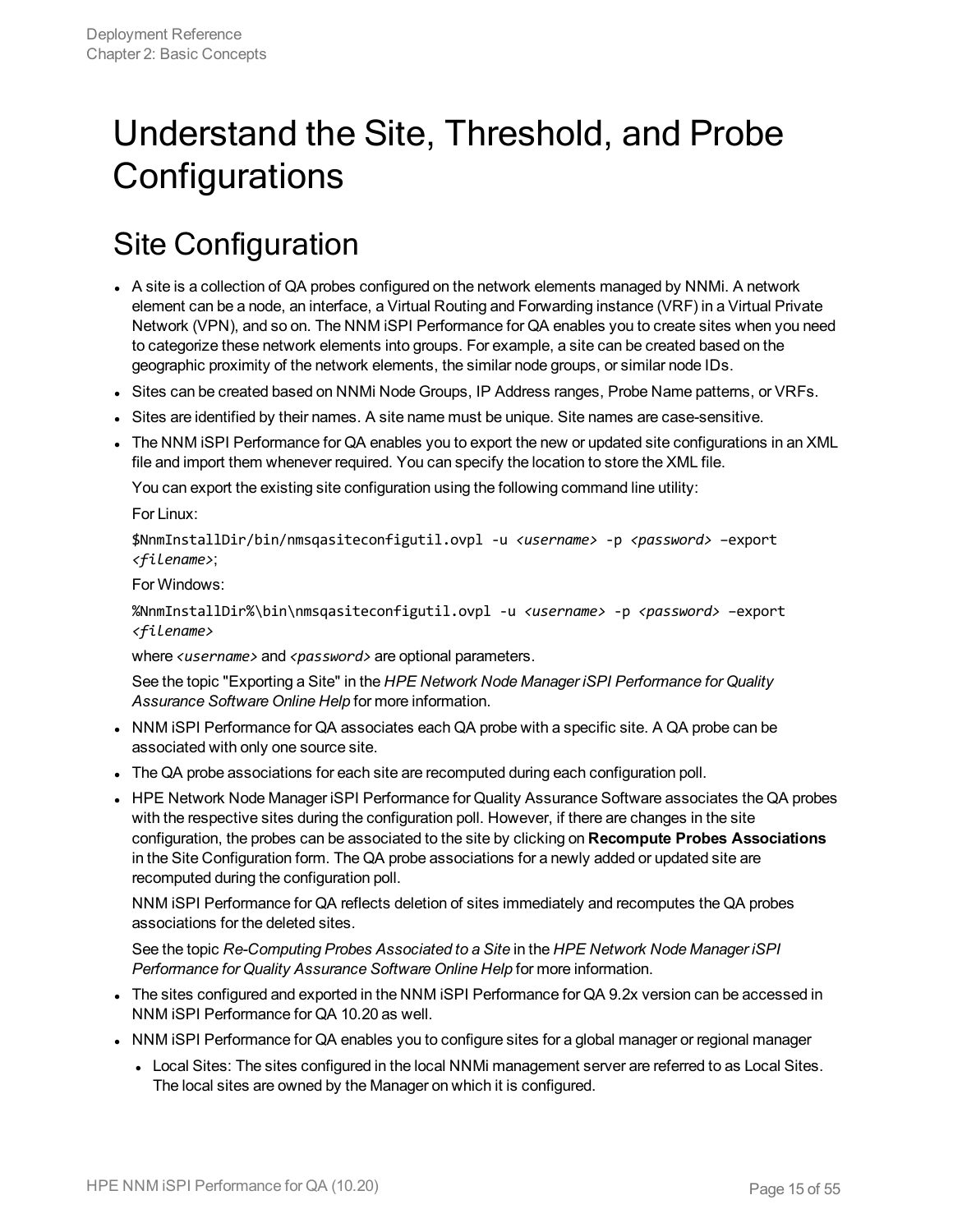• Remote Sites: The sites exported from the regional manager to the global manager are known as Remote Sites.

## <span id="page-15-0"></span>Threshold Configuration

- A threshold can be defined on all the metrics available for the QA probes associated with an existing site.
- While defining thresholds for sites, you must define a source site for the threshold, and you can define the destination site, if required.
- A threshold can be defined for the metrics of selective QA probes, which may or may not be associated to a site. This overrides the threshold values defined for the probes associated to a site.
- NNM iSPI Performance for QA calculates the threshold states for the metrics while polling the QA probe information.
- NNM ISPI Performance for QA enables you to generate incidents if a threshold is violated. You can monitor the network performance and generate an incident based on the count based threshold configuration or time based threshold configuration
- You can view the threshold state and incidents generated for each discovered QA probe using the QA Probes form or the Incident Inventory View of NNMi.

**Note:** For configuring thresholds for probes, it is recommended to use the QA group–based threshold configuration than the site-based threshold configuration. For more information about configuring thresholds for QA groups, see the *Adding QA Group Threshold Configuration* section in the NNM iSPI Performance for QA Help for Administrators.

### <span id="page-15-1"></span>Count Based Threshold Configuration

You can generate an incident based on the count or the consecutive number of times a metric violates the threshold value.

### <span id="page-15-2"></span>Time Based Threshold Configuration

Time based threshold configuration is useful when you intend to alert the user when the threshold breached state persists for more than a specific time period. This is derived by specifying X as the duration of time in minutes when the metric is in a threshold breached state within Y number of minutes (X-of-Y) specified in the sliding window.

#### <span id="page-15-3"></span>Threshold States

The valid threshold states are listed below:

- $\bullet$  High
- Nominal
- Low
- Not Polled
- Unavailable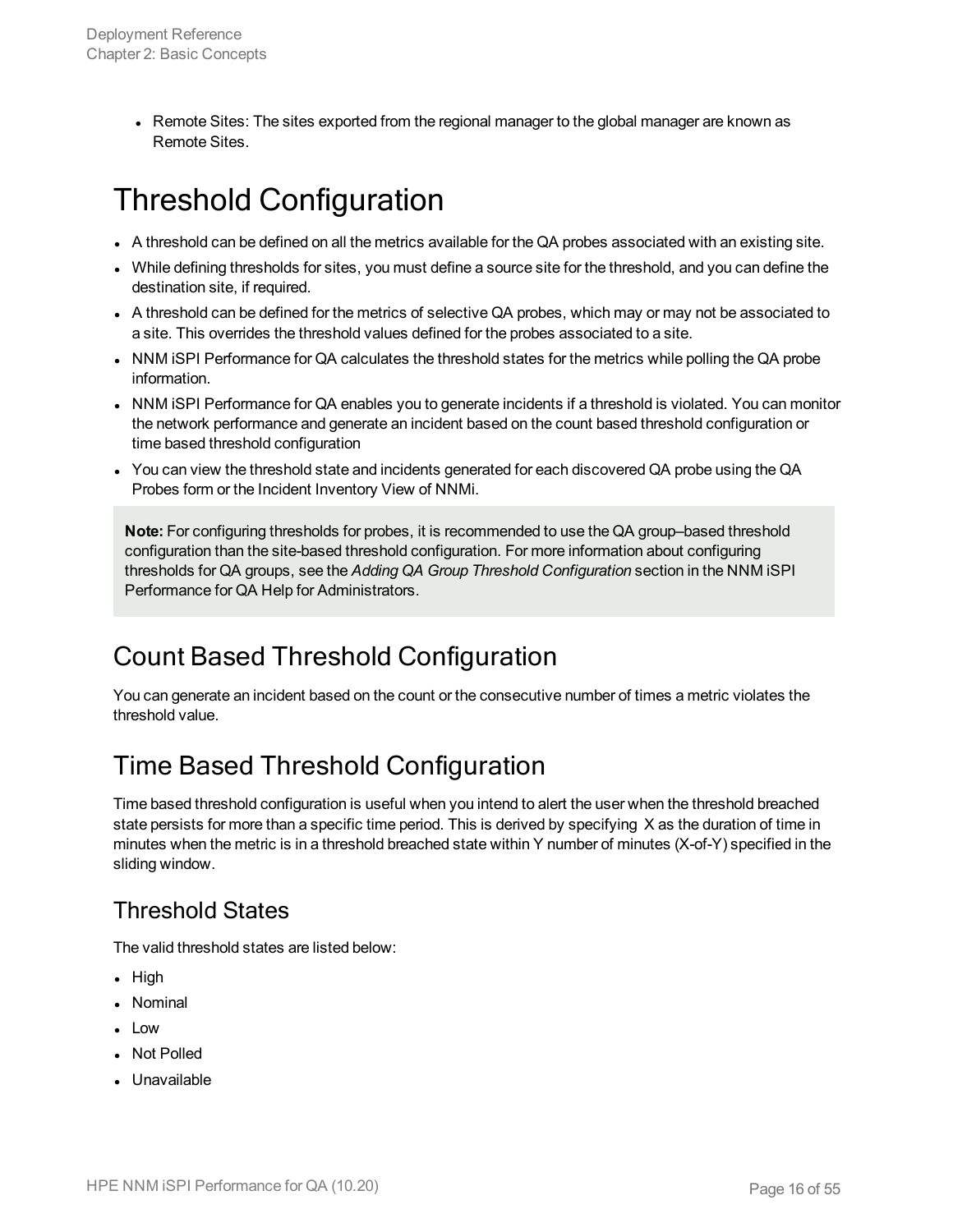- Threshold Not Set
- **None**

For more information, see the topic *Accessing the QA Probe Inventory View* of the *HPE Network Node Manager iSPI Performance for Quality Assurance Software Online Help*.

### <span id="page-16-0"></span>Baseline Setting Configuration

Apart from the time based and count based threshold configuration, you can also do a baseline monitoring. Baseline monitoring is dynamic and updates the baseline state by comparing the extent of deviation from the average real-time data of the metric with the previous average values in a similar situation.

You can do a baseline deviation setting configuration for the selected site, service, and metric. An incident is generated and the baseline state transitions to Abnormal Range only if it meets all the criteria listed below:

- Exceeds the count or the number of standard deviation that is above the average value for the metric, or exceeds the count or the number of standard deviation that is below the average value for the metric. This count is specified in the Upper Baseline Limit Deviations or Lower Baseline Limit Deviations for the selected metric in the baseline deviation settings configuration.
- Exceeds the duration for which the upper or lower baseline deviation persists in the specified sliding window duration

#### <span id="page-16-1"></span>Baseline States

Baseline Monitoring sets a new state referred to as Baseline state for the QA probes. The valid baseline states for the QA probes are listed below:

- Normal Range
- Abnormal Range
- Unavailable
- Unset
- <span id="page-16-2"></span>• Not polled

### QA Probes

QA probes can be categorized as Local QA probes and Remote QA Probes. Local QA probes are QA probes owned by the local NNMi management server. Remote QA Probes are primarily discovered and polled at the regional manager in a Global Network Management environment.

#### <span id="page-16-3"></span>QA Probe Status

The valid QA probe statuses are listed below:

- No Status
- Normal
- Disabled
- Unknown
- Warning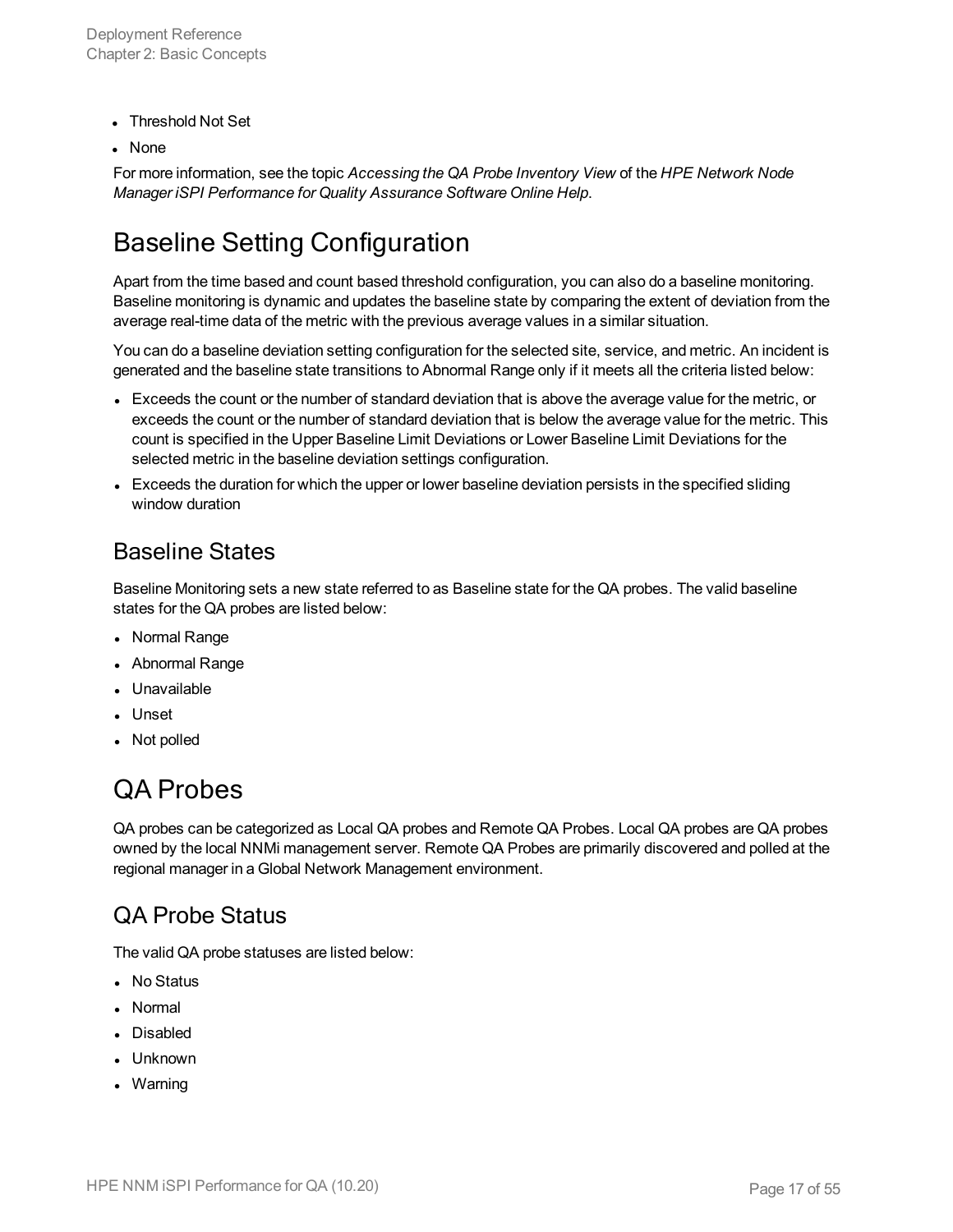- Major
- Critical

<span id="page-17-0"></span>For more information, click on the *QA Probe Status* link in the topic *Accessing the QA Probe Inventory View* of the *HPE Network Node Manager iSPI Performance for Quality Assurance Software Online Help*.

### Probe Configuration

You can configure the QA probes (tests on network such as Cisco IPSLA tests) on the device managed by NNMi using the Probe Configuration form or the nmsqaprobeconfig.ovpl command line utility in NNM iSPI Performance for QA 10.20 version. Alternatively, you can configure probes on the devices by referring to the vendor-specific configuration guides.

The Probe configuration form enables you to do the following:

- Create a probe definition. You can specify the service, duration, and payload details of the probe, and so on.
- Create a template for probe definition that can be reused whenever required
- Deploy the probe, or save the probe details to a file and deploy at a later point of time
- View the Real Time Line graph for the metrics of QA probes that are deployed successfully
- Reconfigure the probes if the deployment for the configured probes fail
- View the probe list and template list
- <span id="page-17-1"></span>• View the pre-configured probes for a selected source and destination node

#### Basic Steps to Configure Probes

The steps to configure probes are as follows:

- 1. You can launch the Probe Configuration form from the Nodes Inventory, Network Overview, Interfaces Inventory, or IP Addresses inventory view.
- 2. Select the node, and click on **Actions**  $\rightarrow$  **Quality Assurance**  $\rightarrow$  **Probe Configuration**

**Note:** Asterisk "\*" symbol in the Probe Configuration form indicates the field is mandatory

- 3. Enter the source node details in the **Source Node Details** section:
	- a. Select the source hostname for which you want to configure probes
	- b. Optionally, enter the IP Address and the Write Community String of the source node
- 4. Enter the destination node details in the **Destination Node Details** section:
	- a. Select the destination hostname. Leave this field blank if the destination node is not managed.
	- b. Type the IP address.
- 5. To configure a probe, click on the **Probe Definition** tab and follow the steps below:
	- a. In the **Protocol Details** section, enter the probe name and select the Service.
	- b. After you select the service, you must enter the port number in the **Port Number** field of the **Source Node Details** and **Destination Node Details** section for all the services other than ICMP echo.
	- c. Optionally, enter the VRF and ToS.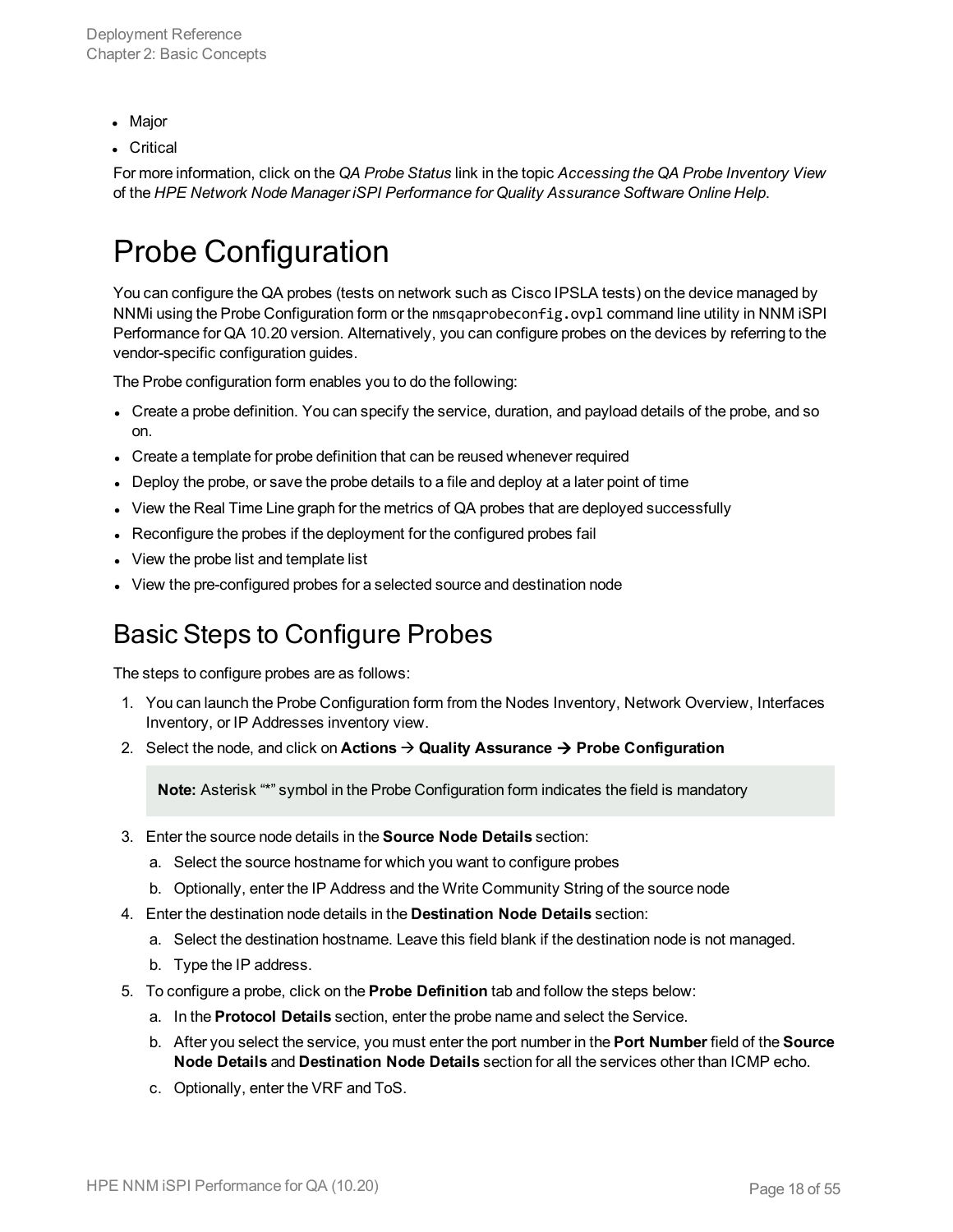- d. In the **Duration Details** section, enter the frequency. For example enter the duration as 5 minutes. All the other fields in this section are optional.
- e. The fields in the **Payload Details** section appear based on the service selected. All the fields are optional, but **Codec Type** is mandatory for VoIP service.

**Note:** You can either deploy the probe or add the probes to the list and deploy all the configured probes later. Also, you can save the probe configuration details to a file and deploy at a later point of time

- 6. To deploy a single probe, click on **Deploy**
- 7. To deploy probes in bulk, click **Add** and the probes gets added to the Probe List below. Click **Select All** in the Probe List, and click on **Deploy**
- 8. To save the probe configuration to a file, click on **Save**, and enter the absolute path of the file
- 9. To view whether the probes are deployed successfully, click **Deploy Status** tab

**Note:** You can also select a template from the drop-down list to use an existing probe definition.

<span id="page-18-0"></span>For more information on configuring probes, see the topic *Configure Probes* in the *HPE Network Node Manager iSPI Performance for Quality Assurance Software Online Help*.

#### Example

Consider a scenario where you need to configure and deploy probes of UDP service with a frequency of 5 minutes for a node. You can understand the basic probe configuration for such a scenario by following these steps:

- 1. Click on **Actions** à **Quality Assurance** à **Probe Configuration**
- 2. Select the hostname as ciscope6524.test.example.com in the **Source Node Details** section
- 3. Select the hostname as ciscope2851.test.example.com in the **Destination Node Details** section
- 4. Click on the **Probe Definition** tab to configure a probe
- 5. Enter the following in the **Protocol Details** section:
	- a. Enter the probe name as udptest and select the UDP service from the Service drop-down list
	- b. Enter the port number within the range 0-65535 in the Port Number field of the **Source Node Details** section and the **Destination Node Details** section
- 6. In the **Duration Details** section, enter the following:
	- Enter the frequency at which the specific QA probe test must be repeated as 5 minutes in the **Frequency** field
- 7. Click **Deploy** to deploy the probes on the node
- <span id="page-18-1"></span>8. Click **Deploy Status** tab to view the deployment status

#### Probe Maintenance

The probes that are discovered can be enabled, disabled, or deleted using the Probe Maintenance form.

To launch the Probe Maintenance form: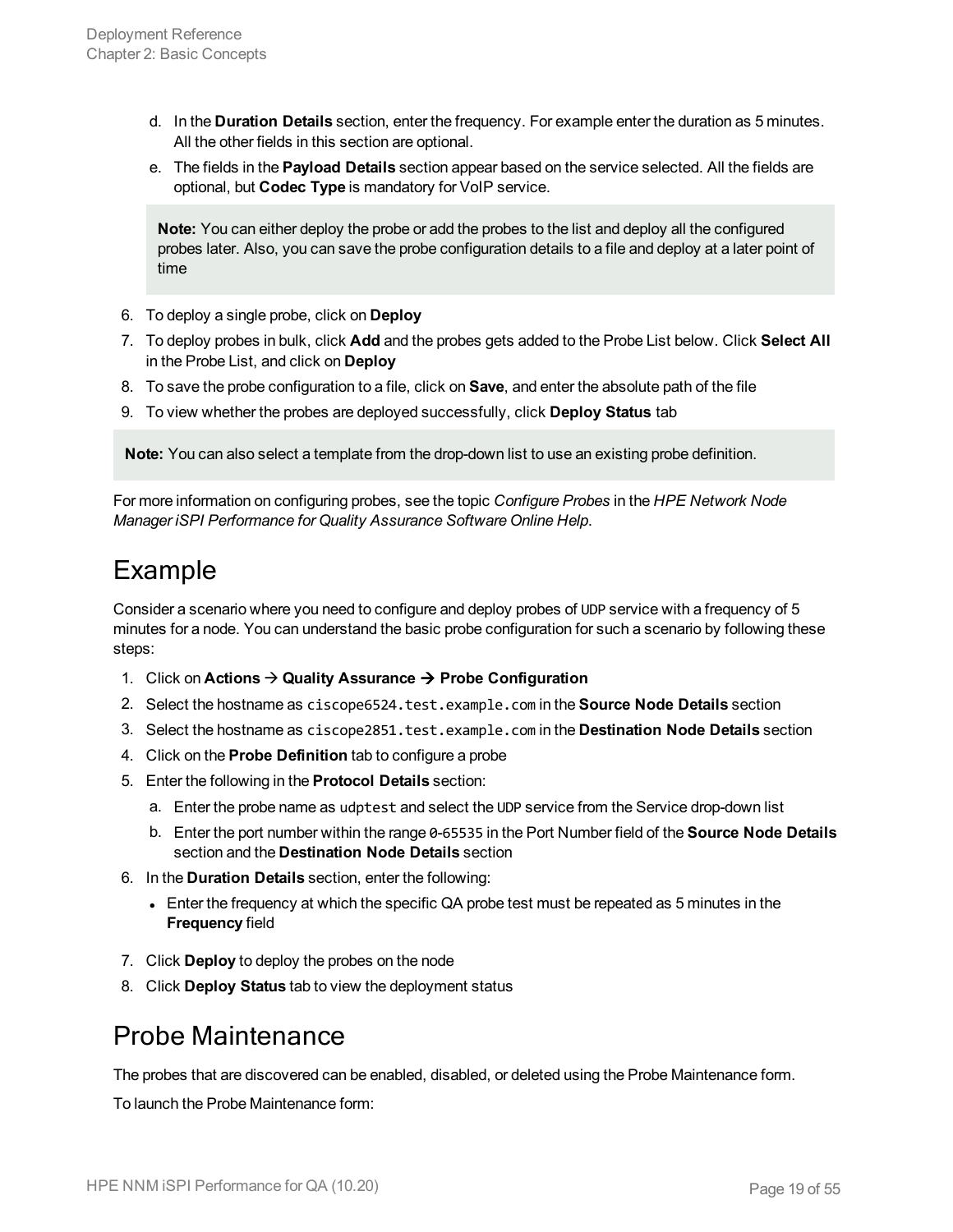Select the probes in the QA Probe Inventory View, and then select **Actions** à **Quality Assurance** à **Probe Maintenance** in the NNMi console.

You can view the enable status, disable status, and deletion status as well.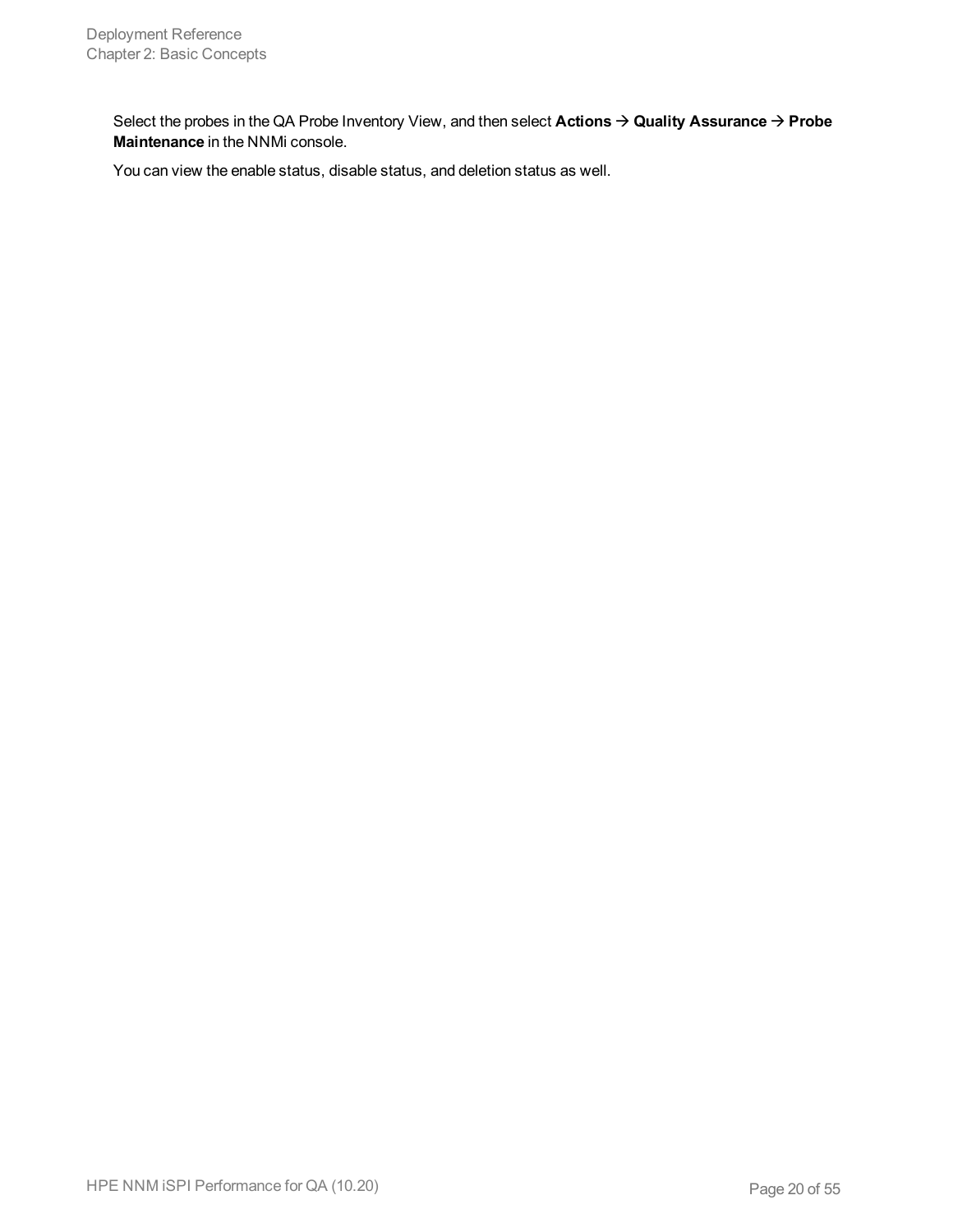# <span id="page-20-0"></span>Chapter 3: Configuring Access with Public Key Infrastructure Authentication

You can configure NNMi to map the Public Key Infrastructure (PKI) certificates to NNMi user accounts. As a result, you can log on to the NNMi console without having to type in the NNMi user name and password on the Login page. However, you will be prompted to provide NNMi user name and password again when you try to launch the NNM iSPI Performance for QA Configuration form, unless you perform additional steps to reconcile the mapping with the iSPI.

**Note:** When NNMi is configured to use the PKI authentication, it is mandatory for the iSPI to use the PKI authentication. Also, do not configure only the iSPI to use the PKI authentication when NNMi continues to use the credentials-based authentication.

Configuring the iSPI to use the PKI authentication involves the following tasks:

- 1. ["Configuring](#page-20-1) NNMi" below
- 2. ["Configuring](#page-20-2) a Certificate Validation Method" below
- 3. ["Enabling](#page-21-1) SSL" on the next page
- 4. ["Enabling](#page-21-0) and Disabling SSLv3 Ciphers" on the next page
- 5. "Configuring the NNM iSPI [Performance](#page-22-0) for QA" on page 23

**Note:** When the NNM iSPI Performance for QA is configured in a High Availability (HA) environment, make sure that nms-auth-config.xml from the %NnmDataDir%\nmsas\qa\conf\ or /var/opt/OV/nmsas/qa/conf/ directory is replicated on to each cluster member, to use the PKI authentication.

# <span id="page-20-1"></span>Configuring NNMi

To configure NNMi to use the PKI authentication, follow the steps in the *Configuring NNMi to Support Public Key Infrastructure Authentication* section in the *HPE Network Node Manager Deployment Reference*.

After configuring NNMi to use the PKI authentication, if you do not perform [Task 4,](#page-22-0) you will be prompted to provide NNMi user name and password when you try to launch the NNM iSPI Performance for QA Configuration form.

## <span id="page-20-2"></span>Configuring a Certificate Validation Method

When NNMi is configured to use the PKI authentication, unauthorized access using invalid certificates must be prevented. You must perform additional steps to configure NNMi to use a certificate validation method— Certificate Revocation List (CRL) or Online Certificate Status Protocol (OCSP).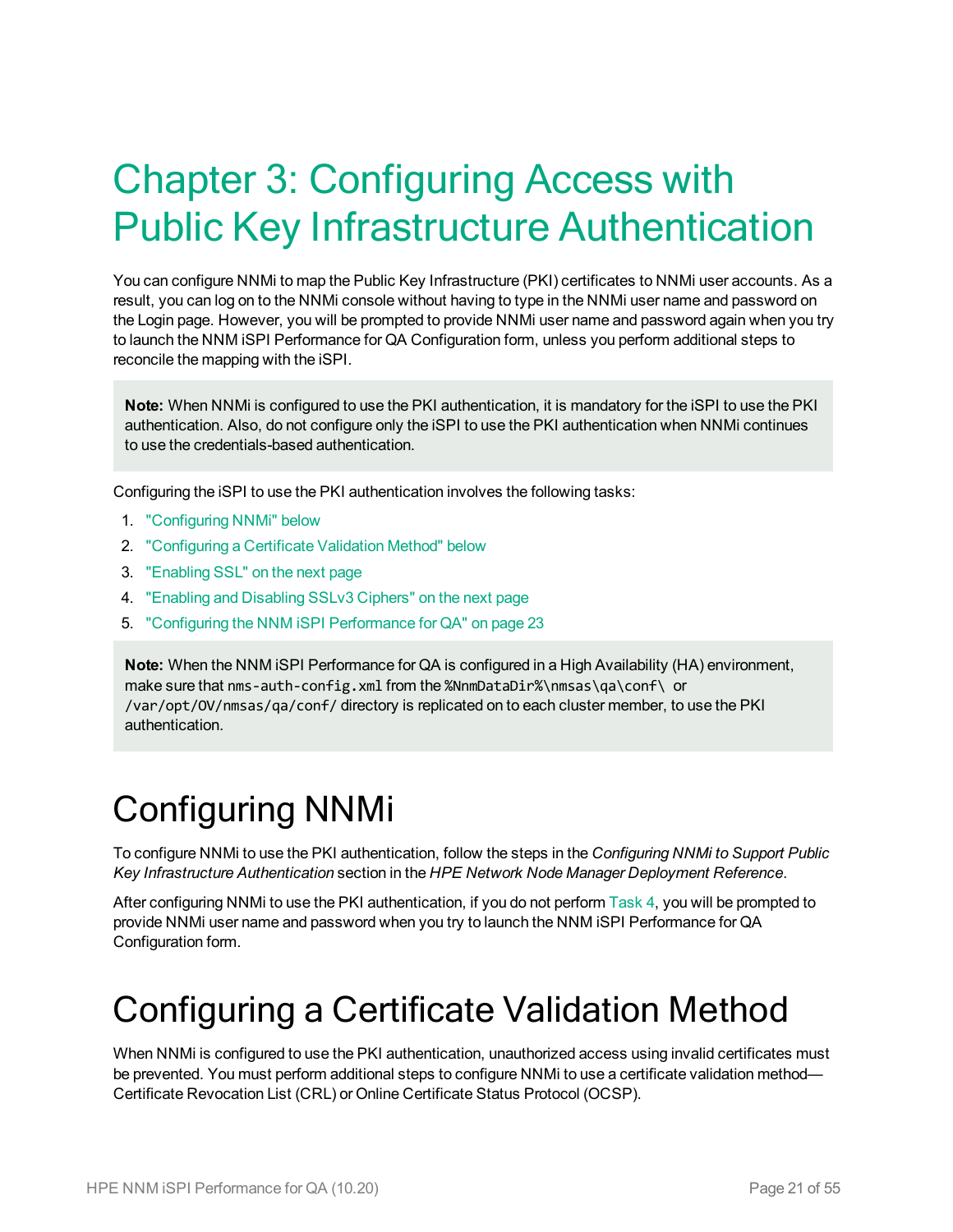<span id="page-21-1"></span>Follow the steps in the *Certificate Validation (CRL and OCSP)* section in the *HPE Network Node Manager Deployment Reference*.

# Enabling SSL

To enable NNMi-NNM iSPI Performance for QA communication, SSL should be enabled in the NNM iSPI Performance for QA.

Modify the following parameters in the extended.properties file from the %nnmdatadir%\shared\qa\conf or /var/opt/OV/shared/qa/conf to enable SSL:

com.hp.ov.nms.spi.qa.spi.isSecure=true

com.hp.ov.nms.spi.qa.Nnm.isSecure=true

For the SSL configuration changes to take effect, restart the NNM iSPI Performance for QA processes by running the following commands:.

- ovstop -c qajboss
- <span id="page-21-0"></span>• ovstart -c qajboss

## Enabling and Disabling SSLv3 Ciphers

To configure NNM iSPI Performance for QA to enable SSLv3 ciphers:

1. Open the following file:

For Windows: %NnmDataDir%\nmsas\qa\server.properties

For Linux: \$NnmDataDir/nmsas/qa/server.properties

2. Uncomment the following line:

```
#com.hp.ov.nms.ssl.PROTOCOLS = SSLv2Hello,SSLv3,TLSv1,TLSv1.1,TLSv1.2
For example:
```
com.hp.ov.nms.ssl.PROTOCOLS = SSLv2Hello,SSLv3,TLSv1,TLSv1.1,TLSv1.2

**Note:** You can remove any protocols contained in this line.

3. Save the file.

To disable the SSLv3 ciphers after they have been enabled:

1. Open the following file:

For Windows: %NnmDataDir%\nmsas\qa\server.properties

For Linux: \$NnmDataDir/nmsas/qa/server.properties

2. Reinsert the comment in the following line: com.hp.ov.nms.ssl.PROTOCOLS = SSLv2Hello,SSLv3,TLSv1,TLSv1.1,TLSv1.2 For example:

#com.hp.ov.nms.ssl.PROTOCOLS = SSLv2Hello,SSLv3,TLSv1,TLSv1.1,TLSv1.2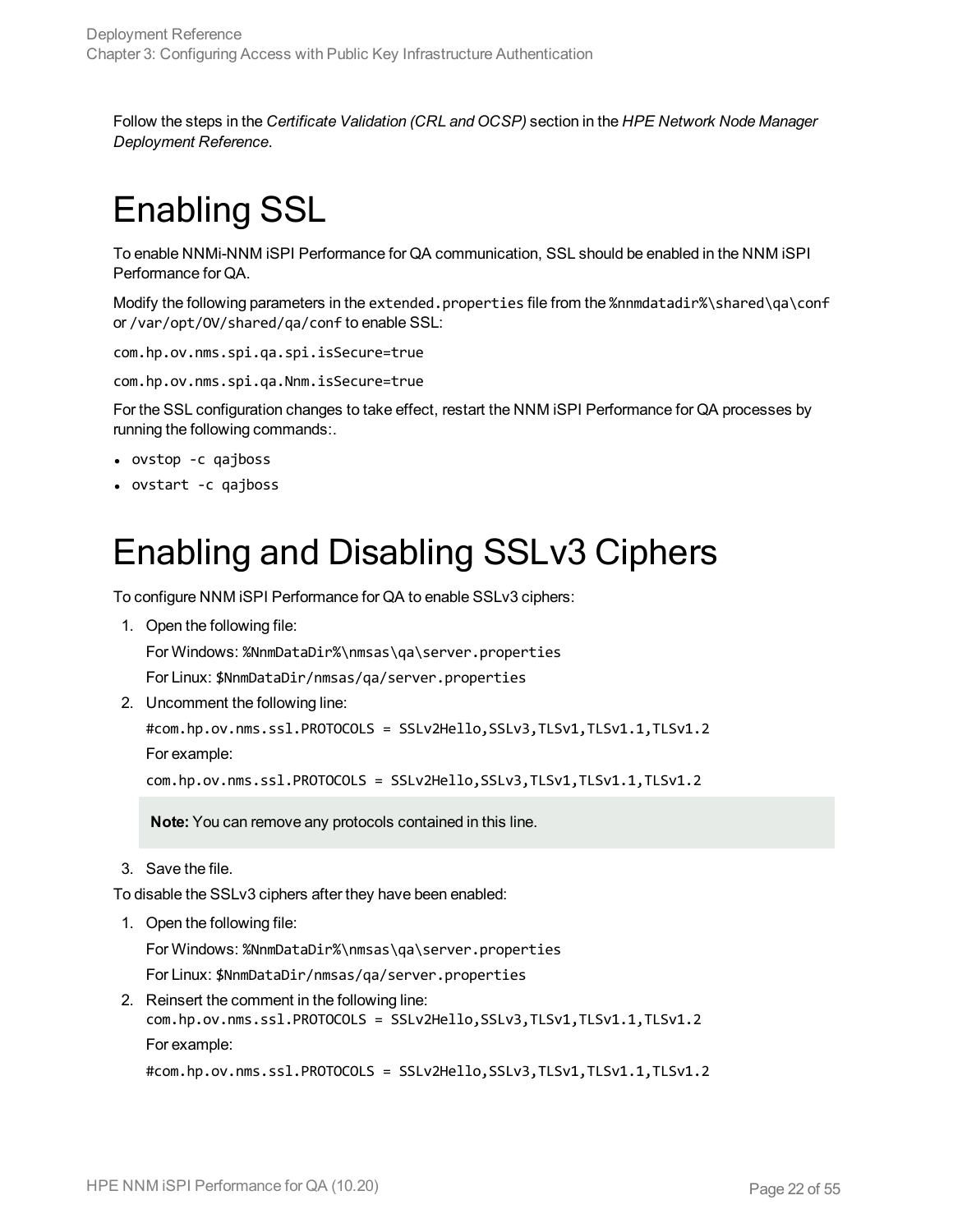**Note:** You can remove any protocols contained in this line.

<span id="page-22-0"></span>3. Save the file.

# Configuring the NNM iSPI Performance for QA

Configuring NNM iSPI Performance for QA to use the PKI authentication essentially requires updating the nms-auth-config.xml file in the NNM iSPI Performance for QA's configuration data directory (%NnmDataDir%\nmsas\qa\conf on Windows; /var/opt/OV/nmsas/qa/conf on Linux) to reflect the changes done in the nms-auth-config.xml file on the NNMi management server.

To configure the NNM iSPI Performance for QA to use the PKI authentication, follow these steps:

- 1. Make sure that [Task 1](#page-20-1), [Task 2,](#page-20-2) and [Task 3](#page-21-1) are complete.
- 2. Log on to the NNMi management server.
- 3. Navigate to the following directory:

On Windows

%nnmdatadir%\nmsas\qa\conf

On Linux

/var/opt/OV/nmsas/qa/conf

- 4. Open the nms-auth-config.xml file using a text editor.
- 5. Modify the nms-auth-config.xml file to match the changes done on the nms-auth-config.xml file in the NNMi management server (%nnmdatadir%\nmsas\NNM\conf\ or /var/opt/OV/nmsas/NNM/conf/).

For more information on the required changes, see the "*Configuring NNMi for PKI (X.509 Certificate Authentication)*" section in the *HPE Network Node Manager Deployment Reference*.

- 6. Save and close the file.
- 7. Run the following command:

On Windows:

%NnmInstallDir%\qa\bin\nmsqaauthconfigreload.ovpl

On Linux:

/opt/OV/qa/bin/nmsqaauthconfigreload.ovpl

**Note:** Do not enable the Single Sign-On feature when NNMi and the NNM iSPI Performance for QA are configured to use the Public Key Infrastructure (PKI) authentication.

For more information on Single Sign-On feature, see "*Enabling Single Sign-On*" topic in the *NNM iSPI Performance for QA Online Help.*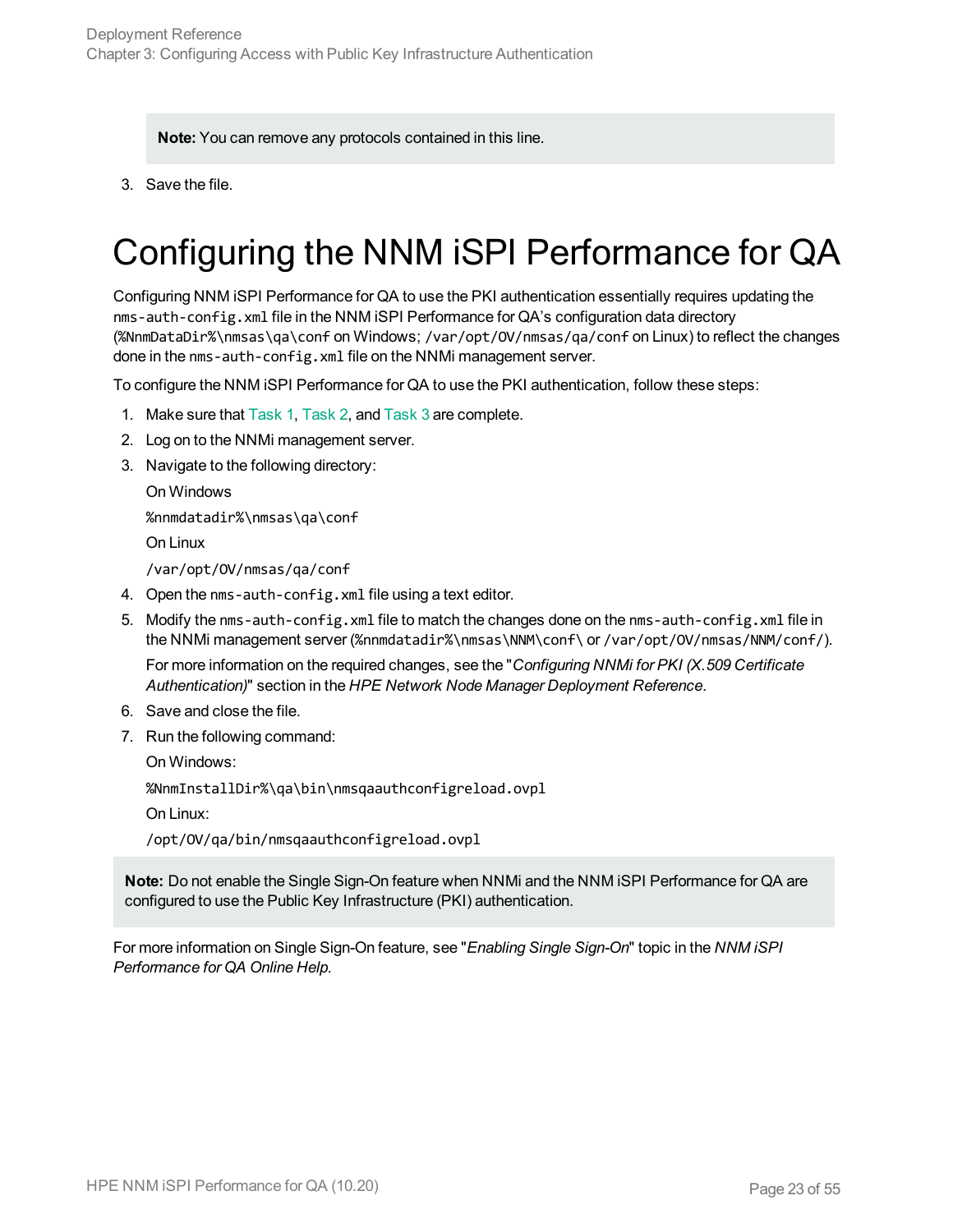# <span id="page-23-0"></span>Chapter 4: Best Practices

Some of the best practices for deploying NNM iSPI Performance for QA are listed below:

- <sup>l</sup> Refer to the *HPE Network Node Manager i Software Ultimate Edition Support Matrix* available at https://softwaresupport.hpe.com/km/KM02208874 for the hardware sizing guidelines.
- . Install NNM ISPI Performance for QA on the NNMi management server.
- Install NNM iSPI Performance for QA and NNM iSPI for MPLS on the same NNMi management server to integrate NNM iSPI Performance for QA with NNM iSPI for MPLS.
- Install NNM ISPI Performance for QA and NNM ISPI for IP Telephony on the same NNMI management server to integrate NNM iSPI Performance for QA with NNM iSPI for IP Telephony.
- Install NNMi on the management server before installing the NNM iSPIs for NNMi.
- Install the Network Performance Server before installing the NNM iSPI Performance for QA.
- Create the Web Service Client user for NNM ISPI Performance for QA in NNMI.
- Use the NNMi database (embedded PostgreSQL or Oracle) for NNM ISPI Performance for QA.
- Do not modify the value for the NNMi Java Naming and Directory Interface (JNDI) port in the Parameters for QA iSPI to NNMi and NNMi to QA iSPI Communication dialog box, while installing the NNM iSPI Performance for QA.
- **Use secure mode of transmission. Select isSecure** for secured communication in the Parameters for QA iSPI to NNMi and NNMi to QA iSPI Communication dialog box.
- You cannot modify the default HTTP and HTTPS ports in NNM iSPI Performance for QA.
- Look at the following file to find the ports you need to open up, if you have firewalls activated:
	- For Windows: %NnmDataDir%\shared\qa\conf\nms-qa.ports.properties
	- For Linux: \$NnmDataDir/shared/qa/conf/nms-qa.ports.properties
- Start the QA process using the following command before you start using NNM iSPI Performance for QA: ovstart -c qajboss
- Before you start discovery and polling, configure discovery filters if required.
- After discovery, perform the following tasks as required:
	- If you have shadow routers configured, seed the shadow routers and set the SNMP community strings for the shadow routers. Do not set up the community strings for the physical routers.
	- Configure probes.
	- Configure sites.
	- Configure thresholds for sites, QA probes, or QA groups.
	- Export the site, QA group, and threshold configurations. You can edit the exported XML file manually.
	- Import the site, QA group, and threshold configurations.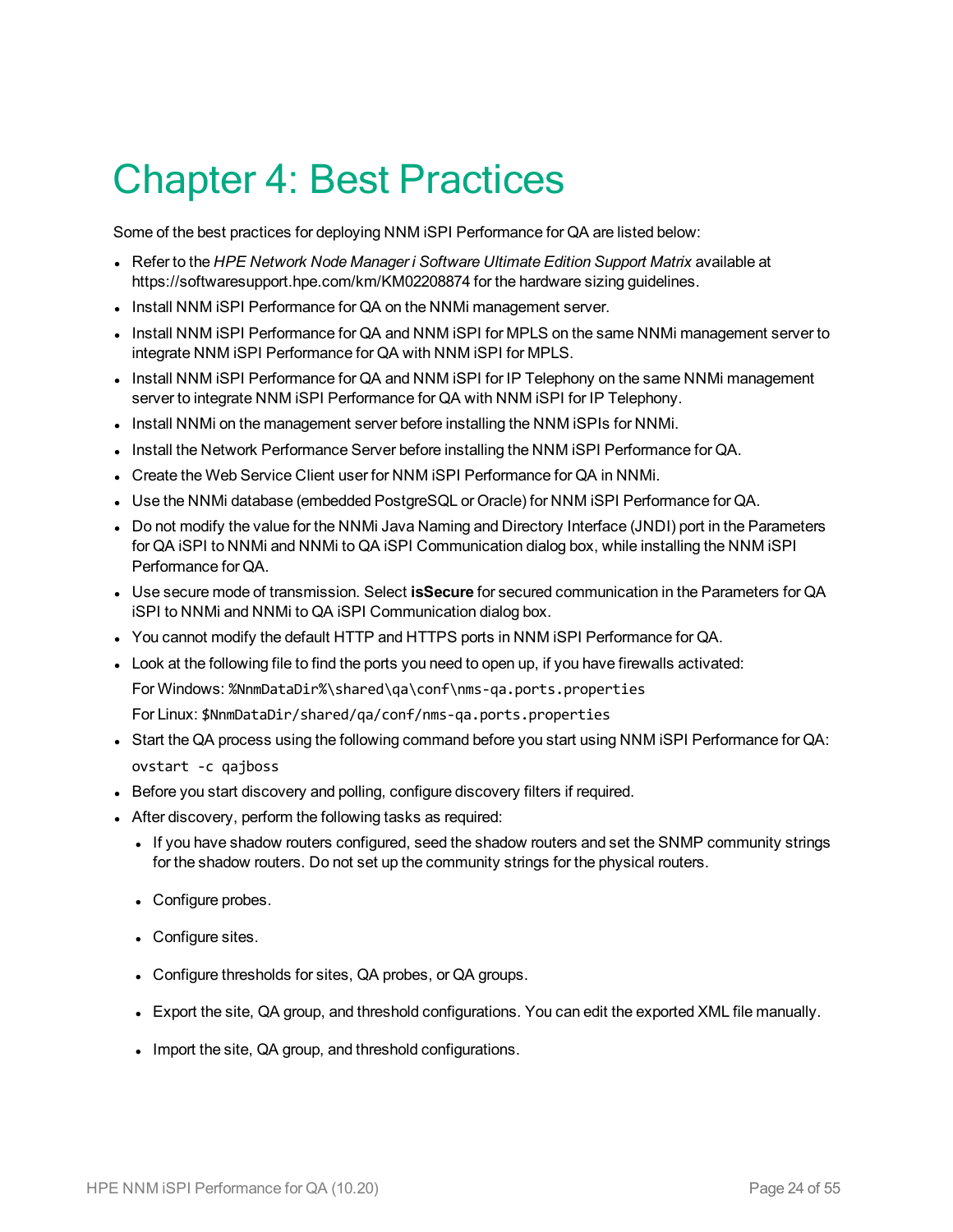# <span id="page-24-0"></span>NNM iSPI Performance for QA Administration

- NNM iSPI Performance for QA enables you to view the QA probes configured locally. You can also forward incidents from regional managers to global managers and consolidate the QA probes on the global manager.
- Use the following commands to backup and restore configuration information and polled data:
	- Backup: nnmbackup.ovpl
	- Restore: nnmrestore.ovpl

For information on these commands, see *NNMi Documentation Library > Reference Pages* in the NNMi console.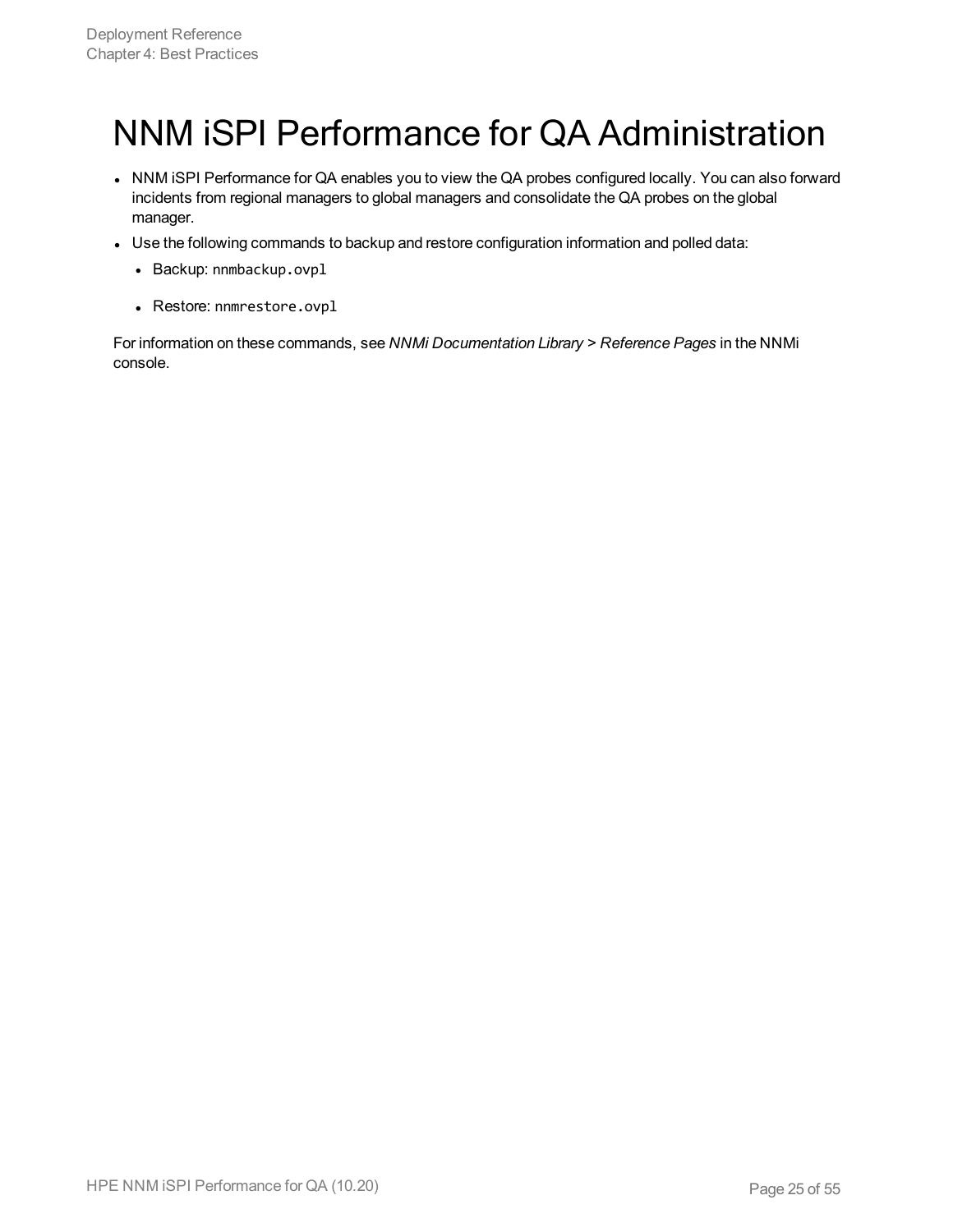# <span id="page-25-0"></span>Chapter 5: Installing and Upgrading the NNM iSPI Performance for QA in an HA **Cluster**

You can install NNMi and NNM iSPI Performance for QA in a High Availability (HA) environment to achieve redundancy in your monitoring setup. The prerequisites to configure the NNM iSPI Performance for QA in an HA environment is similar to NNMi. For information, see the *NNMi 10.20 Deployment Reference.*

**Tip:** Go to the *High-Availability Products* section in *NNMi Support Matrix* to see the list of HA platforms on which the NNM iSPI Performance for QA is supported.

## <span id="page-25-1"></span>Configuring the NNM iSPI Performance for  $\Omega$

You can configure the NNM iSPI Performance for QA for the following scenarios:

- Install NNMi and the NNM ISPI Performance for QA in your environment before configuring NNMi to run under HA. See ["Configuring](#page-25-2) an HA Cluster on a Set of Systems with NNMi and iSPI Installed" below.
- <span id="page-25-2"></span>• Install and configure the NNM iSPI Performance for QA in an existing NNMi HA cluster environment. See "Installing the NNM iSPI Performance for QA in an Existing NNMi HA Cluster [Environment"](#page-29-0) on page 30.

## Configuring an HA Cluster on a Set of Systems with NNMi and iSPI Installed

If you have NNMi and the NNM iSPI Performance for QA installed on at least two systems, you can create an HA cluster and configure NNMi and the iSPI to run under HA.

You can configure NNMi and NNM iSPI Performance for QA on the primary node and secondary node in an HA environment. For more information on how to install NNMi in an HA environment, see *NNMi Deployment Reference*.

#### <span id="page-25-3"></span>Configuring the NNM iSPI Performance for QA on the Primary **Node**

To configure the NNM iSPI Performance for QA on the primary node, follow these steps:

1. Install NNMi (with the necessary patch), NNM iSPI Performance for QA, and the latest patch for the NNM iSPI Performance for QA on the primary system (in the given sequence). For more information, see the *NNMi Interactive Installation Guide* and the *NNM iSPI Performance for QA Installation Guide*.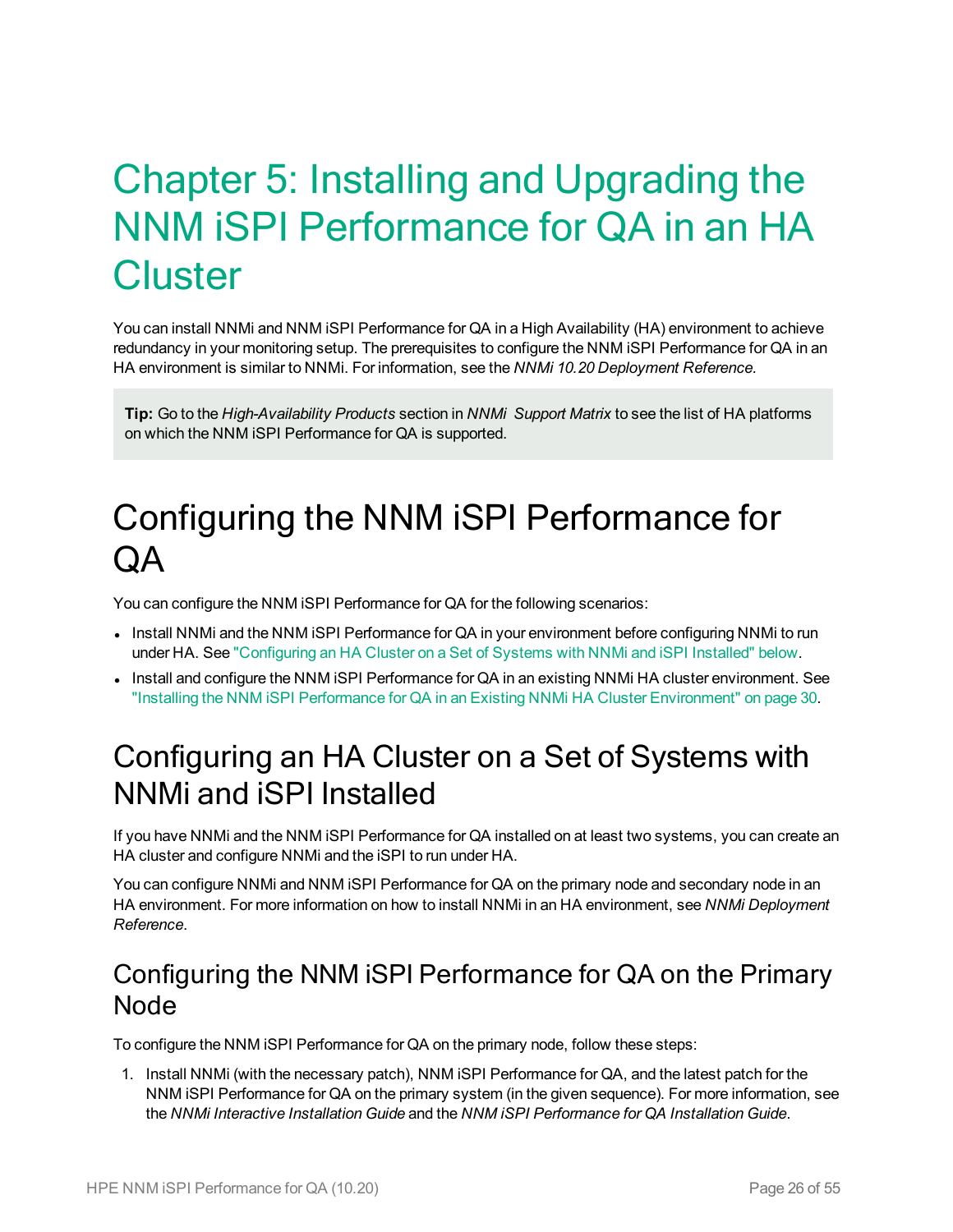2. Configure the HA software on the systems and configure NNMi to run under HA. See the *NNMi Deployment Reference* for information on configuring NNMi to run under HA. Do not start the resource group while configuring NNMi to run under the HA (do not run the nnmhastartrg.ovpl command). If the resource group is already started, stop it with the following command:

On Windows:

%NnmInstallDir%\misc\nnm\ha\nnmhastoprg.ovpl NNM *<resource\_group>*

On Linux:

/opt/OV/bin/misc/nnm/ha/nnmhastoprg.ovpl NNM *<resource\_group>*

- 3. Configure the NNM iSPI Performance for QA on the primary (active) node:
	- a. Run the following command to find the virtual hostname:

nnmofficialfqdn.ovpl

b. Modify the following files from the /var/opt/OV/shared/qa/conf or %NnmdataDir%\shared\qa\conf to replace the host name with the virtual FQDN for the following parameters:

| File Name               | Variable Name                     |
|-------------------------|-----------------------------------|
| nms-qa.jvm.properties   | -Djava.rmi.server.hostname        |
| nnm.extended.properties | com.hp.ov.nms.spi.qa.Nnm.hostname |
| nnm.extended.properties | com.hp.ov.nms.spi.qa.spi.hostname |

- c. Modify the server.properties file from the %nnmdatadir%\nmsas\qa or /var/opt/OV/nmsas/qa directory to reflect the virtual FQDN of the NNMi management server for the java.rmi.server.hostname and nmsas.server.net.hostname.private parameters.
- d. Modify the login-config.xml file from the %nnminstalldir%\qa\server\conf or /opt/OV/qa/server/conf directory to reflect the virtual FQDN of the NNMi management server:
	- $\circ$  Open the login-config. xml file with a text editor.
	- <sup>o</sup> Look for the element <module-option name="nnmAuthUrl">.
	- o Modify the string contained within the element to reflect the virtual FQDN of the NNMi management server.
	- <sup>o</sup> Save the file.
- e. Modify the server.properties file from the %nnminstalldir%\qa\server\ or /opt/OV/qa/server/ directory to reflect the virtual FQDN of the NNMi management server for the following parameters:
	- <sup>o</sup> java.rmi.server.hostname
	- <sup>o</sup> nmsas.server.net.hostname.private
	- <sup>o</sup> jboss.host.name
	- <sup>o</sup> jboss.node.name
	- <sup>o</sup> jboss.qualified.host.name
	- <sup>o</sup> nmsas.server.net.hostname
	- <sup>o</sup> nmsas.server.net.hostname.http
- f. If any of the files listed below are modified, replicate them on each cluster member: For Windows: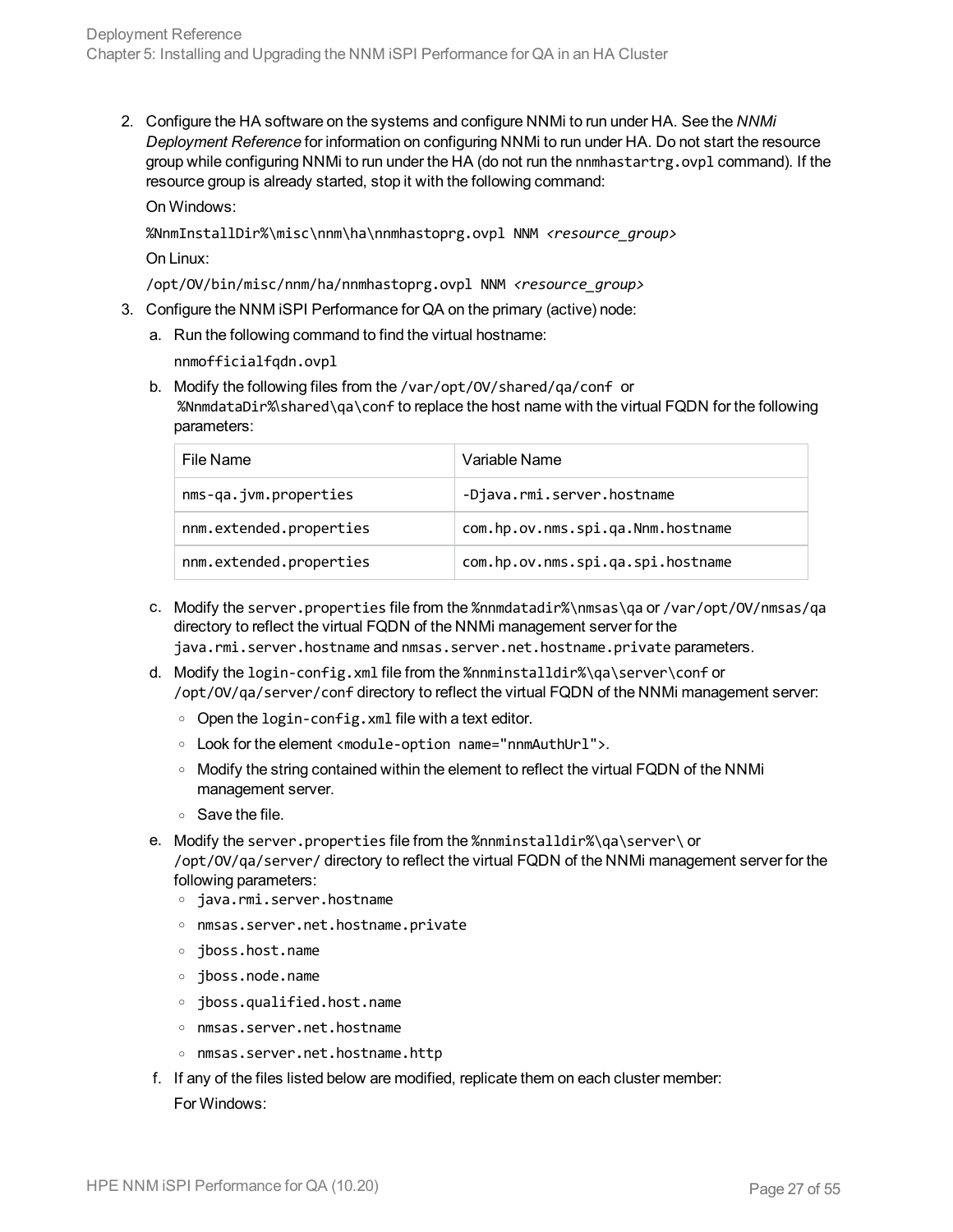%NnmInstallDir%\qa\server\conf\logging.properties %NnmInstallDir%\qa\server\deploy\jboss-logging.xml %NnmDataDir%\nmsas\qa\conf\nms-auth-config.xml %NnmDataDir%\nmsas\qa\conf\nms-audit-config.xml %NnmDataDir%\shared\qa\conf\PingPair.conf %NnmDataDir%\shared\qa\conf\discovery.exclude %NnmDataDir%\shared\qa\conf\discovery.include For Linux: /var/opt/OV/qa/server/conf/logging.properties

/var/opt/OV/qa/server/deploy/jboss-logging.xml /var/opt/OV/nmsas/qa/conf/nms-auth-config.xml /var/opt/OV/nmsas/qa/conf/nms-audit-config.xml /var/opt/OV/shared/qa/conf/PingPair.conf /var/opt/OV/shared/qa/conf/discovery.exclude /var/opt/OV/shared/qa/conf/discovery.include

g. Run the following command to start the NNMi HA resource group: For Windows:

%NnmInstallDir%\misc\nnm\ha\nnmhastartrg.ovpl NNM <resource\_group> For Linux:

/opt/OV/misc/nnm/ha/nnmhastartrg.ovpl NNM <resource\_group>

For more information, see *NNMi Deployment Reference* guide.

The NNM iSPI Performance for QA and NNMi must start after this step. If NNMi or the NNM iSPI Performance for QA does not start, see *Troubleshooting the HA Configuration* from *NNMi Deployment Reference*.

h. Run the following command to configure the NNM iSPI Performance for QA to run under the HA cluster:

**Note:** This command may fail if you use a shell that was opened prior to the NNM iSPI Performance for QA installation. To execute this command successfully, open a new shell after the NNM iSPI Performance for QA is installed.

For Windows:

%NnmInstallDir%\misc\nnm\ha\nnmhaconfigure.ovpl NNM -addon QASPIHA For Linux:

/opt/OV/misc/nnm/ha/nnmhaconfigure.ovpl NNM -addon QASPIHA

### <span id="page-27-0"></span>Configuring the NNM iSPI Performance for QA on the Secondary Node

To configure the NNM iSPI Performance for QA on the secondary node, follow these steps: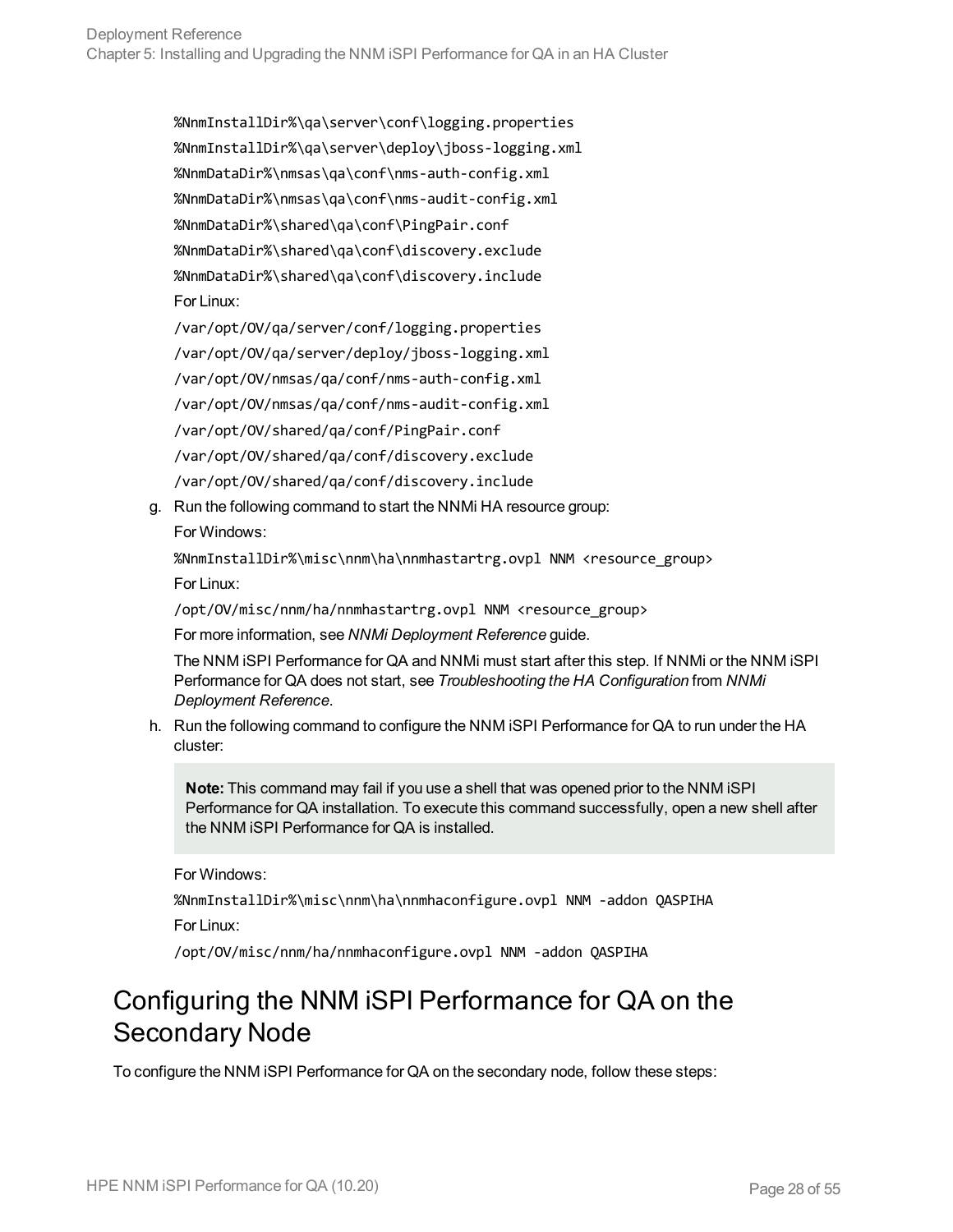- 1. Install NNMi (with the necessary patch), the NNM iSPI Performance for QA, and the latest patch for the NNM iSPI Performance for QA on the secondary system (in the given sequence). For more information, see the *NNMi Interactive Installation Guide* and the *NNM iSPI Performance for QA Installation Guide*.
- 2. Configure the NNM iSPI Performance for QA on the secondary (passive) node:
	- a. Run the following command to find the virtual hostname:

nnmofficialfqdn.ovpl

b. Modify the following files from the /var/opt/OV/shared/qa/conf or %NnmdataDir%\shared\qa\confto replace the host name with the virtual FQDN for the following parameters:

| File Name               | Variable Name                     |
|-------------------------|-----------------------------------|
| nms-qa.jvm.properties   | -Djava.rmi.server.hostname        |
| nnm.extended.properties | com.hp.ov.nms.spi.qa.Nnm.hostname |
| nnm.extended.properties | com.hp.ov.nms.spi.qa.spi.hostname |

- c. Modify the server.properties file from the %nnmdatadir%\nmsas\qa or /var/opt/OV/nmsas/qa directory to reflect the virtual FQDN of the NNMi management server for the java.rmi.server.hostname and nmsas.server.net.hostname.private parameters.
- d. Modify the login-config.xml file from the %nnminstalldir%\qa\server\conf or /opt/OV/qa/server/conf directory to reflect the virtual FQDN of the NNMi management server:
	- $\circ$  Open the login-config. xml file with a text editor.
	- <sup>o</sup> Look for the element < module-option name="nnmAuthUrl">.
	- <sup>o</sup> Modify the string contained within the element to reflect the virtual FQDN of the NNMi management server.
	- <sup>o</sup> Save the file.
- e. Modify the server.properties file from the %nnminstalldir%\qa\server\ or /opt/OV/qa/server/ directory to reflect the virtual FQDN of the NNMi management server for the following parameters:
	- <sup>o</sup> java.rmi.server.hostname
	- <sup>o</sup> nmsas.server.net.hostname.private
	- <sup>o</sup> jboss.host.name
	- <sup>o</sup> jboss.node.name
	- <sup>o</sup> jboss.qualified.host.name
	- <sup>o</sup> nmsas.server.net.hostname
	- <sup>o</sup> nmsas.server.net.hostname.http
- f. If any of the files listed below are modified, replicate them on each cluster member: For Windows:

%NnmInstallDir%\qa\server\conf\logging.properties %NnmInstallDir%\qa\server\deploy\jboss-logging.xml %NnmDataDir%\nmsas\qa\conf\nms-auth-config.xml %NnmDataDir%\nmsas\qa\conf\nms-audit-config.xml %NnmDataDir%\shared\qa\conf\PingPair.conf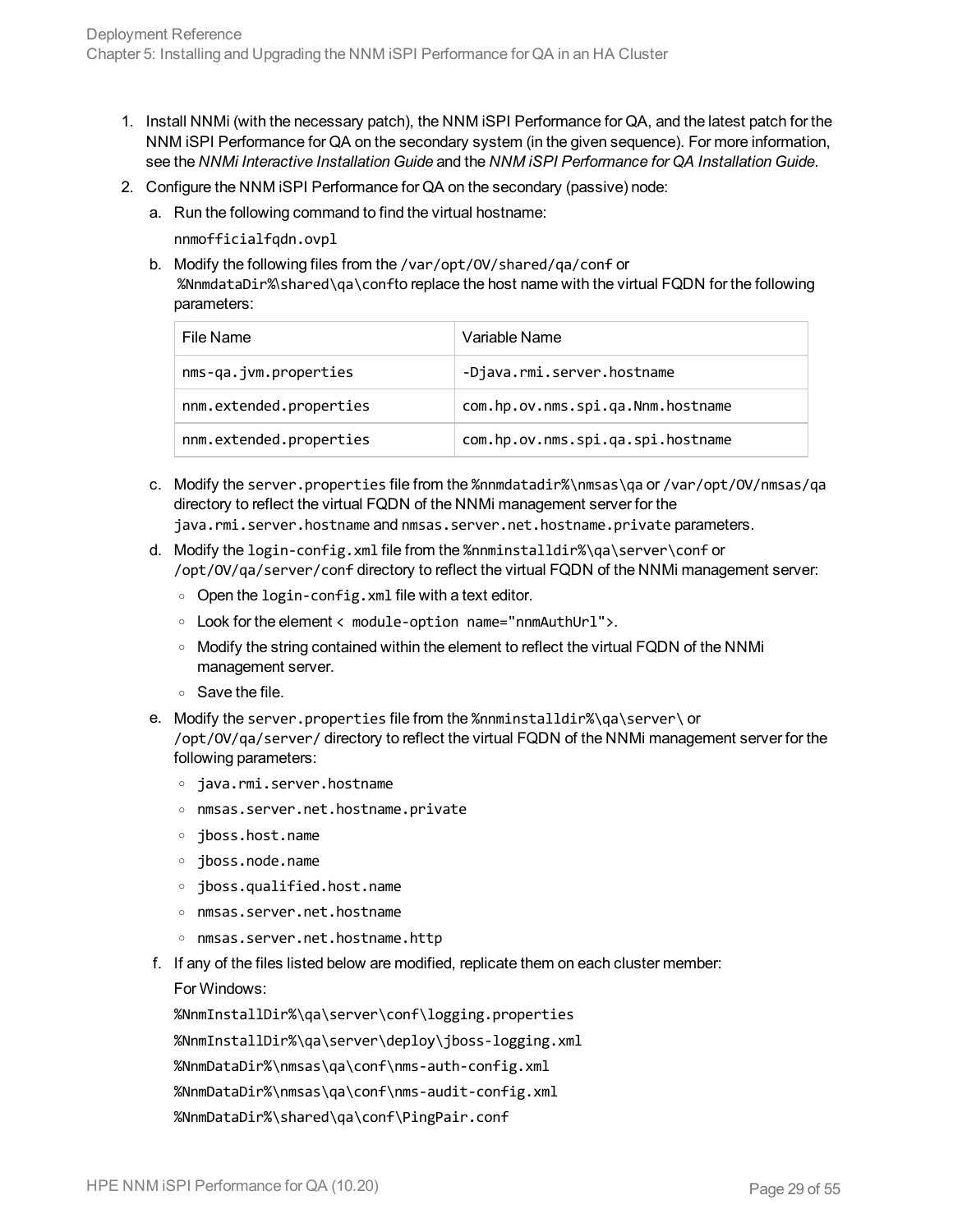%NnmDataDir%\shared\qa\conf\discovery.exclude %NnmDataDir%\shared\qa\conf\discovery.include For Linux:

/var/opt/OV/qa/server/conf/logging.properties /var/opt/OV/qa/server/deploy/jboss-logging.xml /var/opt/OV/nmsas/qa/conf/nms-auth-config.xml /var/opt/OV/nmsas/qa/conf/nms-audit-config.xml /var/opt/OV/shared/qa/conf/PingPair.conf /var/opt/OV/shared/qa/conf/discovery.exclude /var/opt/OV/shared/qa/conf/discovery.include

g. Run the following commands to configure the NNM iSPI Performance for QA on the secondary node to run under the HA cluster:

For Windows:

%NnmInstallDir%\misc\nnm\ha\nnmhaconfigure.ovpl NNM -addon QASPIHA For Linux:

/opt/OV/misc/nnm/ha/nnmhaconfigure.ovpl NNM -addon QASPIHA

- h. Repeat the procedure if you have additional secondary nodes in the HA cluster.
- i. Optionally, test the configuration by failing over to a passive node and failing back to the original node.

## <span id="page-29-0"></span>Installing the NNM iSPI Performance for QA in an Existing NNMi HA Cluster Environment

You can configure the NNM iSPI Performance for QA in an NNMi HA cluster environment. For more information on how to install NNMi in an HA environment, see the *NNMi Deployment Reference.*

- 1. Make sure that NNMi is running on the active node.
- 2. Log on to the active node.
- 3. On the active node in the cluster, follow these steps:
	- a. Put the NNMi resource group to the HA maintenance mode by placing the maintenance file under the following directory:

On Windows:

%nnmdatadir%\hacluster\*<resource\_group\_name>*

On Linux:

\$NnmDataDir/hacluster/*<resource\_group\_name>*

- b. Run ovstatus -c to make sure that ovjboss is running.
- c. Install the latest NNMi patch, the NNM iSPI Performance for QA and the latest patch for the NNM iSPI Performance for QA (in the given sequence).However, *do not* start the iSPI.
- d. Start the 'qajboss' service by running the following command:

For Windows:

```
%NnmInstallDir%\bin\ovstart -c qajboss
```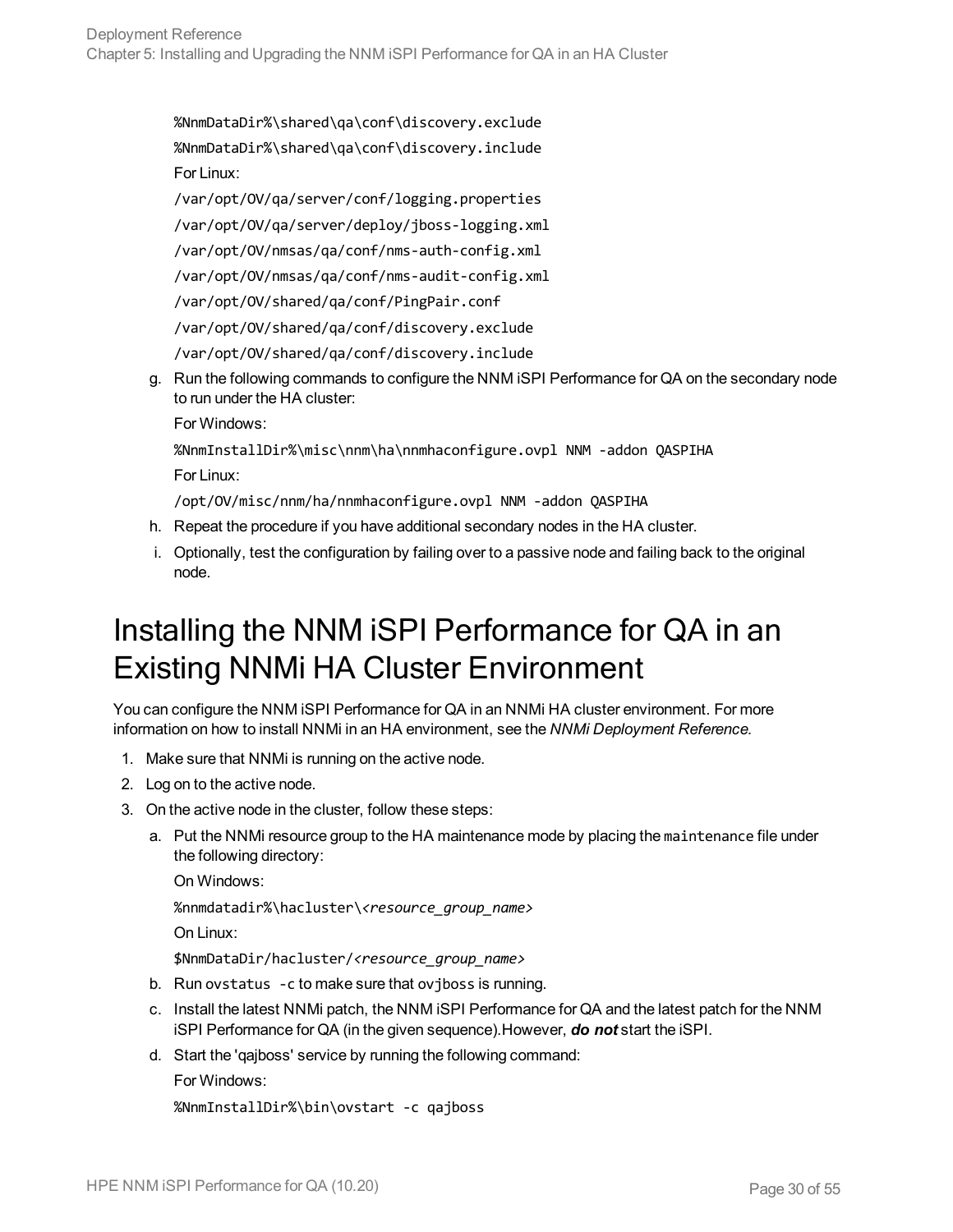For Linux:

<span id="page-30-0"></span>/opt/OV/bin/ovstart -c qajboss

- 4. On the passive node in the cluster, follow these steps:
	- a. Put the NNMi resource group to the HA maintenance mode by placing the maintenance file under the following directory:

%nnmdatadir%\hacluster\*<resource\_group\_name>*

\$NnmDataDir/hacluster/*<resource\_group\_name>*

- b. Install the latest NNMi patch, the NNM iSPI Performance for QA, and the latest patch for the NNM iSPI Performance for QA (in the given sequence). However, *do not* start the iSPI.
- c. If any of the files listed below are modified, replicate them on each cluster member:

For Windows:

%NnmInstallDir%\qa\server\conf\logging.properties

%NnmInstallDir%\qa\server\deploy\jboss-logging.xml

%NnmDataDir%\nmsas\qa\conf\nms-auth-config.xml

%NnmDataDir%\nmsas\qa\conf\nms-audit-config.xml

%NnmDataDir%\shared\qa\conf\PingPair.conf

%NnmDataDir%\shared\qa\conf\discovery.exclude

%NnmDataDir%\shared\qa\conf\discovery.include

For Linux:

/var/opt/OV/qa/server/conf/logging.properties /var/opt/OV/qa/server/deploy/jboss-logging.xml /var/opt/OV/nmsas/qa/conf/nms-auth-config.xml /var/opt/OV/nmsas/qa/conf/nms-audit-config.xml /var/opt/OV/shared/qa/conf/PingPair.conf /var/opt/OV/shared/qa/conf/discovery.exclude /var/opt/OV/shared/qa/conf/discovery.include

- <span id="page-30-1"></span>d. Remove the maintenance file that you added in [step a.](#page-30-0)
- 5. If you have multiple nodes in the cluster, repeat [step a](#page-30-0) through [step d](#page-30-1) for each of the passive nodes.
- 6. Remove the maintenance file on the active node that you added in [step](#page-34-1) 3a.
- 7. (On Windows only) Shut down and restart the HA cluster from Failover Cluster Manager and ensure that all the NNMi services are in 'RUNNING' state on the active node.
- 8. Run the following command on the active server first, and then on all the passive servers:

For Windows:

%NnmInstallDir%\misc\nnm\ha\nnmhaconfigure.ovpl NNM -addon QASPIHA For Linux:

/opt/OV/misc/nnm/ha/nnmhaconfigure.ovpl NNM -addon QASPIHA

**Note:** Running the nnmhaconfigure.ovplcommand updates the virtual host names in the server.properties files. However, it is recommended to check the following after configuring the HA cluster: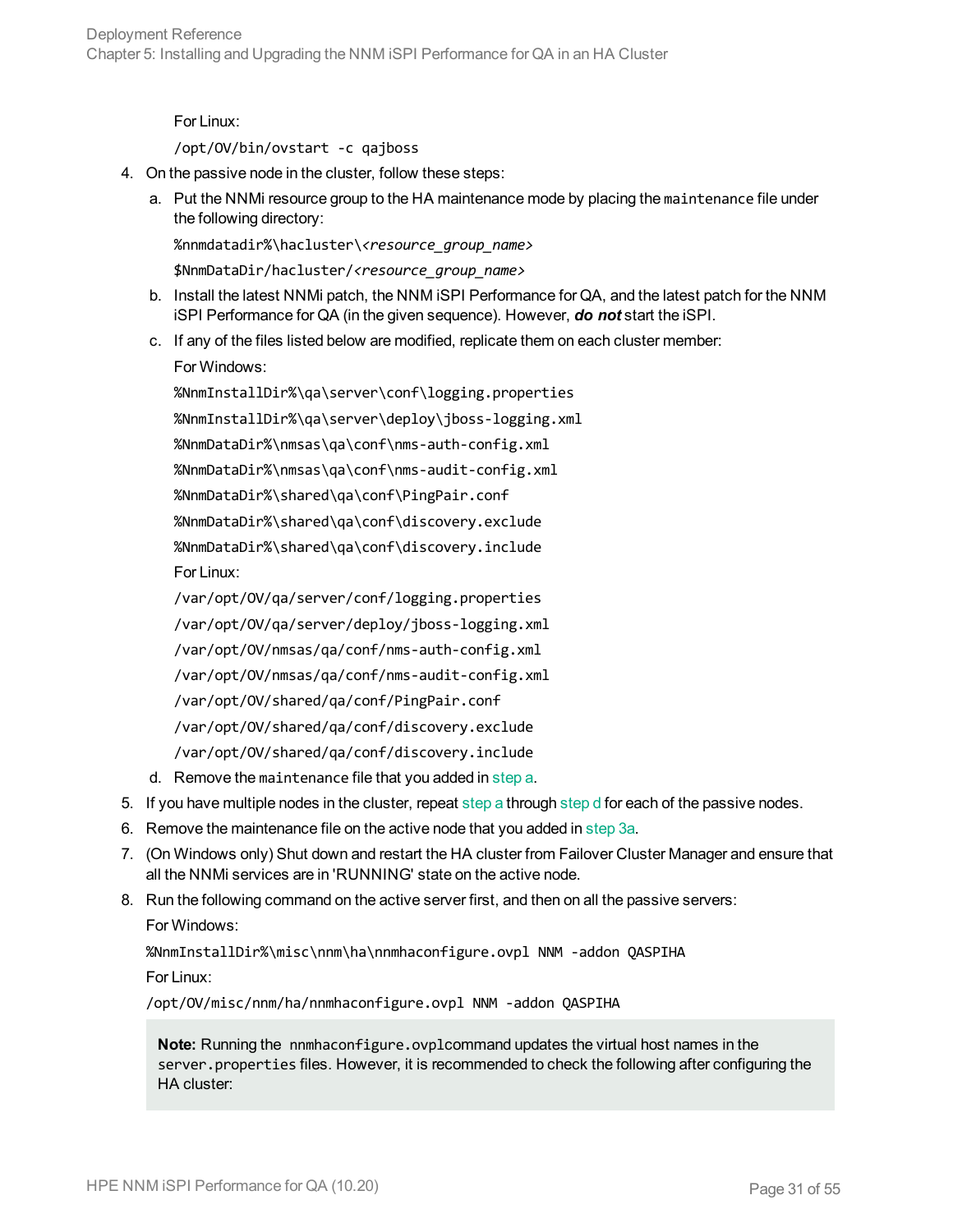a. From the /var/opt/OV/shared/qa/conf or %NnmdataDir%\shared\qa\conf directory, check the following:

| File Name               | Variable Name                     |
|-------------------------|-----------------------------------|
| nms-qa.jvm.properties   | -Djava.rmi.server.hostname        |
| nnm.extended.properties | com.hp.ov.nms.spi.qa.Nnm.hostname |
| nnm.extended.properties | com.hp.ov.nms.spi.qa.spi.hostname |

- b. From the %nnminstalldir%\qa\server\conf or /opt/OV/qa/server/conf directory, open the login-config.xml file with a text editor. Look for the element <module-option name="nnmAuthUrl"> and verify if the string contained within the element reflects the virtual FQDN of the NNMi management server..
- c. From the %nnmdatadir%\nmsas\qa or /var/opt/OV/nmsas/qa directory, check the java.rmi.server.hostname and nmsas.server.net.hostname.private parameters.
- d. From the %nnminstalldir%\qa\server\ or /opt/OV/qa/server/ directory, in the server.properties file, check the following parameters:
	- <sup>o</sup> java.rmi.server.hostname
	- <sup>o</sup> nmsas.server.net.hostname.private
	- <sup>o</sup> jboss.host.name
	- <sup>o</sup> jboss.node.name
	- <sup>o</sup> jboss.qualified.host.name
	- <sup>o</sup> nmsas.server.net.hostname
	- <sup>o</sup> nmsas.server.net.hostname.http
- 9. Verify that the NNM iSPI Performance for QA is successfully registered by running the following command:

On Windows:

```
%nnminstalldir%\misc\nnm\ha\nnmhaclusterinfo.ovpl –config NNM –get NNM_ADD_ON_
PRODUCTS
```
On Linux:

<span id="page-31-0"></span>/opt/OV/misc/nnm/ha/nnmhaclusterinfo.ovpl –config NNM –get NNM\_ADD\_ON\_PRODUCTS

- 10. On the active node in the cluster, follow these steps:
	- a. Put the NNMi resource group to the HA maintenance mode by placing the maintenance file under the following directory:

On Windows:

%nnmdatadir%\hacluster\<resource\_group\_name>

On Linux:

\$NnmDataDir/hacluster/<resource\_group\_name>

b. Stop the 'qajboss' service by running the following command:

For Windows:

%NnmInstallDir%\bin\ovstop -c qajboss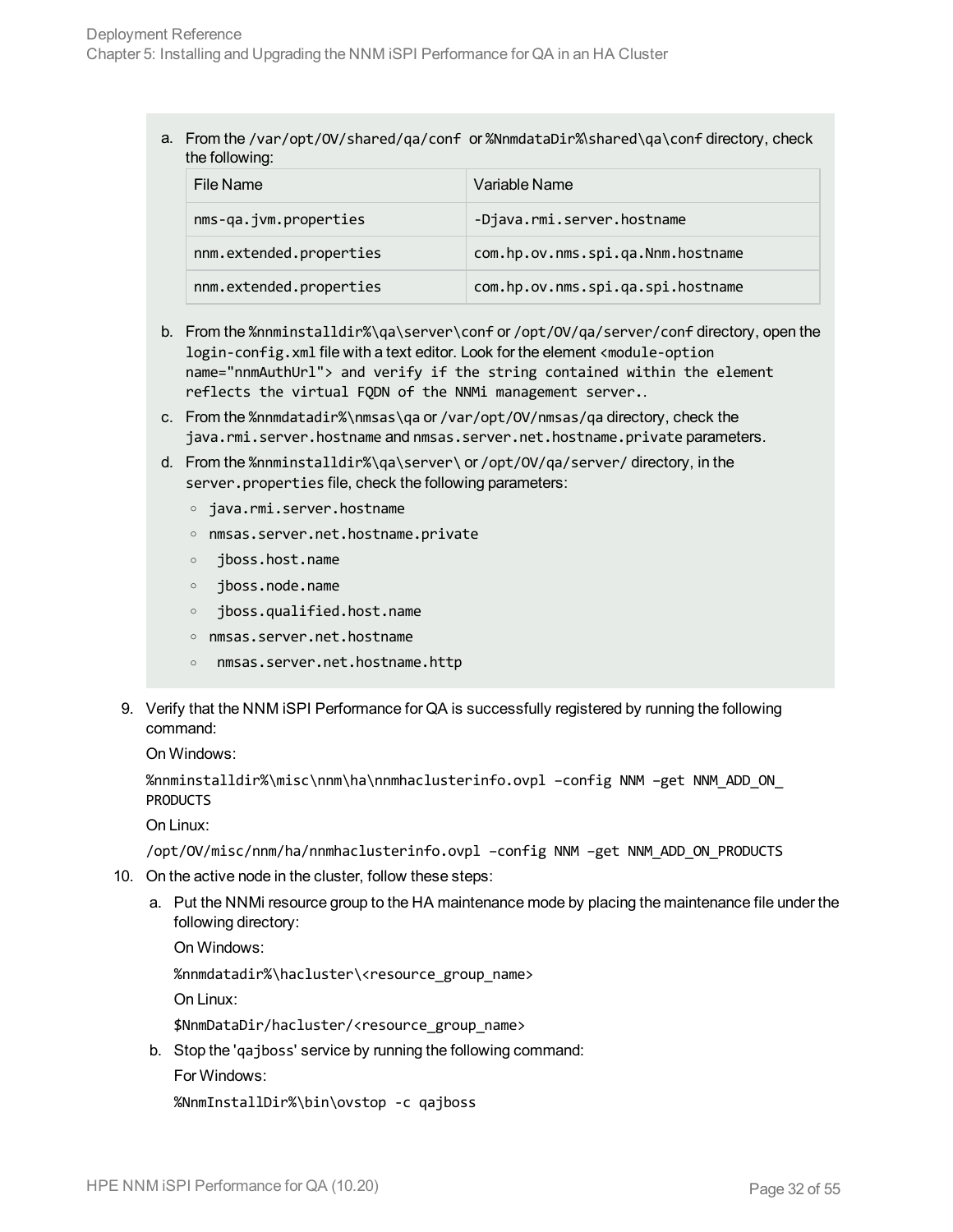```
For Linux:
   /opt/OV/bin/ovstop -c qajboss
c. Start the 'qajboss' service by running the following command:
   For Windows:
   %NnmInstallDir%\bin\ovstart -c qajboss
   For Linux:
   /opt/OV/bin/ovstart -c qajboss
```
#### <span id="page-32-0"></span>d. Remove the maintenance file that you added in [step](#page-31-0) a.

## Upgrading the NNM iSPI Performance for QA in an HA Cluster

To upgrade the NNM iSPI Performance for QA to the version 10.20 in an HA cluster, follow these steps:

- 1. On the active node in the cluster, follow these steps:
	- a. Put the NNMi resource group to the HA maintenance mode by placing the maintenance file under the following directory:

On Windows

%nnmdatadir%\hacluster\*<resource\_group\_name>*

On Linux

/var/opt/OV/hacluster/*<resource\_group\_name>*

- b. Upgrade NNMi to the version 10.20(with the necessary patch). See the *NNMi Deployment Reference* for more information.
- c. Run ovstatus -c to make sure that ovjboss is running.
- d. Upgrade the NNM iSPI Performance for QA to the version 10.20, and then install the latest patch for the NNM iSPI Performance for QA. However, do *not* start any iSPI processes.
- e. Make sure that the following files from the /var/opt/OV/shared/qa/conf or %NnmdataDir%\shared\qa\conf contain the virtual FQDN for the following parameters :

| File Name               | Variable Name                     |
|-------------------------|-----------------------------------|
| nms-qa.jvm.properties   | -Djava.rmi.server.hostname        |
| nnm.extended.properties | com.hp.ov.nms.spi.qa.Nnm.hostname |
| nnm.extended.properties | com.hp.ov.nms.spi.qa.spi.hostname |

- f. Make sure that the server.properties file from the %nnmdatadir%\nmsas\qa or /var/opt/OV/nmsas/qa directory contains the virtual FQDN of the NNMi management server for the java.rmi.server.hostname and nmsas.server.net.hostname.private parameters.
- g. Modify the login-config.xml file from the %nnminstalldir%\qa\server\conf or /opt/OV/qa/server/conf directory to reflect the virtual FQDN of the NNMi management server:
	- $\circ$  Open the login-config. xml file with a text editor.
	- <sup>o</sup> Look for the element <module-option name="nnmAuthUrl">.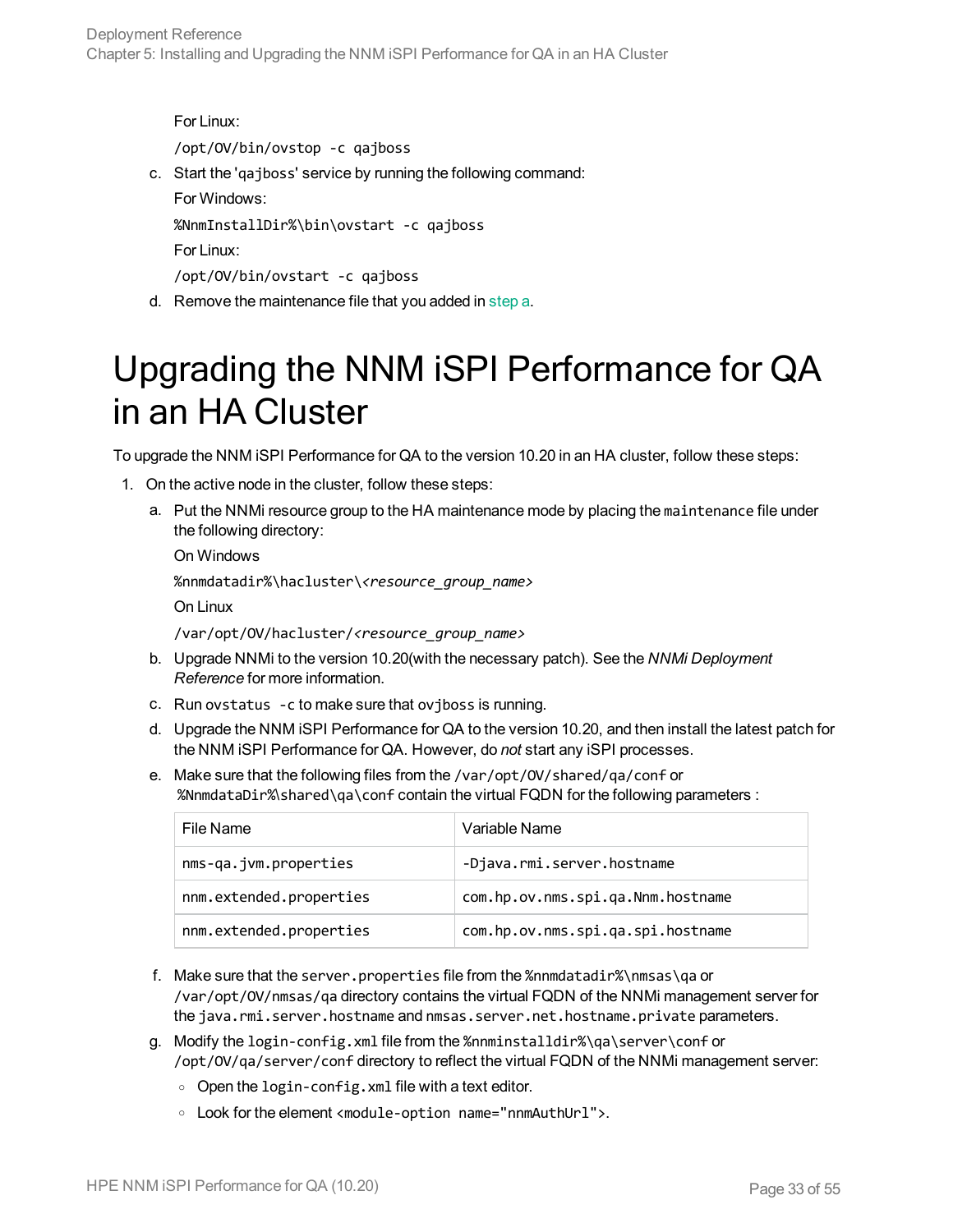- <sup>o</sup> Modify the string contained within the element to reflect the virtual FQDN of the NNMi management server.
- <sup>o</sup> Save the file.
- h. Run the following command:

<span id="page-33-0"></span>ovstart -c qajboss

- 2. On the passive node in the cluster, follow these steps:
	- a. Put the NNMi resource group to the HA maintenance mode by placing the maintenance file under the following directory:

```
On Windows
%nnmdatadir%\hacluster\<resource_group_name>
On Linux
/var/opt/OV/hacluster/<resource_group_name>
```
- b. Upgrade NNMi to the version 10.20 (with the necessary patch). See the *NNMi Deployment Reference* for more information.
- c. Upgrade the NNM iSPI Performance for QA to the version 10.20, and then install the latest patch for the NNM iSPI Performance for QA. However, do *not* start any processes.
- d. Make sure that the following files from the /var/opt/OV/shared/qa/conf or %NnmdataDir%\shared\qa\conf contain the virtual FQDN for the following parameters :

| File Name               | Variable Name                     |
|-------------------------|-----------------------------------|
| nms-qa.jvm.properties   | -Djava.rmi.server.hostname        |
| nnm.extended.properties | com.hp.ov.nms.spi.qa.Nnm.hostname |
| nnm.extended.properties | com.hp.ov.nms.spi.qa.spi.hostname |

- e. Make sure that the server.properties file from the %nnmdatadir%\nmsas\qa or /var/opt/OV/nmsas/qa directory contains the virtual FQDN of the NNMi management server for the java.rmi.server.hostname and nmsas.server.net.hostname.private parameters.
- f. Modify the login-config.xml file from the %nnminstalldir%\qa\server\conf or /opt/OV/qa/server/conf directory to reflect the virtual FQDN of the NNMi management server:
	- $\circ$  Open the login-config. xml file with a text editor.
	- <sup>o</sup> Look for the element <module-option name="nnmAuthUrl">.
	- o Modify the string contained within the element to reflect the virtual FQDN of the NNMi management server.
	- <sup>o</sup> Save the file.
- 3. Repeat [step 2](#page-33-0) on each passive node.
- 4. Remove the maintenance file from all passive nodes in the cluster.
- 5. Remove the maintenance file from the active node.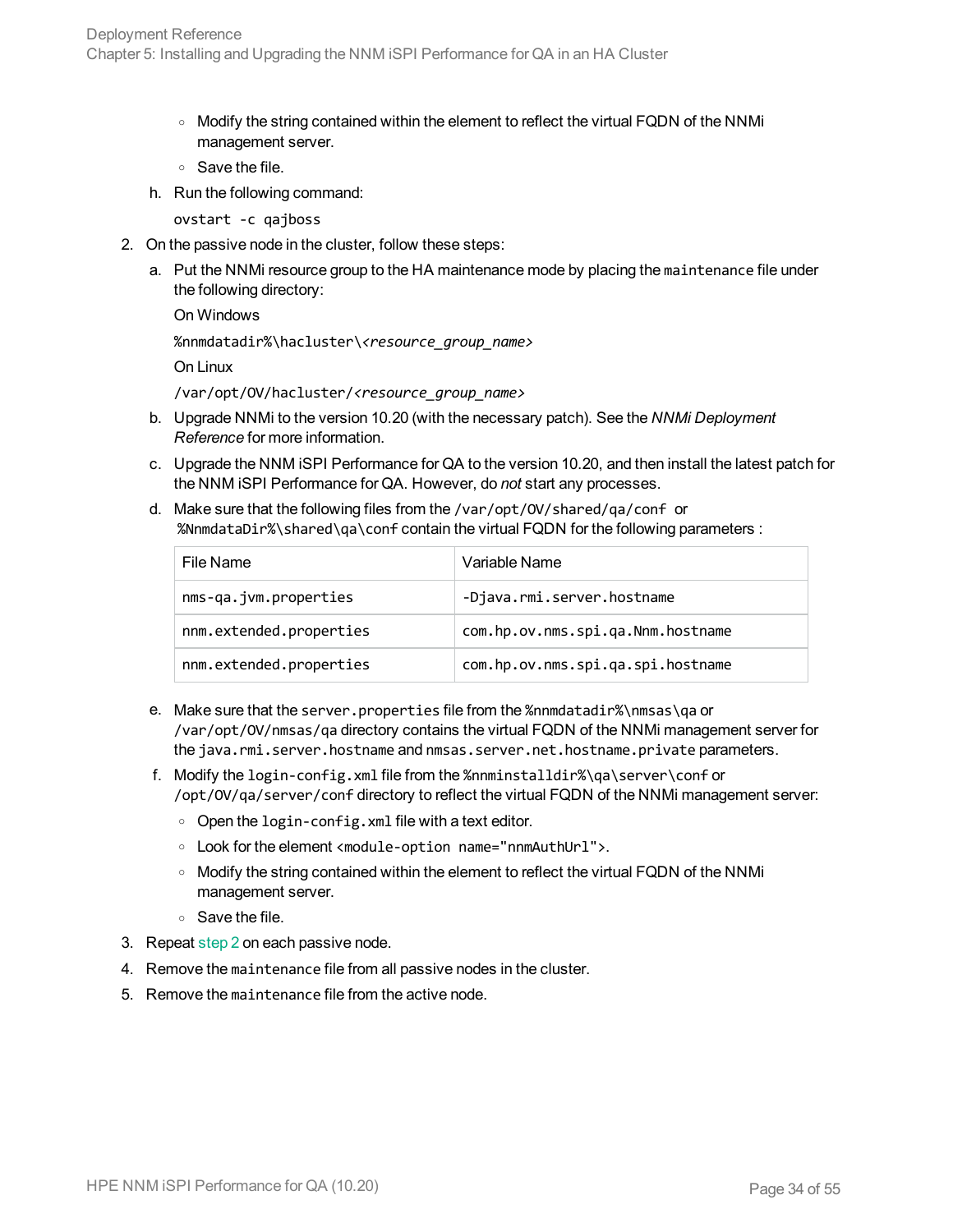## <span id="page-34-0"></span>Tuning the Time Out Parameters

Depending on the type of cluster software used, you must tune the time out parameters for an HA deployment.

The important time out parameters to be tuned for Veritas Cluster Software are listed below:

- OfflineTimeout
- OnlineTimeout
- MonitorTimeout

The important time out parameters to be tuned for Windows Cluster Manager software are listed below:

- PendingTimeout
- Deadlock Timeout parameters

<span id="page-34-1"></span>You must modify or tune these parameters specifically when you have installed two or more NNM iSPI products on the same NNMi management server.

## Patching the NNM iSPI Performance for QA Under HA

If you have already configured NNMi and the NNM iSPI Performance for QA to work in an HA cluster, you must follow this section to apply necessary patches (for both NNMi and the NNM iSPI Performance for QA).

To apply patches for NNMi and the NNM iSPI Performance for QA, follow these steps:

- 1. Determine which node in the HA cluster is active:
	- . Windows:

%NnmInstallDir%\misc\nnm\ha\nnmhaclusterinfo.ovpl -group *<resource\_group>* activeNode

 $\blacksquare$  Linux:

\$NnmInstallDir/misc/nnm/ha/nnmhaclusterinfo.ovpl -group *<resource\_group>* activeNode

- 2. On the active node, put the NNMi HA resource group into maintenance mode by creating the following file:
	- Windows:

%NnmDataDir%\hacluster\*<resource\_group>*\maintenance

 $\blacksquare$  Linux:

\$NnmDataDir/hacluster/*<resource\_group>*/maintenance Include the NORESTART keyword.

3. On all passive nodes, put the NNMi HA resource group into maintenance mode by creating the following file: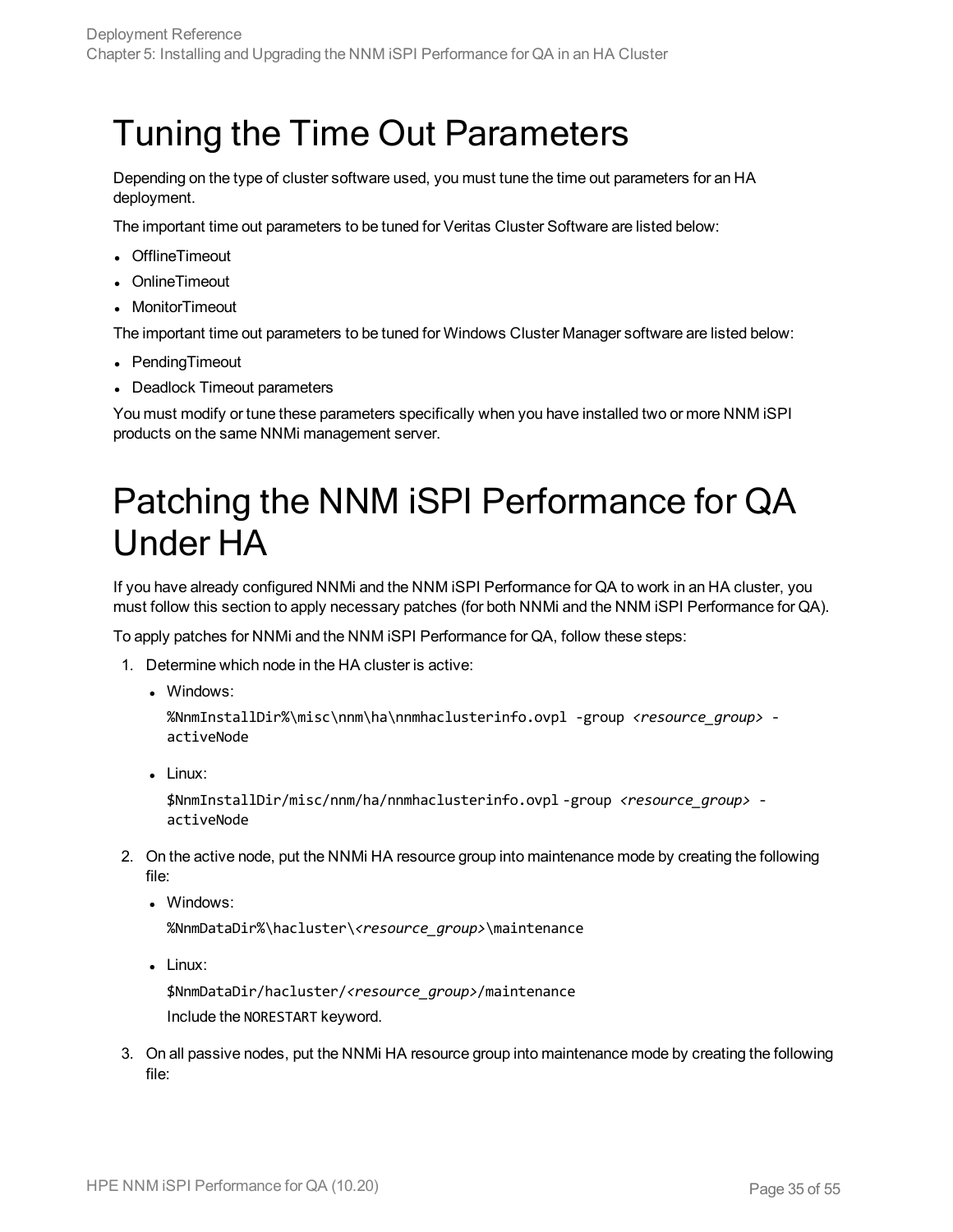Deployment Reference Chapter 5: Installing and Upgrading the NNM iSPI Performance for QA in an HA Cluster

• Windows:

%NnmDataDir%\hacluster\*<resource\_group>*\maintenance

 $\bullet$  Linux:

\$NnmDataDir/hacluster/*<resource\_group>*/maintenance Include the NORESTART keyword.

- 4. On the active node, follow these steps:
	- a. Stop NNMi:

ovstop -c

- b. Back up the shared disk by performing a disk copy.
- c. *Optional*. Use the nnmbackup.ovpl command, or another database command, to back up all NNMi data. For example:

```
nnmbackup.ovpl -type offline -scope all -target nnmi_backups
```
For more information about this command, see "NNMi Backup and Restore Tools" section in the *NNMi Deployment Reference*.

- d. Apply the appropriate NNMi and NNM iSPI patches to the system.
- e. Start NNMi:

ovstart -c

f. Verify that NNMi started correctly:

```
ovstatus -c
```
All NNMi services should show the state RUNNING.

- 5. On each passive node, apply the appropriate patches to the system.
- 6. On all passive nodes, take the NNMi HA resource group out of maintenance mode by deleting the maintenance file from the nodes.
- <span id="page-35-0"></span>7. On the active node, take the NNMi HA resource group out of maintenance mode by deleting the maintenance file from that node.

## Unconfiguring the NNM iSPI Performance for QA from an HA Cluster

To remove the NNM iSPI Performance for QA from an HA cluster environment, first remove the NNM iSPI Performance for QA from the secondary node and then from the primary node.

To remove the NNM iSPI Performance for QA from an HA cluster environment, follow these steps:

- 1. Run the following command to remove the NNM iSPI Performance for QA:
	- For Windows:

%NnmInstallDir%\misc\nnm\ha\nnmhaunconfigure.ovpl NNM -addon QASPIHA For Linux:

\$NnmInstallDir/misc/nnm/ha/nnmhaunconfigure.ovpl NNM -addon QASPIHA

2. On the active node in the cluster, follow these steps: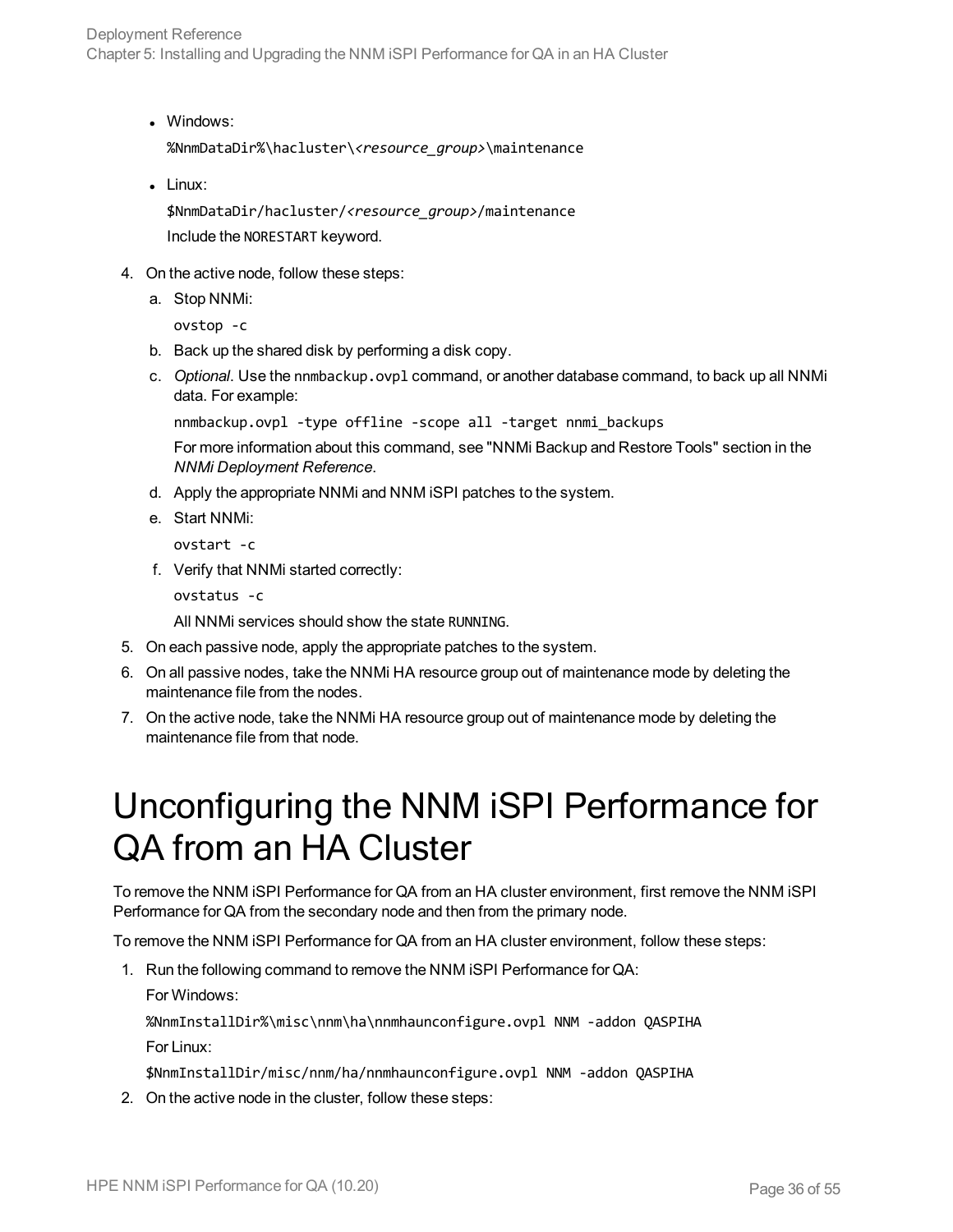<span id="page-36-1"></span>a. Put the NNMi resource group to the HA maintenance mode by placing the maintenance file under the following directory:

On Windows:

%nnmdatadir%\hacluster\<resource\_group\_name>

On Linux:

\$NnmDataDir/hacluster/<resource\_group\_name>

b. Stop the 'qajboss' service by running the following command: For Windows:

```
%NnmInstallDir%\bin\ovstop -c qajboss
For Linux:
```
/opt/OV/bin/ovstop -c qajboss

c. Start the 'qajboss' service by running the following command:

For Windows:

%NnmInstallDir%\bin\ovstart -c qajboss

For Linux:

/opt/OV/bin/ovstart -c qajboss

- d. Remove the maintenance file that you added in [step](#page-36-1) a.
- <span id="page-36-0"></span>3. Remove NNMi from the HA cluster environment. For information, see *NNMi Deployment Reference*.

## Running NNM iSPI Performance for QA Outside HA

To run the NNM iSPI Performance for QA outside HA cluster environment:

- 1. Follow the steps in *Running NNMi Outside HA with the Existing Database* section given in *NNMi Deployment Reference*. However, do not start the processes.
- 2. Make sure NNMi is not running. If NNMi is running, stop it by running the following command: ovstop -c

**Note:** If required, you can take a backup of all the old QA log files located at %NnmDataDir%\log\QA or /var/opt/OV/log/QA.

3. Run the following command to find the host name:

```
nnmofficialfqdn.ovpl
```
- 4. Replace the virtual FQDN with the host name in all the files that were modified to replace the host name with the virtual FQDN during configuring NNM iSPI Performance for QA for HA cluster environment.
- 5. Create a folder named QA at %NnmDataDir%\log\ or /var/opt/OV/log.
- 6. Run the following command to start NNMi:

ovstart -c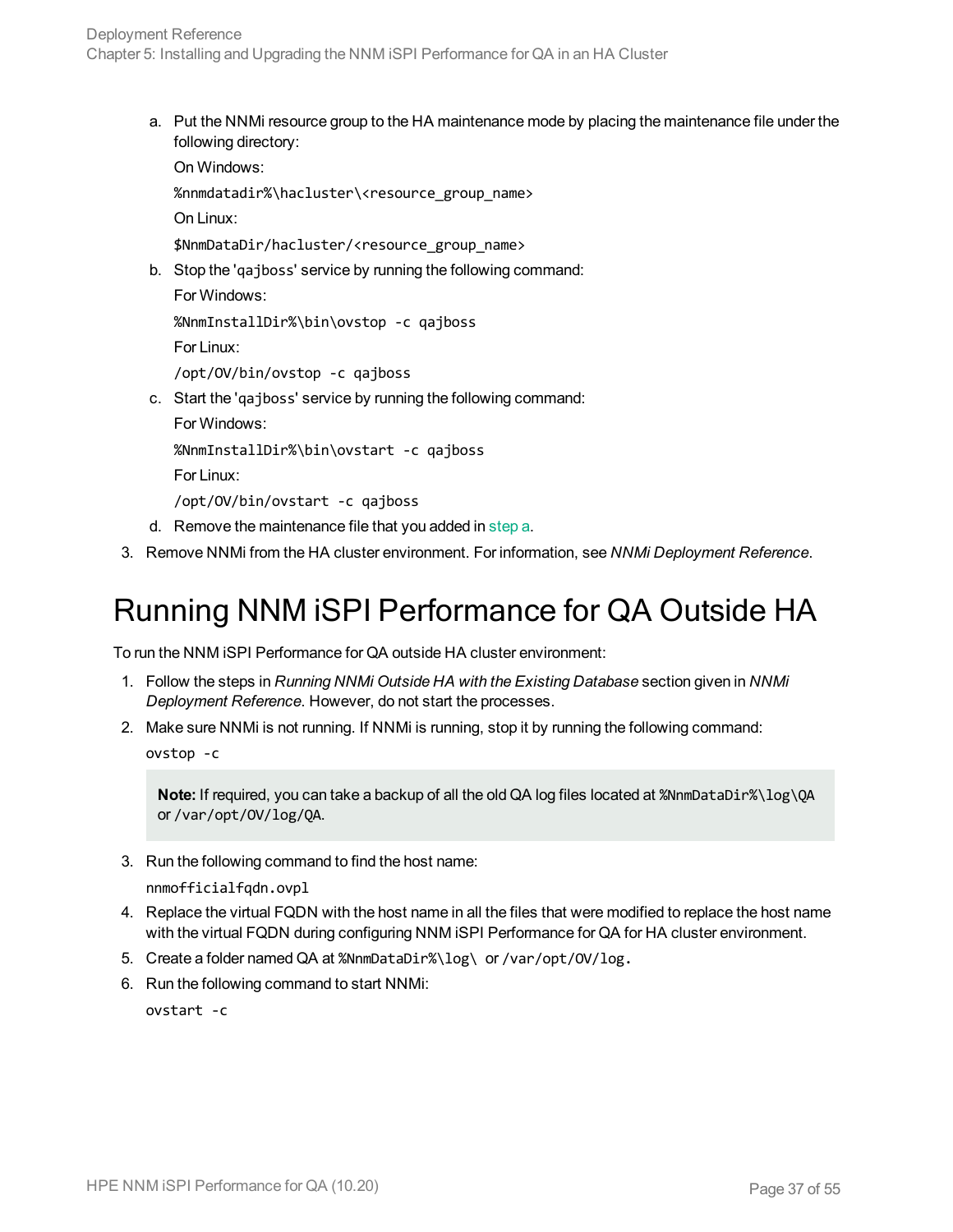# <span id="page-37-0"></span>Chapter 6: Deploying the NNM iSPI Performance for QA in Application Failover Environment

Configuration tasks to configure application failover for the NNM iSPI Performance for QA are similar to the configuration tasks to configure NNMi for application failover. Refer to the *NNMi Deployment Reference* guide for information on these configuration tasks.

**Note:** The web service client user name and password must be same on both the primary and standby servers.

## <span id="page-37-1"></span>Deploying the NNM iSPI Performance for QA for Application Failover Using an Oracle Database

### <span id="page-37-2"></span>Scenario 1: The NNM iSPI Performance for QA is Installed with NNMi and Application Failover is configured on NNMi

In this scenario, you can make the following assumptions:

- NNMi is installed in the Primary server mode in System1.
- NNMi is installed in the Secondary server mode in System2.
- Oracle is installed with Primary and Secondary server enabled for the application failover environment.

Follow these steps to deploy NNM iSPI Performance for QA in an application failover environment:

- 1. Start NNMi on System1 as Primary server and install the NNM iSPI Performance for QA on System1.
- 2. Install the NNM iSPI Performance for QA with Oracle Database by following the procedure explained in the *HPE Network Node Manager iSPI Performance for Quality Assurance Software Installation* guide.
- 3. Merge the keystores on either System1 or System2 and copy them to the other system. For information on how to merge the keystores and copy them to another system, see the contents in the *NNMi Deployment Reference*.
- 4. Stop NNMi on System1.
- 5. Stop NNMi on System2.
- 6. Install the NNM iSPI Performance for QA on System2.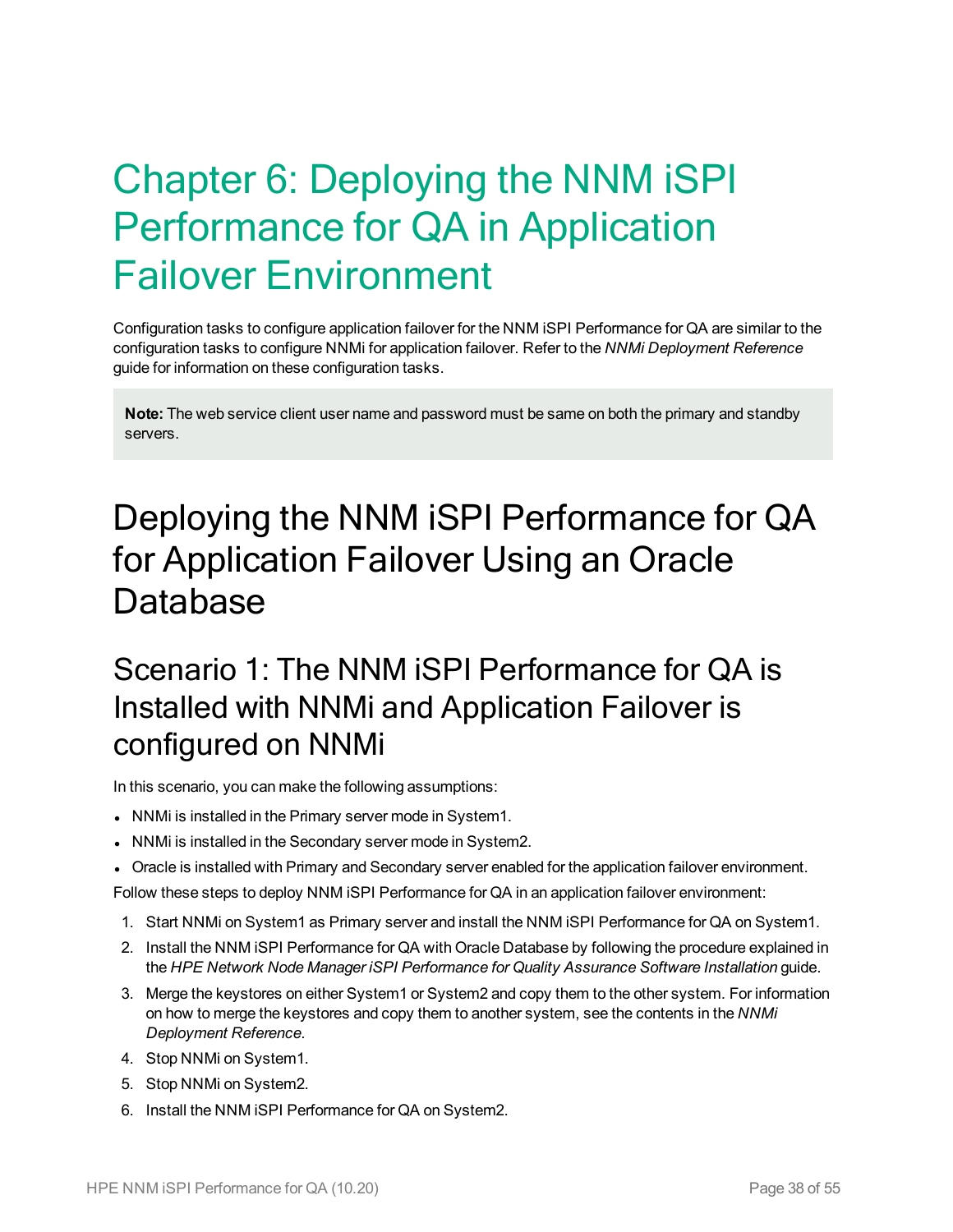To install the NNM iSPI Performance for QA on the Secondary server (System2) provide the same database instance used on the Primary server (System1).

Configure the NNM iSPI Performance for QA for application failover between System1 and System2. The steps to configure the NNM iSPI Performance for QA for application failover are similar to the steps to configure NNMi for application failover. For information on how to configure the NNM iSPI Performance for QA for application failover, see the contents in the *NNMi Deployment Reference*.

## <span id="page-38-0"></span>Scenario 2: The NNM iSPI Performance for QA is Installed after NNMi is Configured for Application Failover

- 1. Remove configuration for application failover from the NNMi Primary and Secondary servers.
- 2. Restore the old keystore and truststore specific to the Primary server and the Secondary server.
- 3. Install the NNM iSPI Performance for QA on both Primary and Secondary servers.
- 4. Follow instructions documented in the NNMi Deployment Reference Guide to configure NNMi in an application failover mode. After this, the NNM iSPI Performance for QA automatically gets configured in the application failover mode.

# <span id="page-38-1"></span>Deploying the NNM iSPI Performance for QA for Application Failover Using the Embedded PostgreSQL Database

## <span id="page-38-2"></span>Scenario 1: The NNM iSPI Performance for QA is Installed with NNMi and Application Failover is Configured on NNMi

In this scenario, you can make the following assumptions:

The NNM iSPI Performance for QA and NNMi are installed on stand-alone systems.

If NNMi is configured for application failover, the NNM iSPI Performance for QA automatically gets configured for application failover.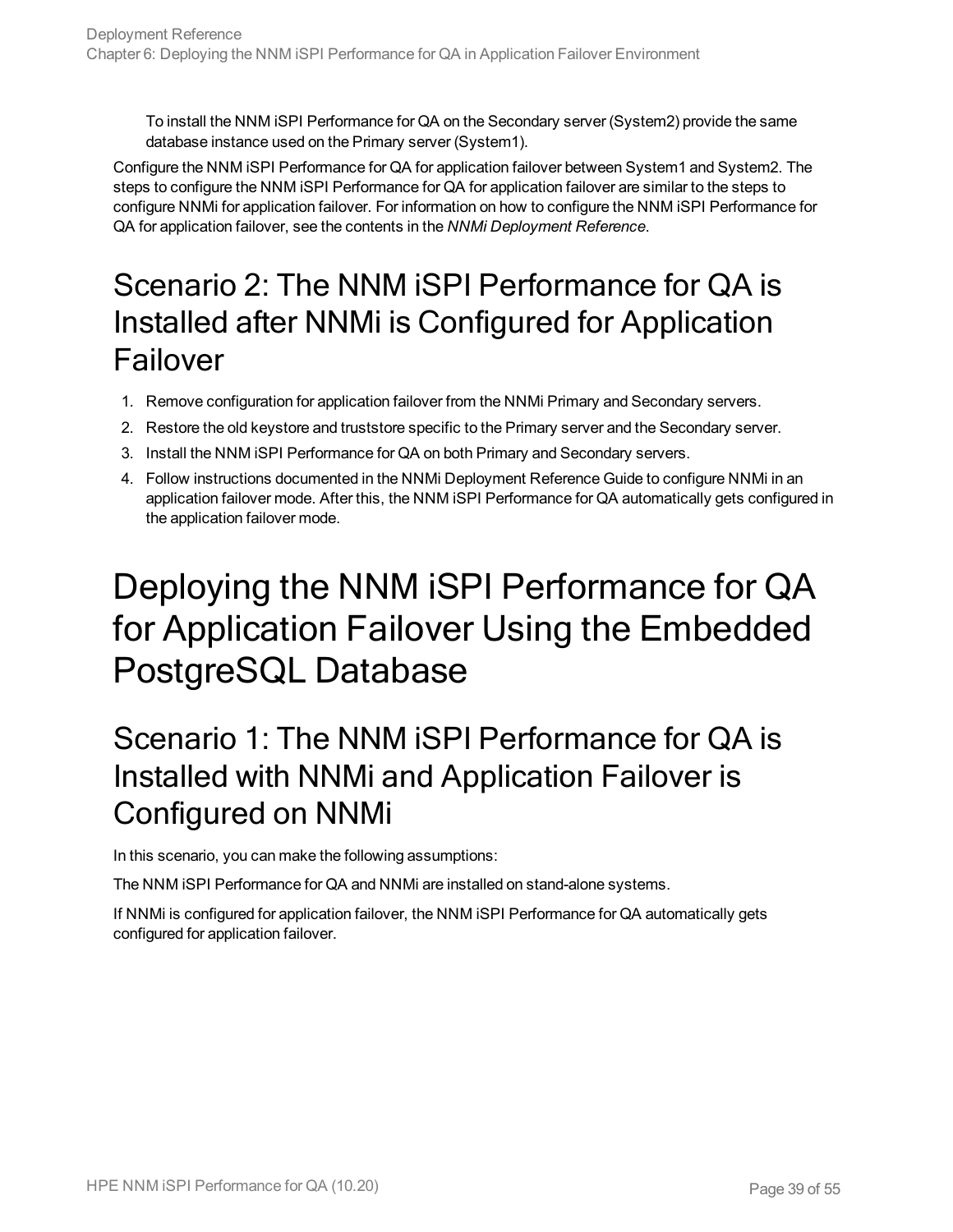## <span id="page-39-0"></span>Scenario 2: The NNM iSPI Performance for QA is Installed after NNMi is Configured for Application Failover

- 1. Remove the NNMi application failover from the Primary and Secondary servers.
- 2. Restore the old keystore and truststore specific to the Primary server and the Secondary server. See the contents of the *NNMi Deployment Reference* guide for instructions.
- 3. Install the NNM iSPI Performance for QA on both Primary and Secondary servers.
- 4. Follow instructions documented in the NNMi Deployment Reference Guide to configure NNMi in an application failover mode. After this, the NNM iSPI Performance for QA automatically gets configured in the application failover mode.

## <span id="page-39-1"></span>Patching the NNM iSPI Performance for QA in an Application Failover Environment

If you have already configured the NNMi and NNM iSPI Performance for QA 10.20 to work in an application failover environment, you must follow this section to apply necessary patches (for both NNMi and NNM iSPI Performance for QA).

Both NNMi management servers must be running the same NNMi version and patch level. To add patches to the active and standby NNMi management servers, use the below procedure:

### <span id="page-39-2"></span>Applying Patches for Application Failover (Shut Down Both Active and Standby)

You can use this procedure when you are not concerned with an interruption in network monitoring.

This procedure results in both NNMi management servers being non-active for some period of time during the patch process. To apply patches to the NNMi management servers configured for application failover, follow these steps:

- 1. As a precaution, back up your NNMi data on both the active and standby NNMi management servers before proceeding. For information, see NNMi Backup and Restore Tools in the NNMi Deployment Reference.
- 2. As a precaution, on the active NNMi management server, do the following steps:
	- a. Run the nnmcluster command.
	- b. Embedded database only: After NNMi prompts you, type **dbsync**, then press **Enter**. Review the displayed information to make sure it includes the following messages:

ACTIVE\_DB\_BACKUP: This means that the active NNMi management server is performing a new backup.

ACTIVE\_NNM\_RUNNING: This means that the active NNMi management server completed the backup referred to by the previous message.

STANDBY\_READY: This shows the previous status of the standby NNMi management server.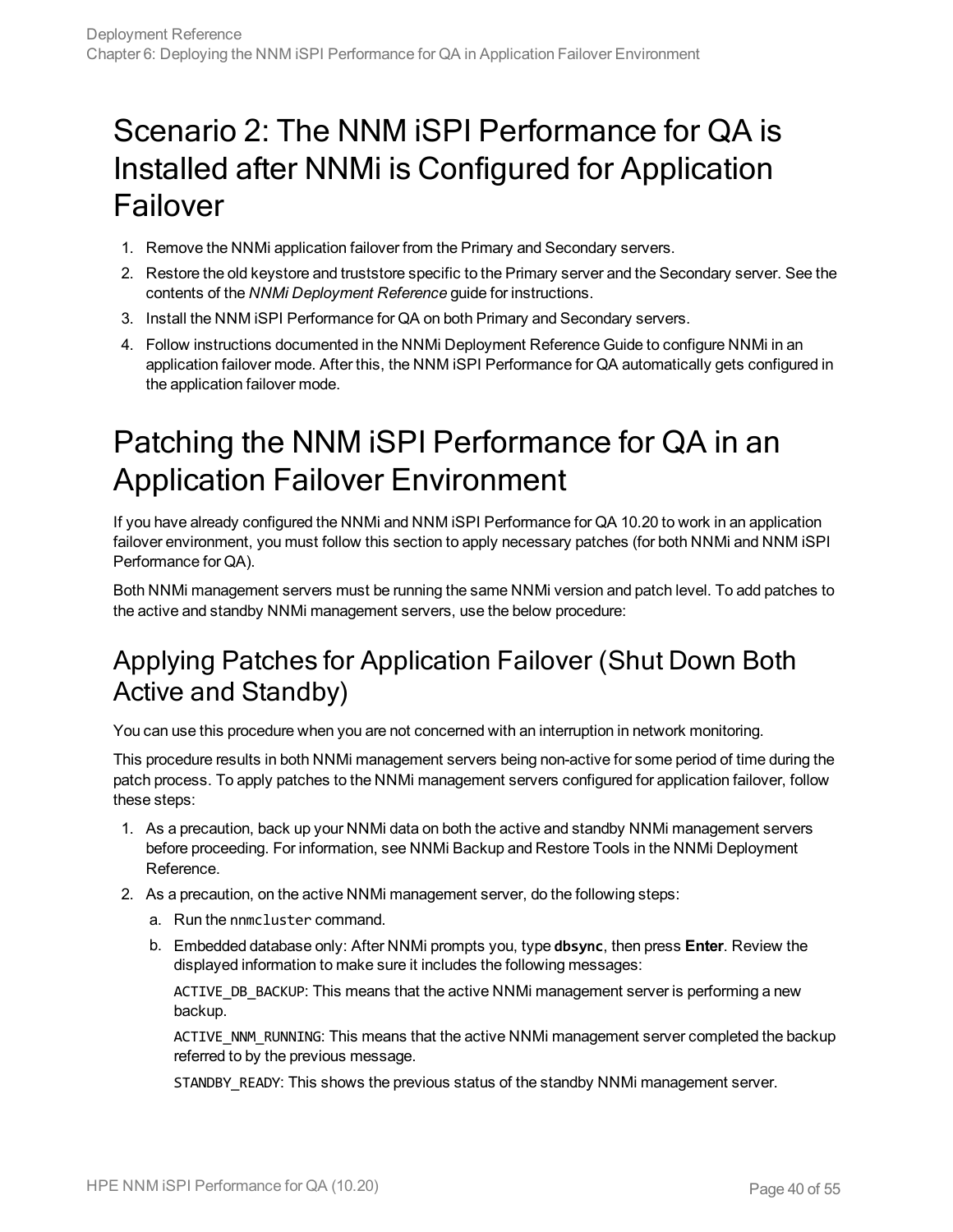STANDBY\_RECV\_DBZIP: This means that the standby NNMi management server is receiving a new backup from the active NNMi management server.

STANDBY READY: This means that the standby NNMi management server is ready to perform if the active NNMi management server fails.

- 3. Run the nnmcluster -halt command on both the active and standby NNMi management server. This shuts down all nnmcluster processes on both the active and standby NNMi management servers.
- 4. To verify there are no nnmcluster nodes running on either server, complete the following steps on both the active and standby NNMi management servers:
	- a. Run the nnmcluster command.
	- b. Verify that there are no nnmcluster nodes present except the one marked (SELF).
	- c. Run exit or quit to stop the interactive nnmcluster process you started.
- 5. On the active NNMi management server, comment out the com.hp.ov.nms.cluster.name parameter in the nms-cluster.properties file.
	- a. Edit the following file:

On Windows:

%NnmDataDir%\shared\nnm\conf\props\nms-cluster.properties

On Linux:

/var/opt/OV/shared/nnm/conf/props/nms-cluster.properties

- b. Comment out the com.hp.ov.nms.cluster.name parameter.
- c. Save your changes.
- 6. Apply the NNMi and the NNM iSPI Performance for QA patch to the active NNMi management server using the instructions provided with the patch.
- 7. On the active NNMi management server, uncomment the com.hp.ov.nms.cluster.name parameter in the nms-cluster.properties file.
	- a. Edit the following file:
		- On Windows:

%NnmDataDir%\shared\nnm\conf\props\nms-cluster.properties

On Linux:

/var/opt/OV/shared/nnm/conf/props/nms-cluster.properties

- b. Uncomment the com.hp.ov.nms.cluster.name parameter.
- c. Save your changes.
- 8. Run the nnmcluster –daemon command on the active NNMi management server.
- 9. Run the nnmcluster -dbsync command to create a new backup.
- 10. On the standby NNMi management server, comment out the com.hp.ov.nms.cluster.name parameter in the nms-cluster.properties file.
- 11. Apply the NNMi and the NNM iSPI Performance for QA patch to the standby NNMi management server.
- 12. On the standby NNMi management server, uncomment the com.hp.ov.nms.cluster.name parameter in the nms-cluster.properties file.
- 13. Run the nnmcluster -daemon command on the standby NNMi management server.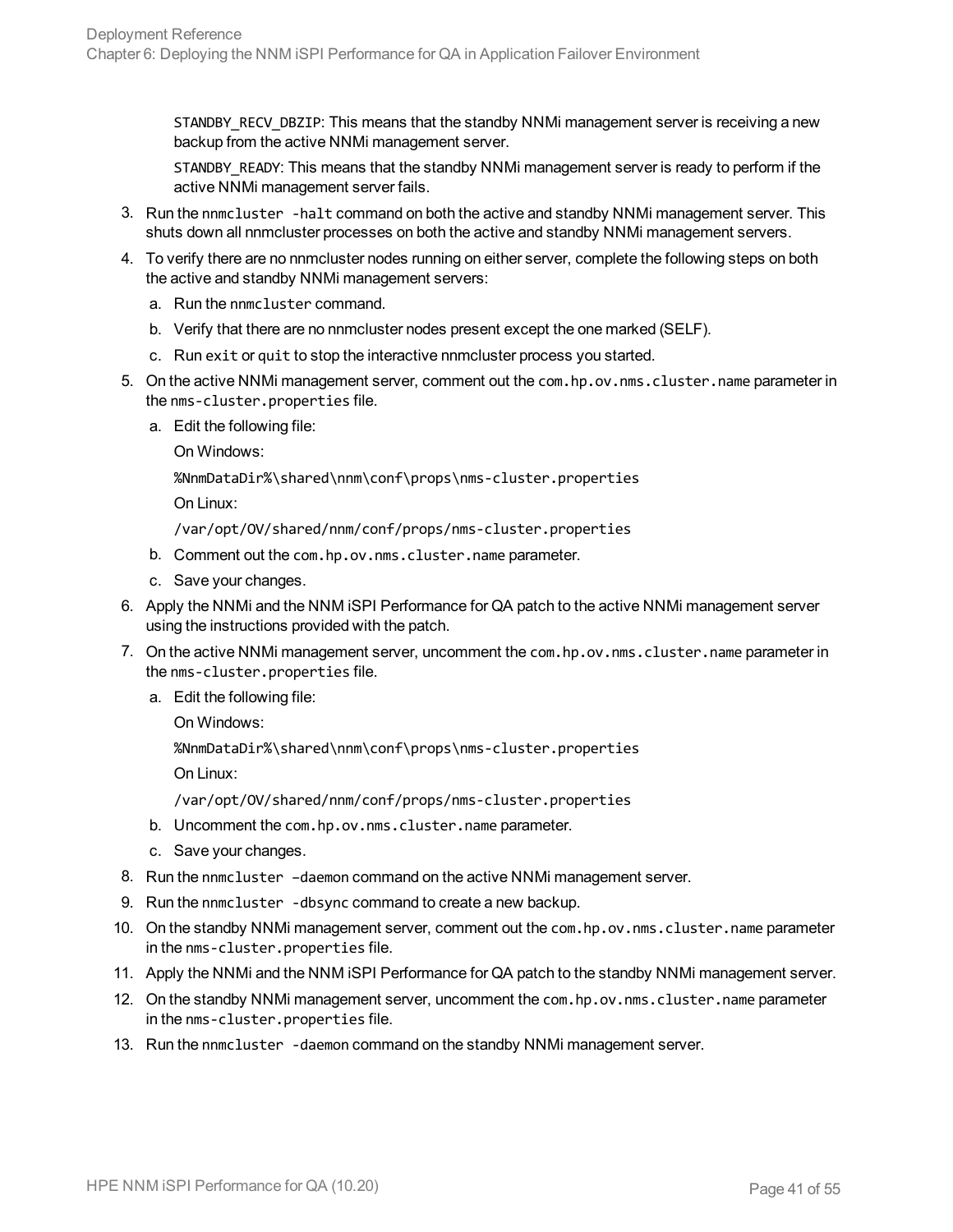## <span id="page-41-0"></span>Disabling Application Failover for the NNM iSPI Performance for QA

To disable the application failover for the NNM iSPI Performance for QA, follow these steps:

- 1. Disable application failover for the NNM iSPI Performance for QA by following the steps discussed in the "Disabling NNMi for Application Failover" section in the *NNMi Deployment Reference*.
- 2. Restore the keystore and the truststore for the systems that you backed up before configuring them for application failover.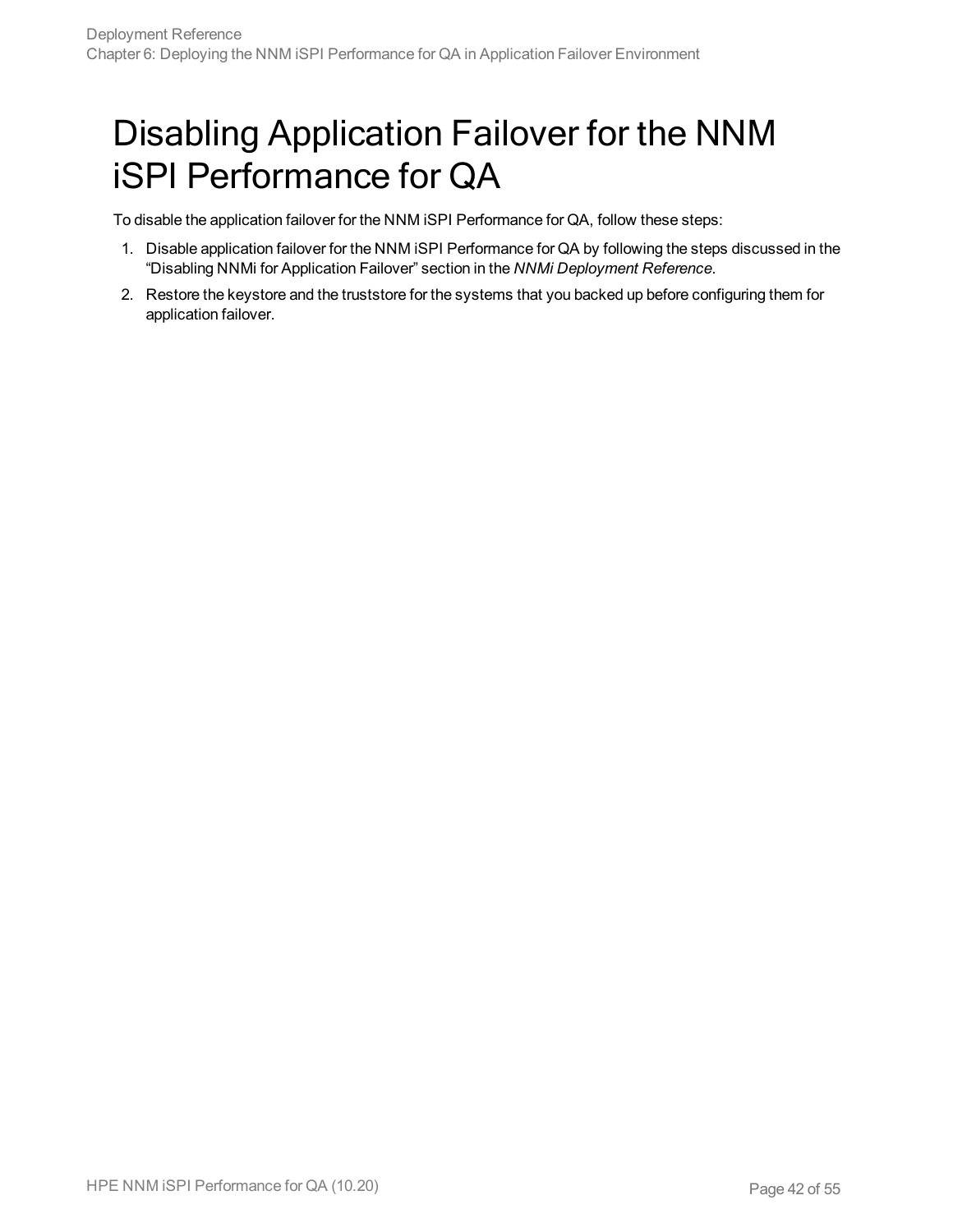# <span id="page-42-0"></span>Chapter 7: Deploying NNM iSPI Performance for QA in a Global Network Management Environment

The Global Network Management (GNM) feature in NNM iSPI Performance for QA is useful in large scale enterprise networks where you need to monitor the overall network performance. Consider a scenario where the HPE Network Node Manager iSPI Performance for Quality Assurance Software is deployed on multiple NNMi management servers in several geographic locations or sites. The QA probes are discovered and monitored in each NNMi management server. However, you may be interested to monitor the QA probes of two or more NNMi management servers in a single QA Probe inventory view. In such instances, you can designate a specific NNMi management server as *global manager* which enables you to monitor the QA probes discovered in other NNMi management servers referred to as *regional managers*. The GNM feature enables you to get a holistic view of all the regional managers in an enterprise network.

The NNM iSPI Performance for QA extends the capabilities of NNMi global manager, and provides a centralized view to monitor multiple regional managers in a distributed network environment. The NNM iSPI Performance for QA enables you to configure the regional manager connections using the Quality Assurance Global Network Management Configuration form. After you establish the connection, you can view and monitor the QA probes discovered across the regional managers from the QA Probe view of the global manager.

For more information on how to configure the NNM iSPI Performance for QA regional managers, see the topic "NNM iSPI Performance for QA Global Network Management Configuration" in the *HPE Network Node Manager iSPI Performance for Quality Assurance Software Online Help*.

## <span id="page-42-1"></span>Connecting Global Manager to Regional **Managers**

You can add regional manager connections to the global manager. A regional manager connection must be established in NNMi before configuring the connection in NNM iSPI Performance for QA. Make sure that all NNMi management servers in your network environment that participate in global network management (global managers and regional managers) have their internal time clocks synchronized in universal time. The global manager and regional managers configured in NNMi must be the same in NNM iSPI Performance for QA. For example, a regional manager in NNMi cannot be a global manager in NNM iSPI Performance for QA. Also, you must make sure that the regional manager connection name specified in NNM iSPI Performance for QA is the same as the connection name specified in NNMi. For more information, to add a regional manager connection, see the "Adding a Regional Manager Connection" topic in the *HPE Network Node Manager iSPI Performance for Quality Assurance Software Online Help*.

While you add the regional manager connection, you must also decide the connection sequence for monitoring the common QA probes across regional managers. The global manager considers the common QA probes of the regional manager that is first connected and ignores the common QA probes of the regional managers configured later.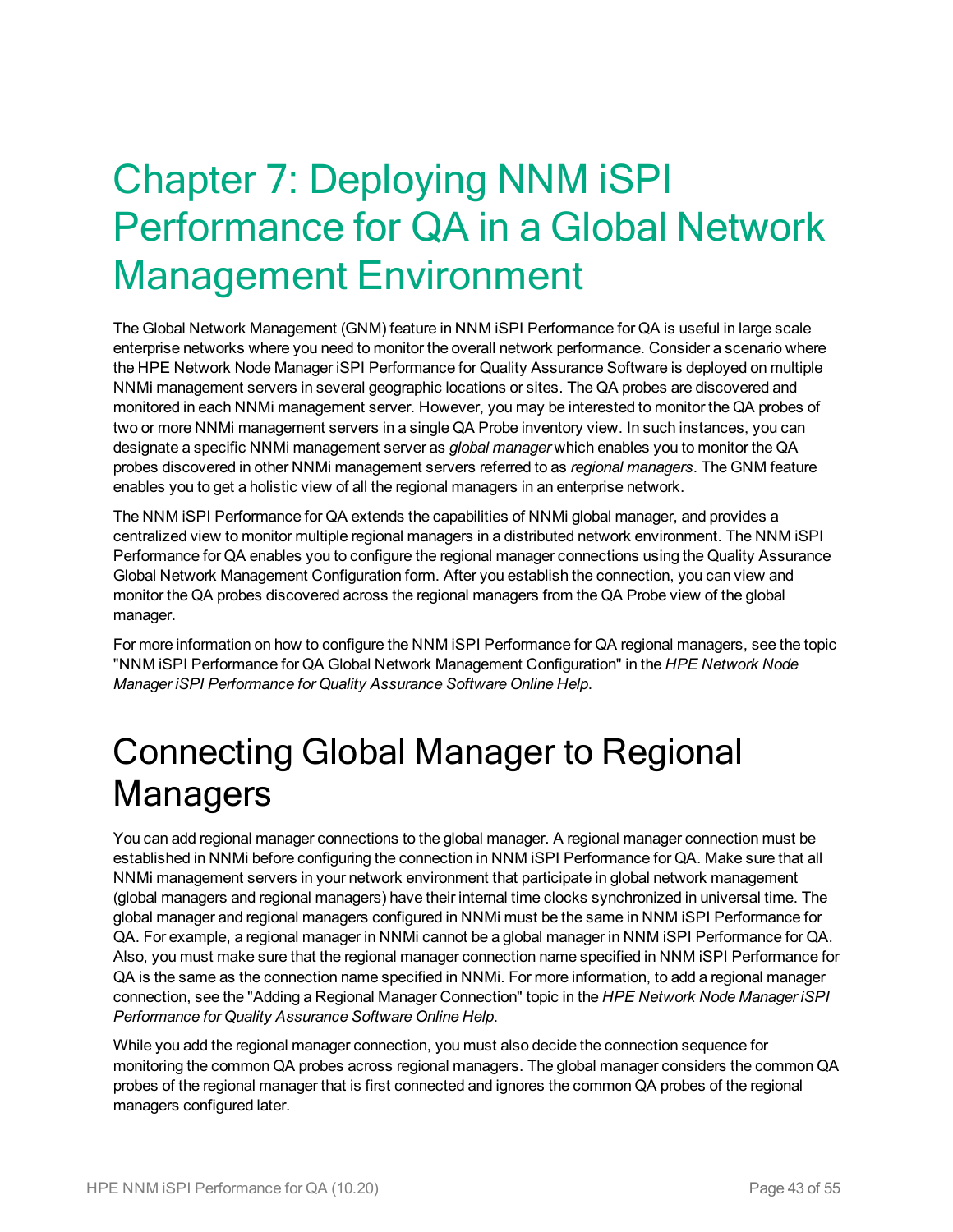## <span id="page-43-0"></span>Disconnecting Communication between the Global Manager and Regional Managers

Typically, you shut down the global manager when you do not intend to use the global manager permanently or stop the usage of global manager for a long period. In such instances, you must check if the global manager has any active subscriptions to the regional managers. You must disconnect the associated regional managers before you shut down the global manager. For more information, to delete a Regional Manager Connection, see the "Deleting an Existing Regional Manager" topic in the *HPE Network Node Manager iSPI Performance for Quality Assurance Software Online Help*.

# <span id="page-43-1"></span>Deployment Scenarios

You can deploy NNMi and NNM iSPI Performance for QA in a GNM environment for the following possible scenarios:

- Deploy NNMi and NNM iSPI Performance for QA on the global manager and regional manager
- Deploy only NNMi on the global manager, and deploy NNMi and NNM iSPI Performance for QA on the regional manager
- Deploy NNMi and NNM iSPI Performance for QA on the global manager and deploy only NNMi on the regional manager
- Deploy global manager or regional manager in an Application Failover environment

<span id="page-43-2"></span>For more information on the deployment in a Global Network Management environment, see the topic "*Global Network Management*" in the *HPE Network Node Manager i Software Deployment Reference*.

## Deploying NNMi and NNM iSPI Performance for QA on the Global Manager and Regional Manager

You can install and configure NNMi and the NNM iSPI Performance for QA on the global manager and regional managers. For information on the configuration steps, see *NNMi Online Help* and *HPE Network Node Manager iSPI Performance for Quality Assurance Software Online Help*. The following figure represents a deployment scenario, where NNMi and NNM iSPI Performance for QA are configured on the global manager (G1) and regional managers (R1, R2, and R3). In this deployment scenario, all the regional managers (R1, R2, and R3) send the QA probe information to the global manager (G1). You can view the following information from G1: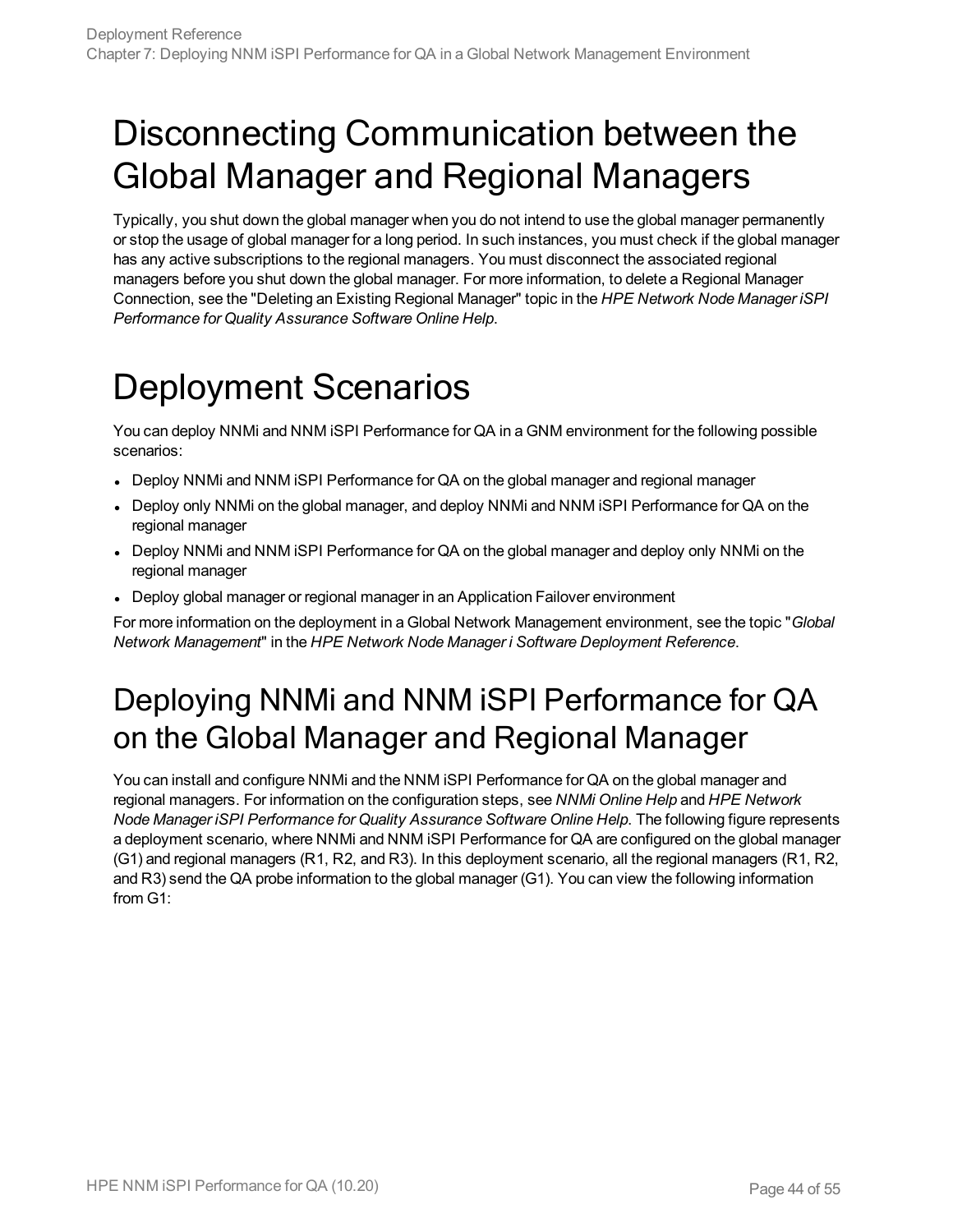

Consolidated NNM iSPI Performance for QA topology: All the regional managers (R1, R2, and R3) send the QA probe information to the global manager (G1).

<span id="page-44-0"></span>Consolidated NNM iSPI Performance for QA Report: You can view the consolidated NNM iSPI Performance for QA reports.

### Deploying only NNMi on the Global Manager and NNMi, NNM iSPI Performance for QA on the Regional Manager

You can install and configure NNMi on the global manager and NNMi, NNM iSPI Performance for QA on the regional managers. For information on the configuration steps, see the *HPE Network Node Manager i Software Online Help* and *HPE Network Node Manager iSPI Performance for Quality Assurance Software Online Help*. The following figure represents a deployment scenario where NNMi is configured on the global manager (G1), and NNMi, NNM iSPI Performance for QA are configured on the regional managers (R1, R2, and R3):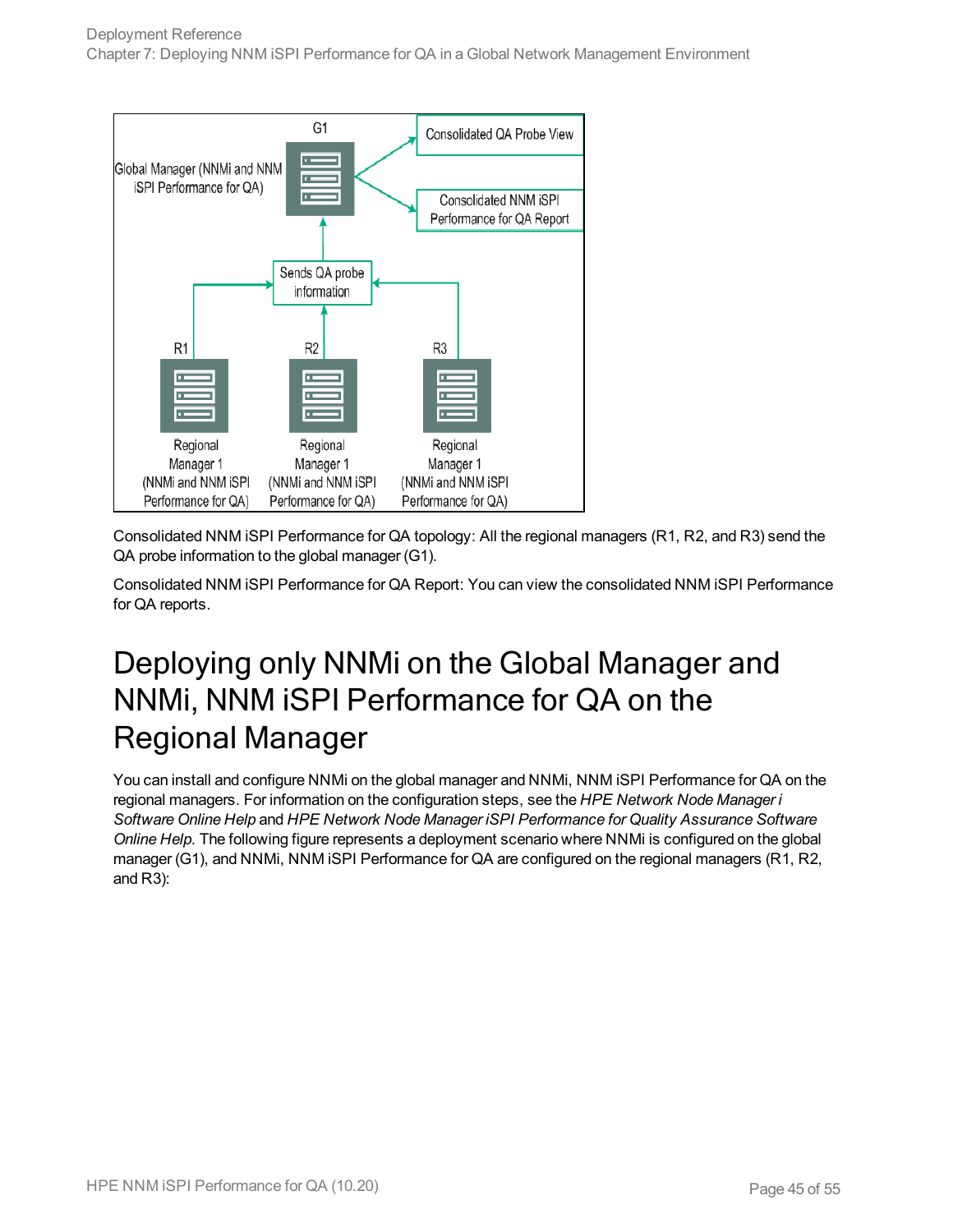

In this deployment scenario, all the regional managers (R1, R2, and R3) discover the QA probes configured in the network managed by the regional managers (R1, R2 and R3). The NNM iSPI Performance for QA is not available on G1, so there is no communication established between G1 and regional managers. Thus, the NNM iSPI Performance for QA nodes from the regional managers are not available in the G1 inventory. In addition, no aggregated NNM iSPI Performance for QA reports are available in the global manager inventory.

## <span id="page-45-0"></span>Deploying NNMi and NNM iSPI Performance for QA on the Global Manager and NNMi on the Regional Manager

You can install and configure NNMi and the NNM iSPI Performance for QA on the global manager and only NNMi on the regional managers. For information on the configuration steps, see in the *NNMi Online Help* and *HPE Network Node Manager iSPI Performance for Quality Assurance Software Online Help*. The following figure represents a deployment scenario, where NNMi and NNM iSPI Performance for QA are configured on the global manager (G1) and NNMi on the regional managers (R1, R2, and R3):

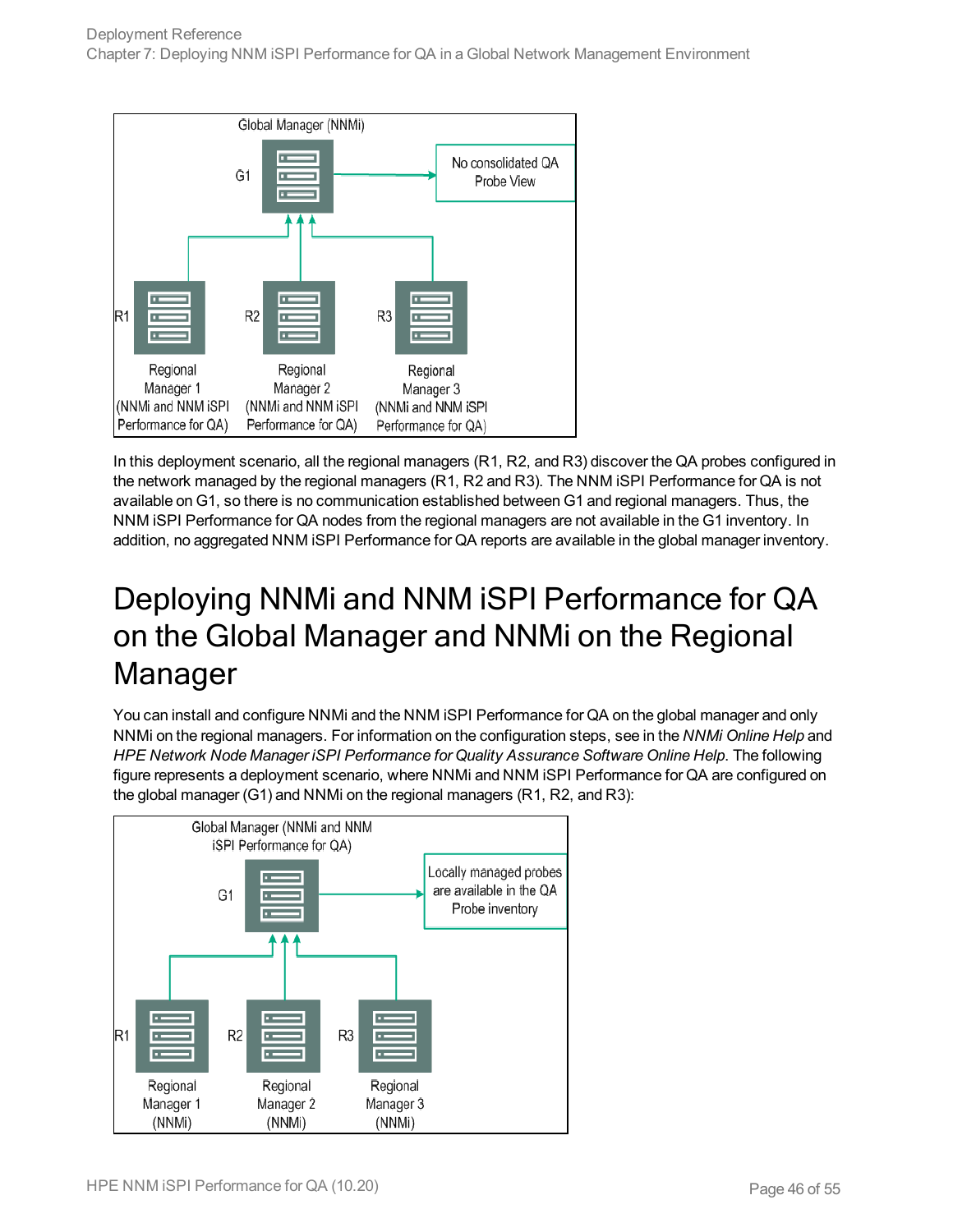<span id="page-46-0"></span>In this deployment scenario, only the locally managed QA probes are available in the QA probe inventory.

## Deploying the Global Manager or Regional Manager in an Application Failover Environment

When the NNM iSPI Performance for QA regional manager is in the Application failover environment, use the ORDERING parameter to decide the priority to establish the connection. For example, during Application Failover, the regional manager connection with the ORDERING parameter value as 1 is given higher priority to establish connection than a regional manager with the ORDERING parameter as 2, and so on.

To deploy NNM iSPI Performance for QA in an application failover environment, follow these steps:

- 1. Configure the Regional Manager connection using *Quality Assurance Global Network Management Configuration* form
- 2. Add the two regional manager connections and provide the two hostnames.
- 3. Use the ORDERING parameter to give different values to the two Regional Managers.

Whenever there is an application fail-over on the regional manager, the global manager always use the lowest ordering value to establish the next connection.

You can configure the regional manager in the application failover environment by using the steps documented in the "Deploying the NNM iSPI [Performance](#page-37-1) for QA for Application Failover Using an Oracle [Database"](#page-37-1) on page 38 and "Deploying the NNM iSPI [Performance](#page-38-1) for QA for Application Failover Using the Embedded [PostgreSQL](#page-38-1) Database" on page 39.

### <span id="page-46-1"></span>Discovery in a GNM Environment

Discovery in a GNM environment triggers based on the sequence that you follow to discover probes. The two possible scenarios of deployment are listed below:

#### <span id="page-46-2"></span>Scenario 1

Create regional manager connections to the global manager, and then seed the nodes at the regional managers. In this case, the probes that are discovered at the regional managers are automatically propagated to the global manager.

#### <span id="page-46-3"></span>Scenario 2

You can discover the probes at the NNMi management server, and then connect the NNMi management server as the regional manager to the global manager. The probes of regional manager will be available at the global manager only after one discovery cycle. However, if you intend to manage QA probes of regional manager immediately at the global manager, you must run the following command at the regional manager:

nnmnoderediscover.ovpl -u *<username>* -p *<password>* -all

Alternatively, you can run the following command at the regional manager:

nmsqadisco.ovpl -u *<username>* -p *<password>* -node *<nodename>*

You can run the commands from the following directory:

For Linux: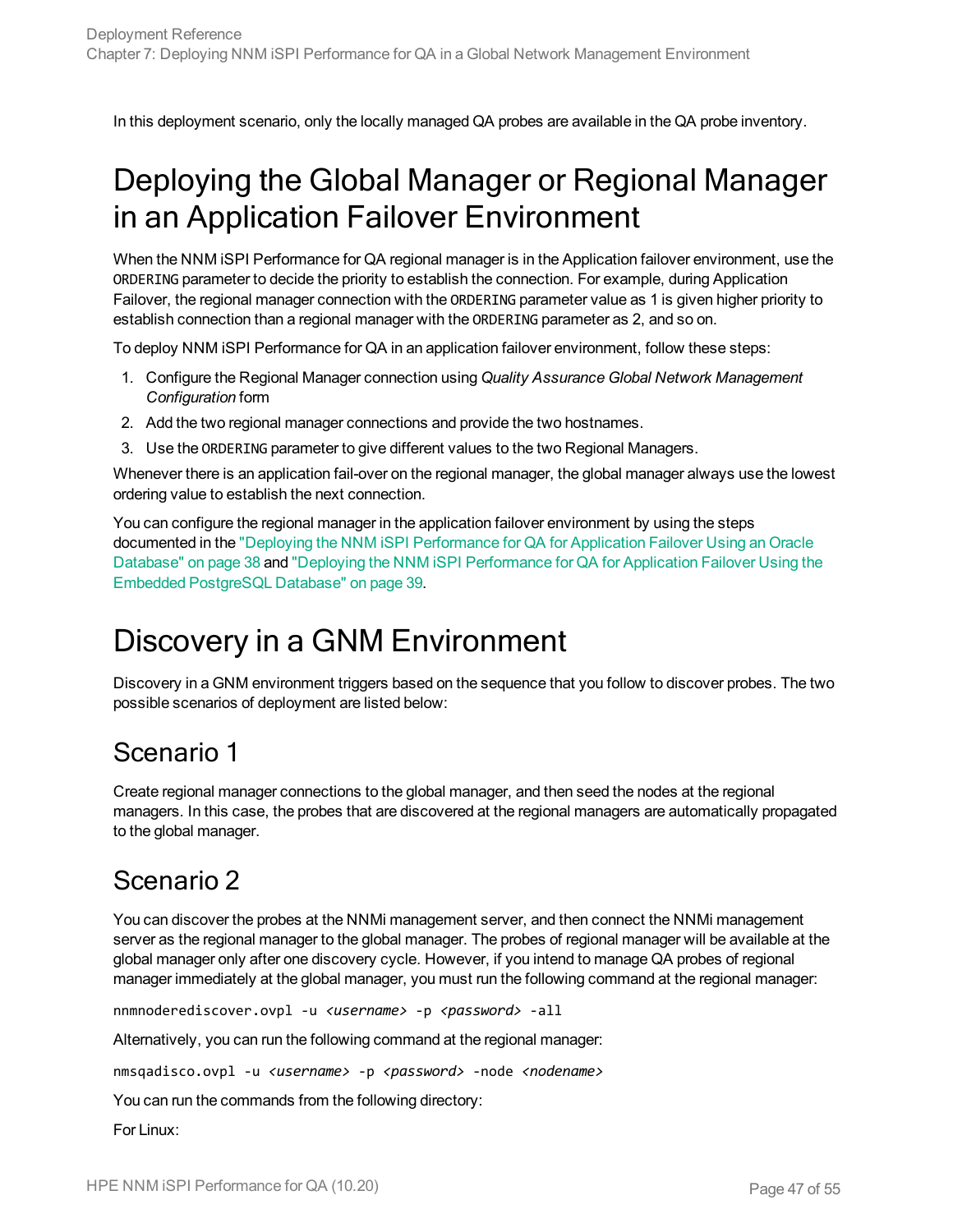\$NnmInstallDir/bin

For Windows:

<span id="page-47-0"></span>%NnmInstallDir%\bin

### Site Configuration in a GNM Environment

In a GNM environment, you can configure sites on a global manager or a regional manager. Based on this configuration, sites can be categorized as follows:

- Local Sites: Sites configured in the local NNMi management server are referred to as Local Sites. The local sites are owned by the manager on which it is configured.
- Remote Sites: The sites exported from the regional manager to the global manager are known as Remote Sites.

Whenever you create, edit, or delete a site in the regional manager, the changes are propagated to the global manager. You can export local sites, but you cannot export or delete remote sites.

### QA Probes Association

QA probes can be associated with either a local site or a remote site. Probes can be categorized as follows:

- Local QA Probes: Local QA probes are QA probes owned by the local manager.
- Remote QA Probes: Remote QA probes are primarily discovered and polled at the regional manager

If a QA probe associated with the remote site matches the local site, the QA probes of the local site overrides the remote site QA probes. In such instances, NNM iSPI Performance for QA overrides the site configuration and not the thresholds configured for the site. However, if there is no local site that matches the remote site, the QA probes are associated with the remote site.

#### **Example:**

Consider a network managed in a GNM environment with branch offices 1 and 2 monitored by regional managers R1 and R2 with the global manager as G1. Consider a set of sites configured in R1 and R2, which are exported to G1. The probes obtained from R1 and R2 are consolidated in G1.

<span id="page-47-1"></span>If the sites matching the remote probes are configured in G1, the QA probes of G1 override the remote site QA probes. If there is no match, the remote QA probes are available in G1.

## Threshold Configuration in a GNM Environment

In a GNM environment, the global manager receives the threshold states from the regional managers. You cannot configure thresholds for remote sites. The thresholds configured for the sites of the global managers are not applicable for the sites of regional managers.

### <span id="page-47-2"></span>Discovery Filter Configuration in a GNM Environment

You can set three types of discovery filters in a GNM environment, which are as follows: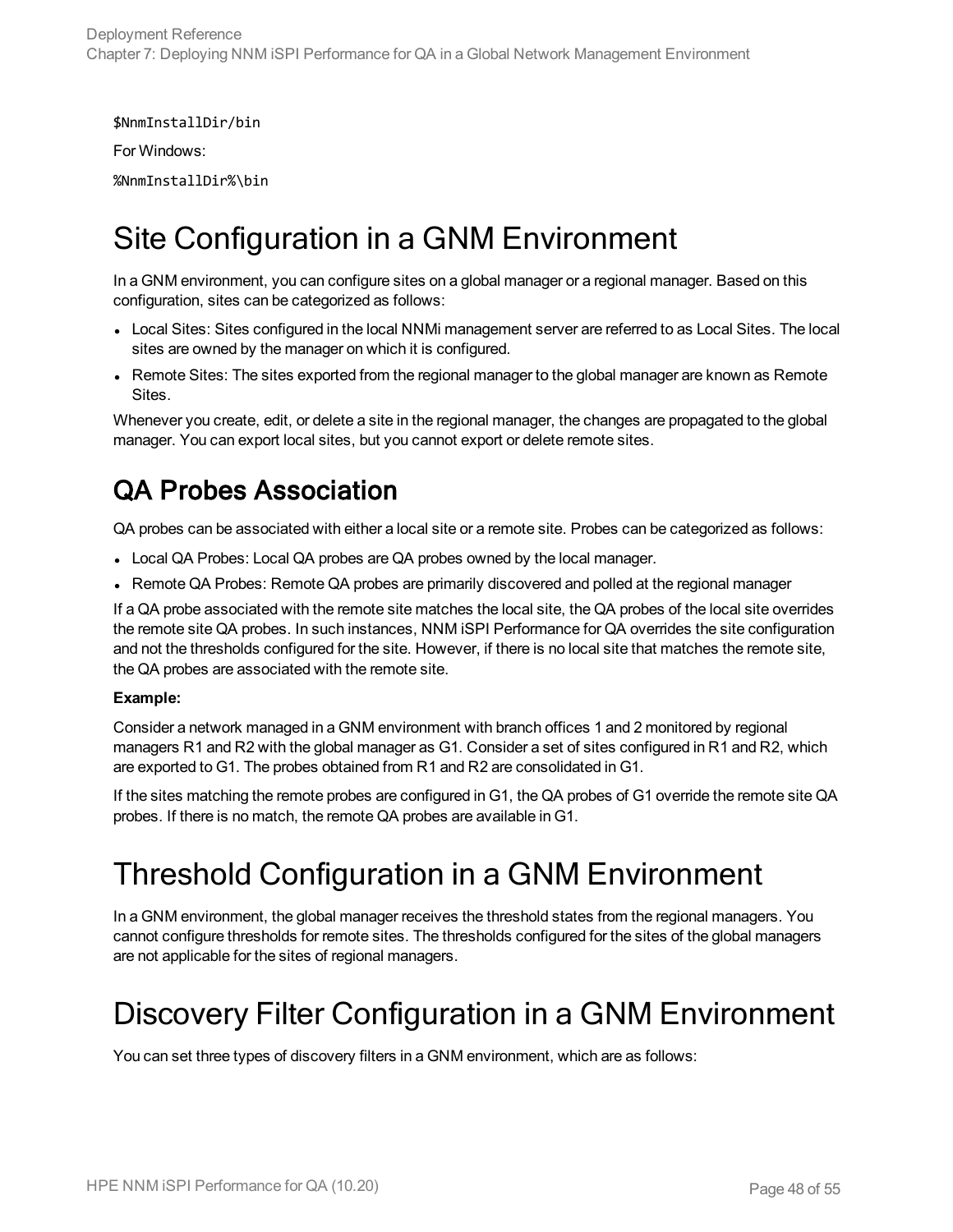- Discovery filter is selected to exclude the QA probes discovered on the network
- Regional Data Forwarding filter is configured in the regional manager and excludes the QA probes forwarded to the global manager
- Global Receiver filter is configured in the global manager and excludes the QA probes received by the global manager

<span id="page-48-0"></span>If you add a Regional Data Forwarding filter and a Global Receiver filter, both the discovery filters will be applied on the QA probes in the global manager.

## Multi-tenancy and Reporting in a GNM Environment

Multi-tenancy in a GNM environment is based on the user group, security group, and tenant configuration in NNMi.

The user group configuration for the users in a regional manager and the global manager are independent. The users for a regional manager are determined based on the user group configuration in NNMi for the regional manager. Likewise, the users for a global manager are determined based on the user group configuration in NNMi for the global manager.

If a user has access to a set of probes in a regional manager, the user can access only those probes. Also, a user can view the reports in the regional manager only if the user has access to the set of probes.

Likewise, in a global manager if a user has access to a set of probes, the user can access only those probes. Also, a user can view the reports in the global manager only if the user has access to the set of probes.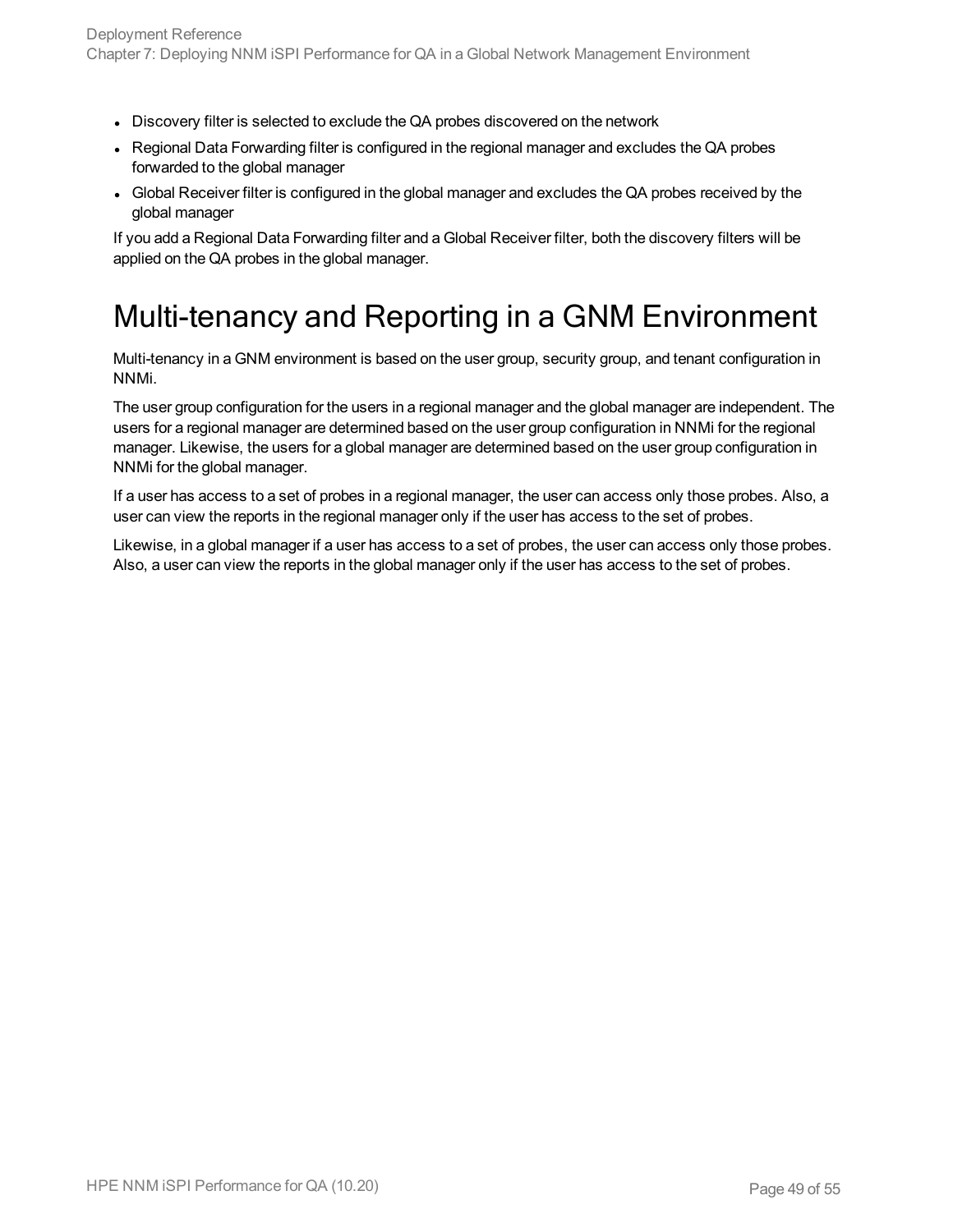# <span id="page-49-0"></span>Chapter 8: Maintaining the NNM iSPI Performance for QA

#### **Updating the Security Mode (HTTP to HTTPS)**

After installing NNMi and the NNM iSPI Performance for QA, if you want to modify the security mode from HTTPS to HTTP or from HTTP to HTTPS without reinstalling NNMi and the NNM iSPI Performance for QA, follow these steps:

1. On the management server, open the nnm.extended.properties file from the %NnmDataDir%\shared\qa\conf directory with a text editor.

On the management server, open the nnm.extended.properties file from the \$NnmDataDir/shared/qa/conf directory with a text editor.

2. Update the values to true or false from the following:

com.hp.ov.nms.spi.qa.Nnm.isSecure=false: To modify the mode of communication used by the NNM iSPI Performance for QA to communicate with NNMi.

com.hp.ov.nms.spi.qa.spi.isSecure=false: To modify the mode of communicatikon used by NNMi to communicate with the NNM iSPI Performance for QA.

The value TRUE represents HTTPS mode of communication and the value FALSE represents HTTP mode of communication.

**Note:** Always select the same mode of transmission for NNMi and the NNM iSPI Performance for QA.

3. Restart the NNM iSPI Performance for QA with the following commands:

ovstop -c qajboss

ovstart -c qajboss

#### **Configuring the NNM iSPI Performance for QA to Use the Modified NNMi Ports**

After installing the NNM iSPI Performance for QA, you can modify the following configuration parameters: NNMi HTTP port and HTTPS port

You can configure the NNM iSPI Performance for QA to use the modified NNMi ports by following the steps listed:

1. Open the nms-local.properties file available in the following directory:

<span id="page-49-1"></span>%NnmDataDir%\conf\nnm\props\nms-local.properties \$NnmDataDir/conf/nnm/props/nms-local.properties

- 2. Obtain the values of the following properties: nmsas.server.port.web.http and nmsas.server.port.web.https
- 3. Open the nnm.extended.properties file from the %NnmDataDir%\shared\qa\conf directory with a text editor.

Open the nnm.extended.properties file from the \$NnmDataDir/shared/qa/conf directory with a text editor.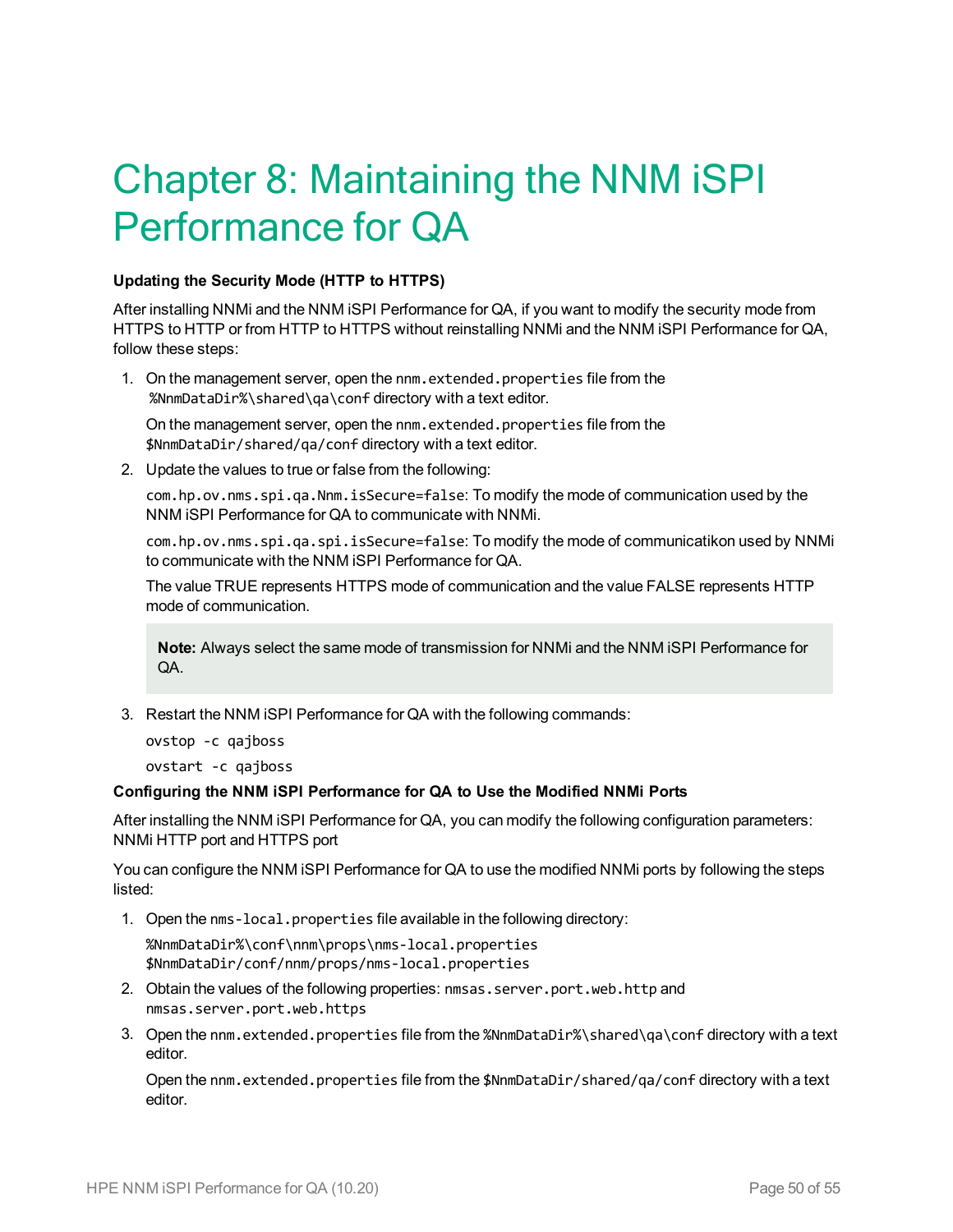- 4. If you changed the NNMi HTTP port, replace the value for com.hp.ov.nms.spi.qa.Nnm.port property with the value of nmsas.server.port.web.http obtained in [step](#page-49-1) 2.
- 5. If you changed the NNMi HTTPS port, replace the value for com.hp.ov.nms.spi.qa.Nnm.secureport property with the value of nmsas.server.port.web.https obtained in [step](#page-49-1) 2.
- 6. Restart the NNM iSPI Performance for QA processes:

ovstop -c qajboss ovstart -c qajboss

#### **Configuring the NNM iSPI Performance for QA to Use the Modified NNMi Web Services Client User Name, Password**

If you have changed the password for the NNMi Web Services client user specified during the installation of the NNM iSPI Performance for QA, perform the following steps:

- 1. Log on to the NNMi Management Server as an administrator user. Log on to the NNMi Management Server as a root user.
- 2. Run the following commands:
	- To encrypt new password, run the following command:

nmsqaencryptpassword.ovpl -e qa*<new password>*

- To copy nms-users.properties from NNM jboss to SPI jboss, run the following command: nmsqaencryptpassword.ovpl -c qa
- 3. Restart the NNM iSPI Performance for QA with the following commands:

ovstop -c qajboss ovstart -c qajboss

If you want to configure the NNM iSPI Performance for QA to use an NNMi Web Service Client user name that is different from the user name specified during the installation of the NNM iSPI Performance for QA, do as follows:

1. Open the nnm.extended.properties file available in the following directory:

```
%NnmDataDir%\shared\qa\conf\
```
\$NnmDataDir/shared/qa/conf/

2. Edit the value of the following property:

com.hp.ov.nms.spi.qa.Nnm.username

3. Run the following commands:

To encrypt password for the new user run the following command

nmsqaencryptpassword.ovpl -e qa*<password for the new user>*

To copy nms-users.properties from NNM jboss to SPI jboss, run the following command:

nmsqaencryptpassword.ovpl -c qa

4. Restart the NNM iSPI Performance for QA with the following commands:

ovstop -c qajboss

ovstart -c qajboss

#### **Modifying the NNM iSPI Performance for QA Ports**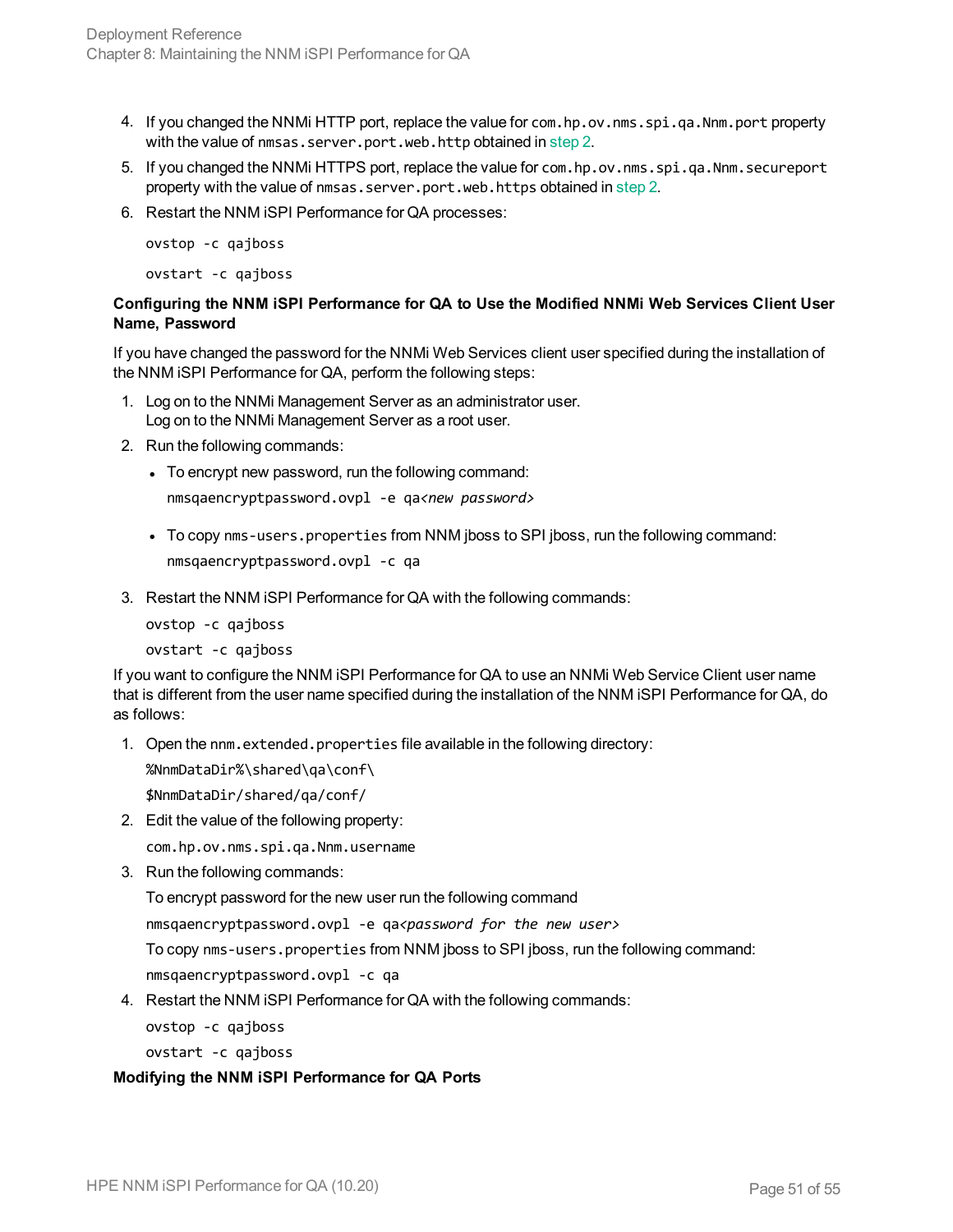The NNM iSPI Performance for QA uses a set of ports for its operation. These ports are configured at the time of installation by the installer and the installer offers you the option to choose non-default values for the HTTP and HTTPS ports. The server. properties file provides a list of those ports. The file is available under the following directory:

%NnmDataDir%\nmsas\qa

#### /var/opt/OV/nmsas/qa

After installation, you can configure the NNM iSPI Performance for QA to use different ports (different from what was configured at the time of installation).

If you want to configure the NNM iSPI Performance for QA to use non-default ports, follow these steps:

- 1. Log on to the NNMi Management Server as an administrator user. Log on to the NNMi Management Server as a root user.
- 2. Open the server.properties file with a text editor.
- 3. To resolve the port conflict created by another application on the system:
	- a. Identify the port number in the file.
	- b. Replace the port number with a new port number; make sure that the new port is not used by any other applications on the system.
- 4. To use a new HTTPS port, replace the value of the nmsas.server.port.web.https property with the new HTTPS port.
- 5. To use a new HTTP port, replace the value of the nmsas.server.port.web.http property with the new HTTP port.
- 6. To use a new JNDI port, replace the value of the nmsas.server.port.naming.port property with the new JNDI port.
- 7. To use a new port for the embedded database, replace the value of the com.hp.ov.nms.postgres.port property with the new port.

**Note:** Before you change this value, make sure that NNMi is configured to use the new port for the embedded database. For information on modifying the embedded database port for NNMi, see the *NNMi Deployment Reference*.

8. Restart the NNMi services by using the following commands:

ovstop -c ovjboss

ovstart -c ovjboss

#### **Updating the NNM iSPI Performance for QA Configuration when the FQDN for the NNMi Management Server Changes**

Any change in the host name on the NNMi server after deploying the NNM iSPI Performance for QA stops the NNM iSPI Performance for QA from working. Update the new FQDN in the NNM iSPI Performance for QA configuration for the NNM iSPI Performance for QA to continue working.

To update the new FQDN in the NNM iSPI Performance for QA configuration, follow these steps:

- 1. Run the **nnmofficialfqdn.ovpl** command to find the FQDN of the new NNMi server.
- 2. Edit the following parameter in the nms-qa.jvm.properties file to reflect the new FQDN:
	- Djava.rmi.server.hostname

On Windows : %NnmdataDir%\shared\qa\conf\nms-qa.jvm.properties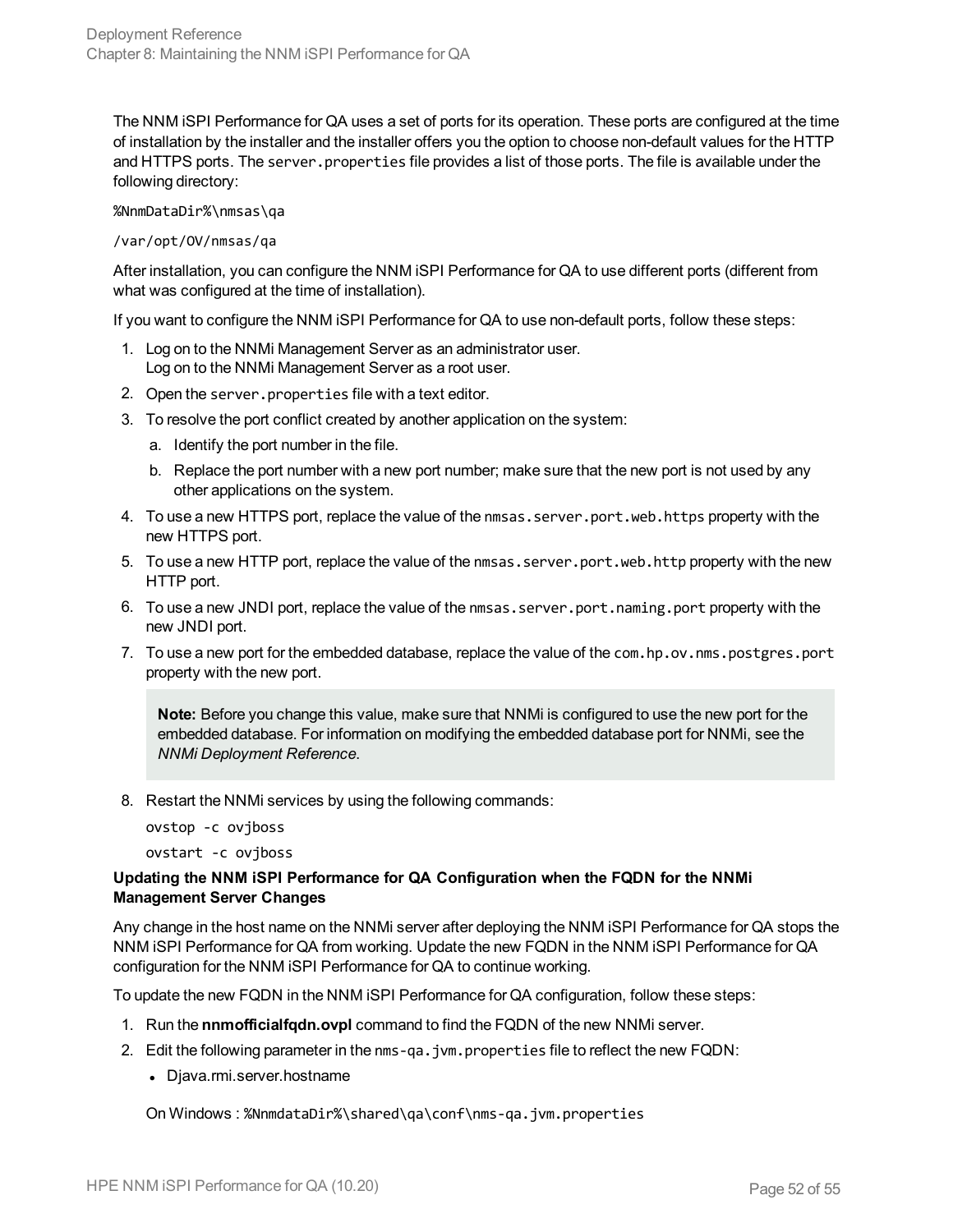On Unix : /var/opt/OV/shared/qa/conf/nms-qa.jvm.properties

- 3. Edit the following two parameters in the nnm.extended.properties file to reflect the new FQDN:
	- com.hp.ov.nms.spi.qa.Nnm.hostname
	- com.hp.ov.nms.spi.qa.spi.hostname

On Windows : %NnmdataDir%\shared\qa\conf\nnm.extended.properties

On Unix : /var/opt/OV/shared/qa/conf/nnm.extended.properties

- 4. Edit the following two parameters in the server.properties file to reflect the new FQDN:
	- java.rmi.server.hostname
	- nmsas.server.net.hostname.private

On Windows : %nnmdatadir%\nmsas\qa\server.properties

On Unix : /var/opt/OV/nmsas/qa/server.properties

5. Edit the login-config.xml file for the 'module-option' element, to reflect the virtual FQDN of the NNMi management server:

On Windows : %nnminstalldir%\qa\server\conf\login-config.xml

On Unix : /opt/OV/qa/server/conf/login-config.xml

- a. Open the login-config.xml file with a text editor.
- b. Look for the element <module-option name="nnmAuthUrl">.
- c. Modify the string contained within the element to reflect the virtual FQDN of the NNMi management server.
- d. Save the file.
- 6. Edit the following parameters in the server.properties file to reflect the new FQDN:

On Windows : %nnminstalldir%\qa\server\server.properties

On Unix : /opt/OV/qa/server/server.properties

- a. java.rmi.server.hostname
- b. nmsas.server.net.hostname.private
- c. jboss.host.name
- d. jboss.node.name
- e. jboss.qualified.host.name
- f. nmsas.server.net.hostname
- g. nmsas.server.net.hostname.http
- 7. Restart the NNMi services:

ovstop –c

ovstart -c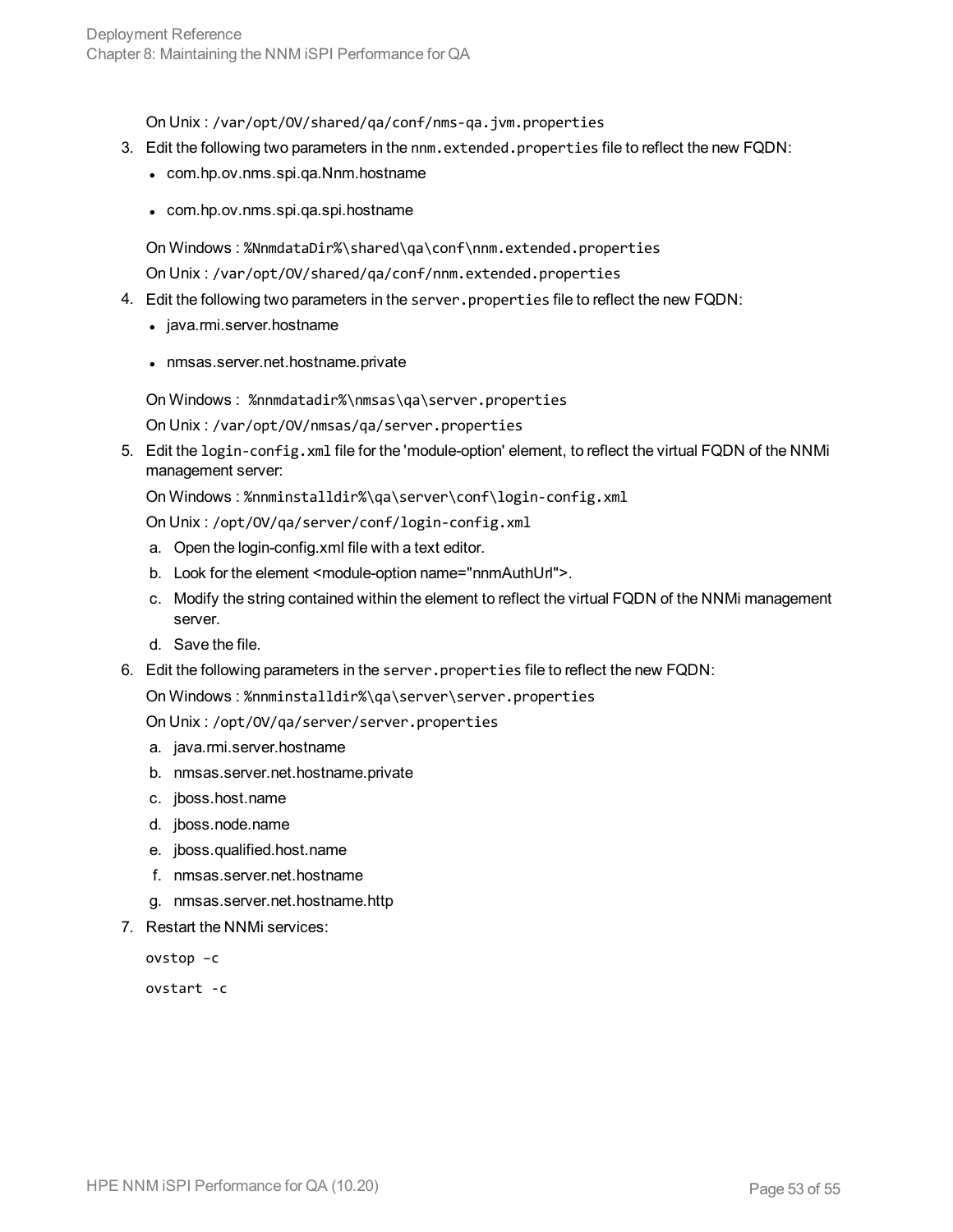# <span id="page-53-1"></span><span id="page-53-0"></span>Appendix A: Troubleshooting

## Troubleshooting the Error Encountered while Loading Data from the NNMi Management Server

#### **Problem Statement**

While working with the NNM iSPI Performance for QA views, the following error message appears:

A problem occurred while loading the data from the NNMi management server for this component. Additional error information: Service Unavailable.

#### **Resolution**

If NNM iSPI Performance for QA and NNMi are using a remote Oracle database, this error occurs when you restart the Oracle server. Follow these steps to resolve this error:

1. Stop the QA process using the following command:

ovstop -c qajboss

2. Start the QA process using the following command:

ovstart -c qajboss